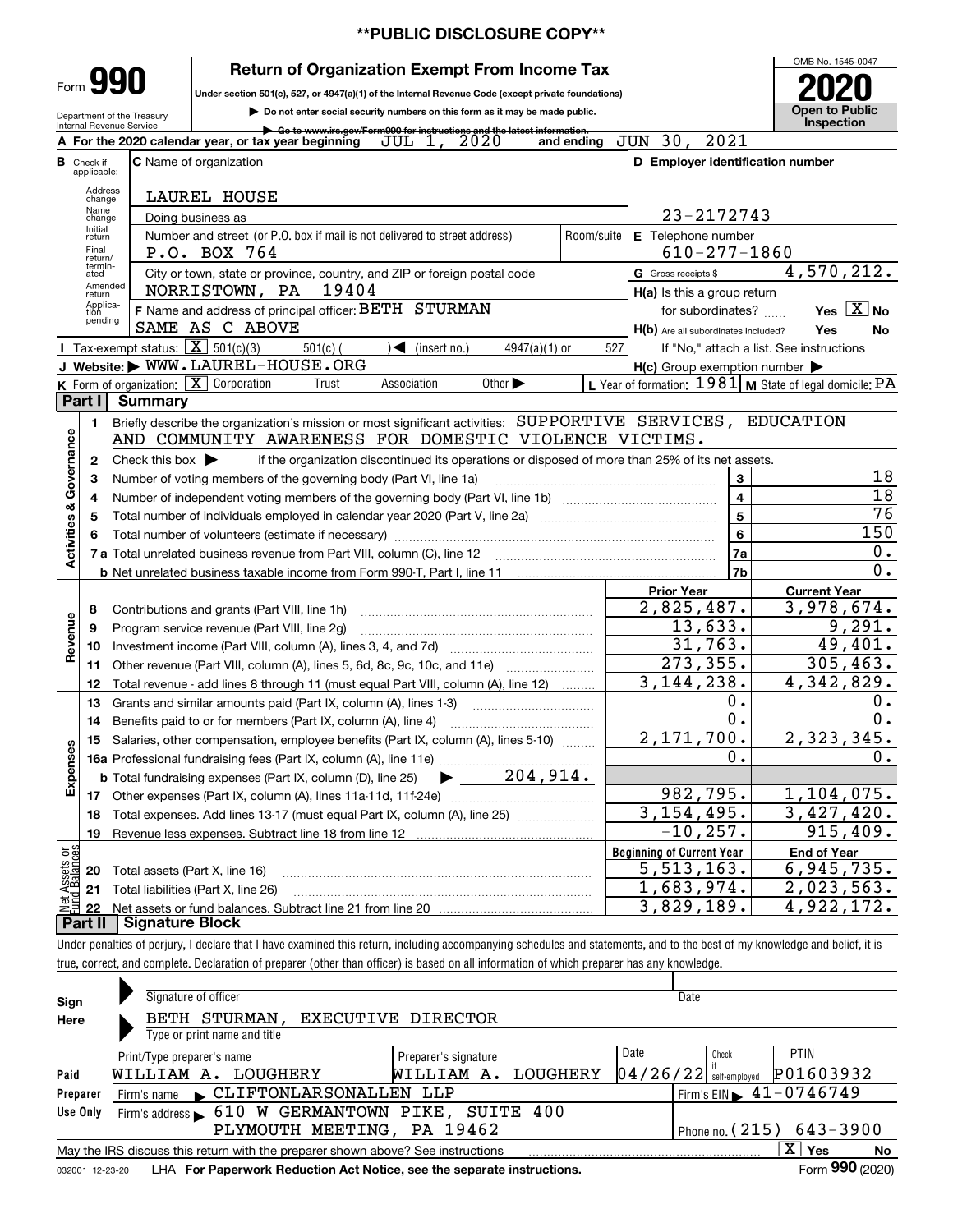|              | LAUREL HOUSE<br>Form 990 (2020)                                                                                                                   | 23-2172743                     |                 | Page 2                                                         |
|--------------|---------------------------------------------------------------------------------------------------------------------------------------------------|--------------------------------|-----------------|----------------------------------------------------------------|
|              | <b>Part III   Statement of Program Service Accomplishments</b>                                                                                    |                                |                 |                                                                |
|              |                                                                                                                                                   |                                |                 | $\overline{\mathbf{x}}$                                        |
| 1            | Briefly describe the organization's mission:                                                                                                      |                                |                 |                                                                |
|              | ADVOCATE FOR AND EMPOWER THOSE IMPACTED BY DOMESTIC VIOLENCE BY                                                                                   |                                |                 |                                                                |
|              | PROVIDING CRISIS INTERVENTION, SAFE HAVEN, SUPPORTIVE PROGRAMS AND                                                                                |                                |                 |                                                                |
|              | RESOURCES; ADVANCE SOCIAL CHANGE THROUGH PREVENTATIVE EDUCATION, AND                                                                              |                                |                 |                                                                |
|              | THROUGH COMMUNITY TRAINING AND COLLABORATION, SEE SCHEDULE O                                                                                      |                                |                 |                                                                |
| $\mathbf{2}$ | Did the organization undertake any significant program services during the year which were not listed on the                                      |                                |                 |                                                                |
|              | prior Form 990 or 990-EZ?                                                                                                                         |                                |                 | $\overline{\mathsf{Yes}\mathrel{\hspace{0.05cm}\mathbf{X}}$ No |
|              | If "Yes," describe these new services on Schedule O.                                                                                              |                                |                 | $\sqrt{}$ Yes $\sqrt{}$ X $\sqrt{}$ No                         |
| 3            | Did the organization cease conducting, or make significant changes in how it conducts, any program services?                                      |                                |                 |                                                                |
|              | If "Yes," describe these changes on Schedule O.                                                                                                   |                                |                 |                                                                |
| 4            | Describe the organization's program service accomplishments for each of its three largest program services, as measured by expenses.              |                                |                 |                                                                |
|              | Section 501(c)(3) and 501(c)(4) organizations are required to report the amount of grants and allocations to others, the total expenses, and      |                                |                 |                                                                |
|              | revenue, if any, for each program service reported.<br>$849$ , $582$ . including grants of \$                                                     | $\overline{0}$ . ) (Revenue \$ |                 | 6,490.                                                         |
| 4a           | $\overline{\phantom{a}}$ ) (Expenses \$<br>(Code:<br>RESIDENTIAL PROGRAM/TRANSITIONAL HOUSING:                                                    |                                |                 |                                                                |
|              | PROVIDED 3811 DAYS AND NIGHTS OF EMERGENCY SHELTER TO 96 WOMEN AND                                                                                |                                |                 |                                                                |
|              | CHILDREN WHO WERE DISPLACED DUE TO DOMESTIC VIOLENCE IN THEIR HOMES.                                                                              |                                |                 |                                                                |
|              | PROVIDED POST SHELTER TRANSITIONAL HOUSING AND SUPPORTIVE SERVICES TO 7                                                                           |                                |                 |                                                                |
|              | FAMILIES.                                                                                                                                         |                                |                 |                                                                |
|              | SEE SCHEDULE O FOR FULL NARRATIVE.                                                                                                                |                                |                 |                                                                |
|              |                                                                                                                                                   |                                |                 |                                                                |
|              |                                                                                                                                                   |                                |                 |                                                                |
|              |                                                                                                                                                   |                                |                 |                                                                |
|              |                                                                                                                                                   |                                |                 |                                                                |
|              |                                                                                                                                                   |                                |                 |                                                                |
|              |                                                                                                                                                   |                                |                 |                                                                |
| 4b           | $602, 130$ . including grants of \$<br>) (Expenses \$<br>(Code:                                                                                   | $0.$ ) (Revenue \$ 2,801.)     |                 |                                                                |
|              | CHILDREN'S PROGRAM:<br>COUNSELING SERVICES /                                                                                                      |                                |                 |                                                                |
|              | PROVIDED 8979 HOURS OF INDIVIDUAL AND GROUP COUNSELING TO DOMESTIC                                                                                |                                |                 |                                                                |
|              | VIOLENCE VICTIMS.                                                                                                                                 |                                |                 |                                                                |
|              | PROVIDED 231 HOURS OF SPECIALIZED SUPPORTIVE SERVICES TO 43 CHILDREN                                                                              |                                |                 |                                                                |
|              | WHO WERE AFFECTED BY DOMESTIC VIOLENCE.                                                                                                           |                                |                 |                                                                |
|              | SEE SCHEDULE O FOR FULL NARRATIVE.                                                                                                                |                                |                 |                                                                |
|              |                                                                                                                                                   |                                |                 |                                                                |
|              |                                                                                                                                                   |                                |                 |                                                                |
|              |                                                                                                                                                   |                                |                 |                                                                |
|              |                                                                                                                                                   |                                |                 |                                                                |
|              |                                                                                                                                                   |                                |                 |                                                                |
|              |                                                                                                                                                   |                                |                 |                                                                |
| 4с           | 437,980. including grants of \$<br>$0.$ ) (Revenue \$ _<br>$\left(\text{Code:}\ \_\_\_\_\_\right)$ $\left(\text{Expenses $}\ \text{S}\ \_\_\_\_\$ |                                |                 | 0.                                                             |
|              | COMMUNITY EDUCATION:                                                                                                                              |                                |                 |                                                                |
|              | 21 TRAININGS ABOUT DOMESTIC VIOLENCE AND AVAILABLE RESOURCES<br>PROVIDED                                                                          |                                |                 |                                                                |
|              | TO 274 MEDICAL AND LAW ENFORCEMENT PROFESSIONALS.                                                                                                 |                                |                 |                                                                |
|              | PROVIDED 215 PRESENTATIONS ABOUT DATING VIOLENCE AND HEALTHY                                                                                      |                                |                 |                                                                |
|              | RELATIONSHIPS, REACHING OVER 3,350 STUDENTS IN MIDDLE SCHOOLS, HIGH                                                                               |                                |                 |                                                                |
|              | SCHOOLS AND COLLEGES.                                                                                                                             |                                |                 |                                                                |
|              | SEE SCHEDULE O FOR FULL NARRATIVE.                                                                                                                |                                |                 |                                                                |
|              |                                                                                                                                                   |                                |                 |                                                                |
|              |                                                                                                                                                   |                                |                 |                                                                |
|              |                                                                                                                                                   |                                |                 |                                                                |
|              |                                                                                                                                                   |                                |                 |                                                                |
|              | 4d Other program services (Describe on Schedule O.)                                                                                               |                                |                 |                                                                |
|              | 891, 188. including grants of \$<br>$0 \cdot$ ) (Revenue \$<br>(Expenses \$                                                                       | 316,648.                       |                 |                                                                |
|              | 2,780,880.<br>4e Total program service expenses                                                                                                   |                                |                 |                                                                |
|              |                                                                                                                                                   |                                | Form 990 (2020) |                                                                |
|              | SEE SCHEDULE O FOR CONTINUATION(S)                                                                                                                |                                |                 |                                                                |
|              | 032002 12-23-20<br>3                                                                                                                              |                                |                 |                                                                |
|              | 16270426 131839 097-198163<br>2020.05093 LAUREL HOUSE                                                                                             |                                |                 | $097 - 1981$                                                   |
|              |                                                                                                                                                   |                                |                 |                                                                |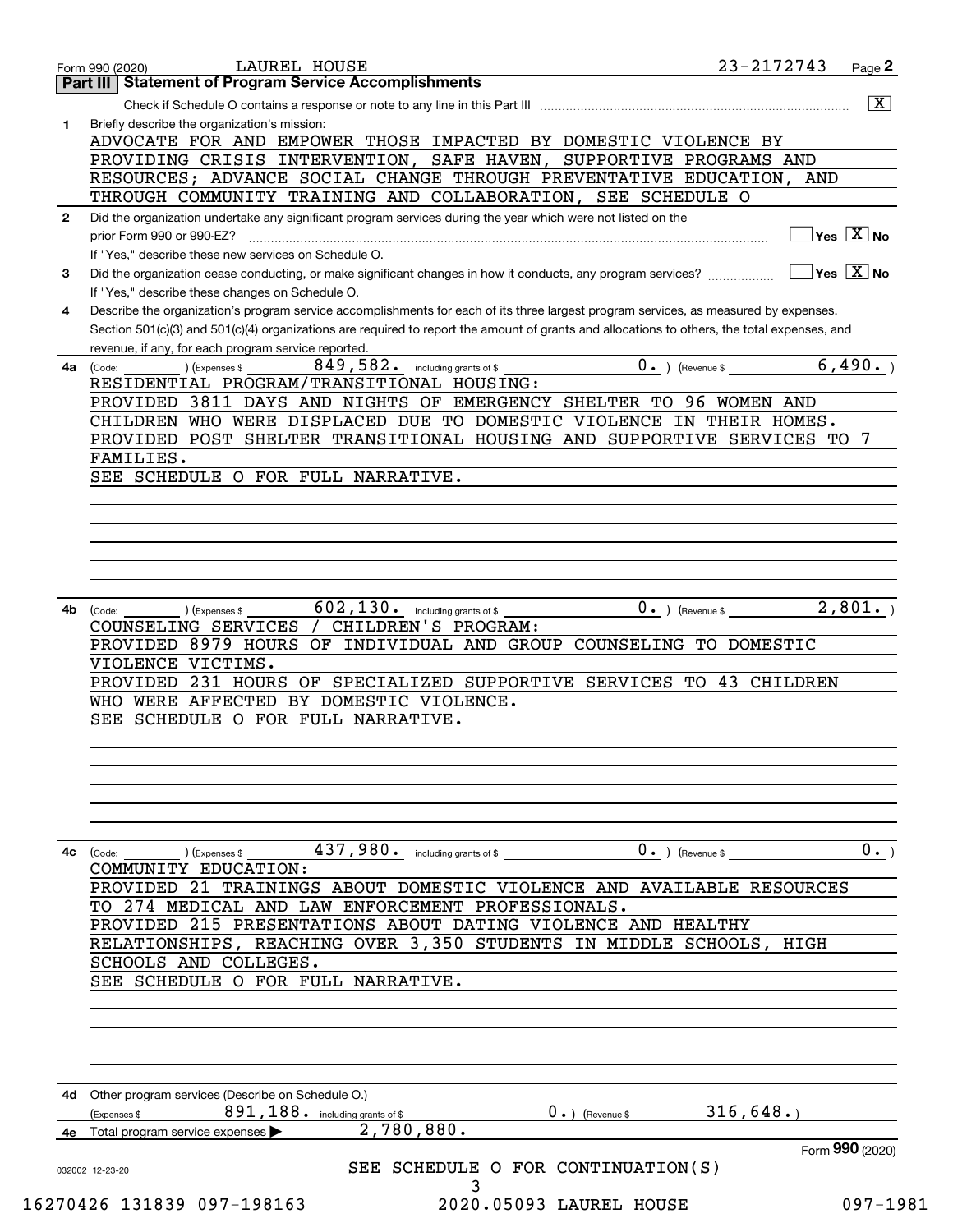|  | Form 990 (2020) |
|--|-----------------|

|    |                                                                                                                                       |                 | Yes         | No              |
|----|---------------------------------------------------------------------------------------------------------------------------------------|-----------------|-------------|-----------------|
| 1. | Is the organization described in section $501(c)(3)$ or $4947(a)(1)$ (other than a private foundation)?                               |                 |             |                 |
|    |                                                                                                                                       | 1               | х           |                 |
| 2  |                                                                                                                                       | $\mathbf{2}$    | $\mathbf X$ |                 |
| 3  | Did the organization engage in direct or indirect political campaign activities on behalf of or in opposition to candidates for       |                 |             |                 |
|    |                                                                                                                                       | 3               |             | x               |
| 4  | Section 501(c)(3) organizations. Did the organization engage in lobbying activities, or have a section 501(h) election in effect      |                 |             |                 |
|    |                                                                                                                                       | 4               |             | х               |
| 5  | Is the organization a section 501(c)(4), 501(c)(5), or 501(c)(6) organization that receives membership dues, assessments, or          |                 |             | x               |
|    |                                                                                                                                       | 5               |             |                 |
| 6  | Did the organization maintain any donor advised funds or any similar funds or accounts for which donors have the right to             |                 |             | x               |
|    | provide advice on the distribution or investment of amounts in such funds or accounts? If "Yes," complete Schedule D, Part I          | 6               |             |                 |
| 7  | Did the organization receive or hold a conservation easement, including easements to preserve open space,                             | 7               |             | x               |
|    | Did the organization maintain collections of works of art, historical treasures, or other similar assets? If "Yes," complete          |                 |             |                 |
| 8  |                                                                                                                                       | 8               |             | x               |
| 9  | Did the organization report an amount in Part X, line 21, for escrow or custodial account liability, serve as a custodian for         |                 |             |                 |
|    | amounts not listed in Part X; or provide credit counseling, debt management, credit repair, or debt negotiation services?             |                 |             |                 |
|    |                                                                                                                                       | 9               |             | x               |
| 10 | Did the organization, directly or through a related organization, hold assets in donor-restricted endowments                          |                 |             |                 |
|    |                                                                                                                                       | 10              |             | x               |
| 11 | If the organization's answer to any of the following questions is "Yes," then complete Schedule D, Parts VI, VII, VIII, IX, or X      |                 |             |                 |
|    | as applicable.                                                                                                                        |                 |             |                 |
|    | a Did the organization report an amount for land, buildings, and equipment in Part X, line 10? If "Yes," complete Schedule D,         |                 |             |                 |
|    |                                                                                                                                       | 11a             | Х           |                 |
|    | <b>b</b> Did the organization report an amount for investments - other securities in Part X, line 12, that is 5% or more of its total |                 |             |                 |
|    |                                                                                                                                       | 11b             |             | х               |
|    | c Did the organization report an amount for investments - program related in Part X, line 13, that is 5% or more of its total         |                 |             |                 |
|    |                                                                                                                                       | 11c             |             | x               |
|    | d Did the organization report an amount for other assets in Part X, line 15, that is 5% or more of its total assets reported in       |                 |             |                 |
|    |                                                                                                                                       | 11d             |             | х               |
|    |                                                                                                                                       | 11e             | Х           |                 |
| f  | Did the organization's separate or consolidated financial statements for the tax year include a footnote that addresses               |                 |             |                 |
|    | the organization's liability for uncertain tax positions under FIN 48 (ASC 740)? If "Yes," complete Schedule D, Part X                | 11f             | Х           |                 |
|    | 12a Did the organization obtain separate, independent audited financial statements for the tax year? If "Yes," complete               |                 |             |                 |
|    |                                                                                                                                       | 12a             | Х           |                 |
|    | <b>b</b> Was the organization included in consolidated, independent audited financial statements for the tax year?                    |                 |             |                 |
|    | If "Yes," and if the organization answered "No" to line 12a, then completing Schedule D, Parts XI and XII is optional                 | 12 <sub>b</sub> |             | х               |
| 13 |                                                                                                                                       | 13              |             | $\mathbf X$     |
|    | 14a Did the organization maintain an office, employees, or agents outside of the United States?                                       | 14a             |             | х               |
|    | <b>b</b> Did the organization have aggregate revenues or expenses of more than \$10,000 from grantmaking, fundraising, business,      |                 |             |                 |
|    | investment, and program service activities outside the United States, or aggregate foreign investments valued at \$100,000            |                 |             |                 |
|    |                                                                                                                                       | 14b             |             | x               |
| 15 | Did the organization report on Part IX, column (A), line 3, more than \$5,000 of grants or other assistance to or for any             |                 |             |                 |
|    |                                                                                                                                       | 15              |             | х               |
| 16 | Did the organization report on Part IX, column (A), line 3, more than \$5,000 of aggregate grants or other assistance to              |                 |             | X               |
| 17 | Did the organization report a total of more than \$15,000 of expenses for professional fundraising services on Part IX,               | 16              |             |                 |
|    |                                                                                                                                       | 17              |             | х               |
| 18 | Did the organization report more than \$15,000 total of fundraising event gross income and contributions on Part VIII, lines          |                 |             |                 |
|    |                                                                                                                                       | 18              | х           |                 |
| 19 | Did the organization report more than \$15,000 of gross income from gaming activities on Part VIII, line 9a? If "Yes."                |                 |             |                 |
|    |                                                                                                                                       | 19              |             | X               |
|    |                                                                                                                                       | 20a             |             | X               |
|    | b If "Yes" to line 20a, did the organization attach a copy of its audited financial statements to this return?                        | 20 <sub>b</sub> |             |                 |
| 21 | Did the organization report more than \$5,000 of grants or other assistance to any domestic organization or                           |                 |             |                 |
|    |                                                                                                                                       | 21              |             | х               |
|    | 032003 12-23-20                                                                                                                       |                 |             | Form 990 (2020) |

032003 12-23-20

4 16270426 131839 097-198163 2020.05093 LAUREL HOUSE 097-1981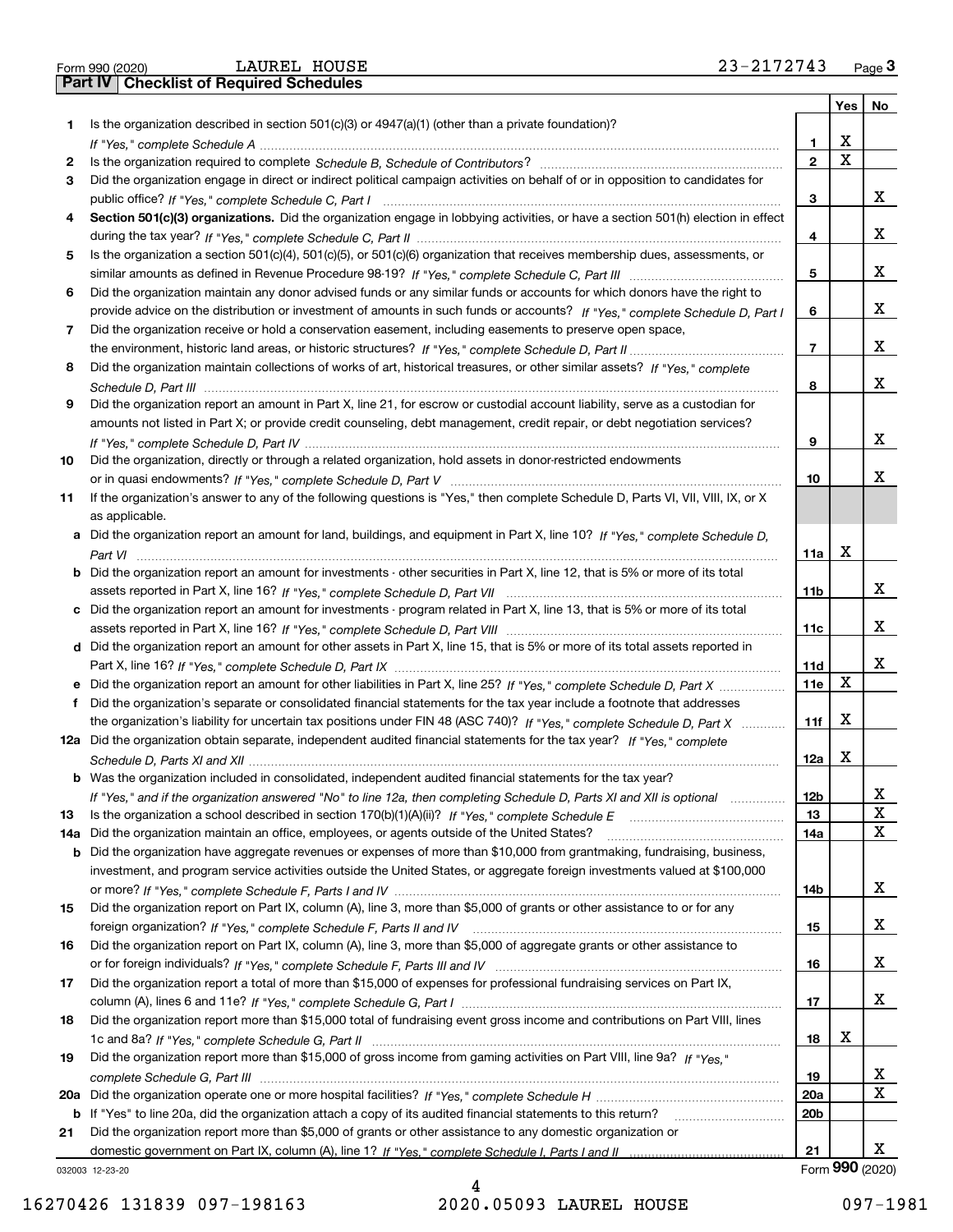|  | Form 990 (2020) |  |
|--|-----------------|--|
|  |                 |  |

*(continued)*

|               |                                                                                                                              |                 | Yes | No.             |
|---------------|------------------------------------------------------------------------------------------------------------------------------|-----------------|-----|-----------------|
| 22            | Did the organization report more than \$5,000 of grants or other assistance to or for domestic individuals on                |                 |     |                 |
|               |                                                                                                                              | 22              |     | x               |
| 23            | Did the organization answer "Yes" to Part VII, Section A, line 3, 4, or 5 about compensation of the organization's current   |                 |     |                 |
|               | and former officers, directors, trustees, key employees, and highest compensated employees? If "Yes," complete               |                 |     |                 |
|               |                                                                                                                              | 23              |     | x               |
|               | 24a Did the organization have a tax-exempt bond issue with an outstanding principal amount of more than \$100,000 as of the  |                 |     |                 |
|               | last day of the year, that was issued after December 31, 2002? If "Yes," answer lines 24b through 24d and complete           |                 |     |                 |
|               |                                                                                                                              | 24a             |     | х               |
| b             | Did the organization invest any proceeds of tax-exempt bonds beyond a temporary period exception?                            | 24 <sub>b</sub> |     |                 |
|               | c Did the organization maintain an escrow account other than a refunding escrow at any time during the year to defease       |                 |     |                 |
|               | any tax-exempt bonds?                                                                                                        | 24c             |     |                 |
|               |                                                                                                                              | 24d             |     |                 |
|               | 25a Section 501(c)(3), 501(c)(4), and 501(c)(29) organizations. Did the organization engage in an excess benefit             |                 |     |                 |
|               |                                                                                                                              | 25a             |     | х               |
|               | b Is the organization aware that it engaged in an excess benefit transaction with a disqualified person in a prior year, and |                 |     |                 |
|               | that the transaction has not been reported on any of the organization's prior Forms 990 or 990-EZ? If "Yes." complete        |                 |     |                 |
|               | Schedule L, Part I                                                                                                           | 25b             |     | x               |
| 26            | Did the organization report any amount on Part X, line 5 or 22, for receivables from or payables to any current              |                 |     |                 |
|               | or former officer, director, trustee, key employee, creator or founder, substantial contributor, or 35%                      |                 |     |                 |
|               | controlled entity or family member of any of these persons? If "Yes," complete Schedule L, Part II                           | 26              |     | x               |
| 27            | Did the organization provide a grant or other assistance to any current or former officer, director, trustee, key employee,  |                 |     |                 |
|               | creator or founder, substantial contributor or employee thereof, a grant selection committee member, or to a 35% controlled  |                 |     | х               |
|               | entity (including an employee thereof) or family member of any of these persons? If "Yes," complete Schedule L, Part III     | 27              |     |                 |
| 28            | Was the organization a party to a business transaction with one of the following parties (see Schedule L, Part IV            |                 |     |                 |
|               | instructions, for applicable filing thresholds, conditions, and exceptions):                                                 |                 |     |                 |
|               | a A current or former officer, director, trustee, key employee, creator or founder, or substantial contributor? If           | 28a             |     | х               |
|               |                                                                                                                              | 28 <sub>b</sub> |     | Χ               |
|               | c A 35% controlled entity of one or more individuals and/or organizations described in lines 28a or 28b? If                  |                 |     |                 |
|               |                                                                                                                              | 28c             |     | х               |
| 29            |                                                                                                                              | 29              | х   |                 |
| 30            | Did the organization receive contributions of art, historical treasures, or other similar assets, or qualified conservation  |                 |     |                 |
|               |                                                                                                                              | 30              |     | х               |
| 31            | Did the organization liquidate, terminate, or dissolve and cease operations? If "Yes," complete Schedule N, Part I           | 31              |     | X               |
| 32            | Did the organization sell, exchange, dispose of, or transfer more than 25% of its net assets? If "Yes," complete             |                 |     |                 |
|               |                                                                                                                              | 32              |     | х               |
| 33            | Did the organization own 100% of an entity disregarded as separate from the organization under Regulations                   |                 |     |                 |
|               |                                                                                                                              | 33              |     | x               |
| 34            | Was the organization related to any tax-exempt or taxable entity? If "Yes," complete Schedule R, Part II, III, or IV, and    |                 |     |                 |
|               |                                                                                                                              | 34              |     | X               |
|               | 35a Did the organization have a controlled entity within the meaning of section 512(b)(13)?                                  | 35a             |     | х               |
|               | b If "Yes" to line 35a, did the organization receive any payment from or engage in any transaction with a controlled entity  |                 |     |                 |
|               |                                                                                                                              | 35b             |     |                 |
| 36            | Section 501(c)(3) organizations. Did the organization make any transfers to an exempt non-charitable related organization?   |                 |     |                 |
|               |                                                                                                                              | 36              |     | x               |
| 37            | Did the organization conduct more than 5% of its activities through an entity that is not a related organization             |                 |     |                 |
|               | and that is treated as a partnership for federal income tax purposes? If "Yes," complete Schedule R, Part VI                 | 37              |     | x               |
| 38            | Did the organization complete Schedule O and provide explanations in Schedule O for Part VI, lines 11b and 19?               |                 |     |                 |
|               | Note: All Form 990 filers are required to complete Schedule O                                                                | 38              | х   |                 |
| <b>Part V</b> | <b>Statements Regarding Other IRS Filings and Tax Compliance</b>                                                             |                 |     |                 |
|               | Check if Schedule O contains a response or note to any line in this Part V                                                   |                 |     |                 |
|               |                                                                                                                              |                 | Yes | No              |
|               | 11<br>1a Enter the number reported in Box 3 of Form 1096. Enter -0- if not applicable<br>1a                                  |                 |     |                 |
| b             | 0<br>Enter the number of Forms W-2G included in line 1a. Enter -0- if not applicable<br>1b                                   |                 |     |                 |
|               | Did the organization comply with backup withholding rules for reportable payments to vendors and reportable gaming           |                 |     |                 |
|               | (gambling) winnings to prize winners?                                                                                        | 1c              |     |                 |
|               | 032004 12-23-20                                                                                                              |                 |     | Form 990 (2020) |

5 16270426 131839 097-198163 2020.05093 LAUREL HOUSE 097-1981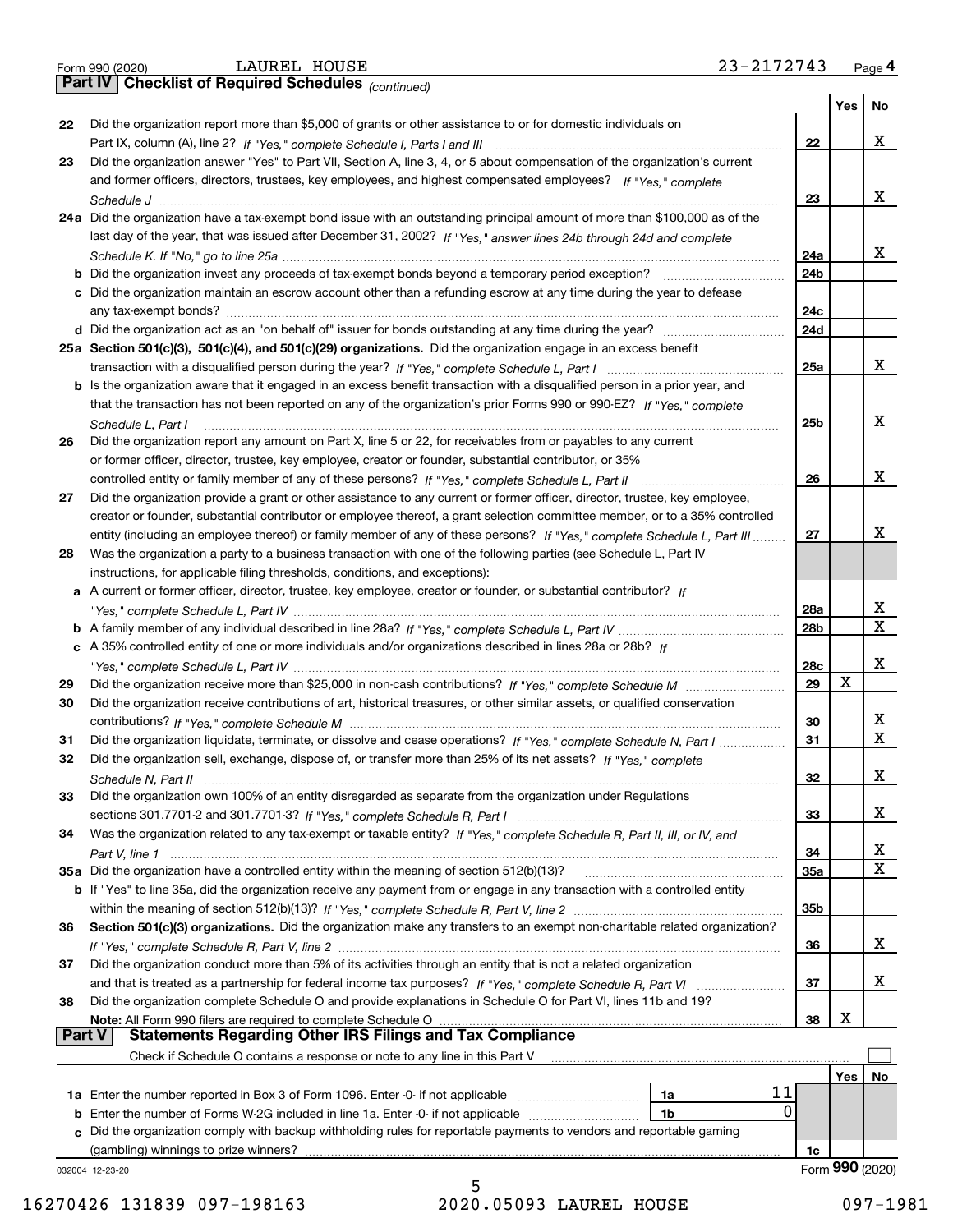|               | 23-2172743<br>LAUREL HOUSE<br>Form 990 (2020)                                                                                                   |                |         | <u>Page</u> 5 |
|---------------|-------------------------------------------------------------------------------------------------------------------------------------------------|----------------|---------|---------------|
| <b>Part V</b> | Statements Regarding Other IRS Filings and Tax Compliance (continued)                                                                           |                |         |               |
|               |                                                                                                                                                 |                | Yes $ $ | No            |
|               | 2a Enter the number of employees reported on Form W-3, Transmittal of Wage and Tax Statements,                                                  |                |         |               |
|               | 76<br>filed for the calendar year ending with or within the year covered by this return <i>manumumumum</i><br>2a                                |                |         |               |
|               |                                                                                                                                                 | 2 <sub>b</sub> | X       |               |
|               |                                                                                                                                                 |                |         |               |
|               | 3a Did the organization have unrelated business gross income of \$1,000 or more during the year?                                                | 3a             |         | х             |
|               |                                                                                                                                                 | 3b             |         |               |
|               | 4a At any time during the calendar year, did the organization have an interest in, or a signature or other authority over, a                    |                |         |               |
|               |                                                                                                                                                 | 4a             |         | х             |
|               | <b>b</b> If "Yes," enter the name of the foreign country $\blacktriangleright$                                                                  |                |         |               |
|               | See instructions for filing requirements for FinCEN Form 114, Report of Foreign Bank and Financial Accounts (FBAR).                             |                |         |               |
|               | 5a Was the organization a party to a prohibited tax shelter transaction at any time during the tax year?                                        | 5a             |         | X             |
| b             |                                                                                                                                                 | 5 <sub>b</sub> |         | х             |
|               |                                                                                                                                                 | 5с             |         |               |
|               | 6a Does the organization have annual gross receipts that are normally greater than \$100,000, and did the organization solicit                  |                |         |               |
|               |                                                                                                                                                 | 6a             |         | х             |
|               | <b>b</b> If "Yes," did the organization include with every solicitation an express statement that such contributions or gifts                   |                |         |               |
|               | were not tax deductible?                                                                                                                        | 6b             |         |               |
| 7             | Organizations that may receive deductible contributions under section 170(c).                                                                   |                |         |               |
| а             | Did the organization receive a payment in excess of \$75 made partly as a contribution and partly for goods and services provided to the payor? | 7a             | х       |               |
|               | <b>b</b> If "Yes," did the organization notify the donor of the value of the goods or services provided?                                        | 7b             | X       |               |
|               | c Did the organization sell, exchange, or otherwise dispose of tangible personal property for which it was required                             |                |         |               |
|               |                                                                                                                                                 | 7с             |         | х             |
|               | 7d                                                                                                                                              |                |         |               |
| е             | Did the organization receive any funds, directly or indirectly, to pay premiums on a personal benefit contract?                                 | 7e             |         | х             |
| f             | Did the organization, during the year, pay premiums, directly or indirectly, on a personal benefit contract?                                    | 7f             |         | x             |
| g             | If the organization received a contribution of qualified intellectual property, did the organization file Form 8899 as required?                | 7g             |         |               |
| h.            | If the organization received a contribution of cars, boats, airplanes, or other vehicles, did the organization file a Form 1098-C?              | 7h             |         |               |
| 8             | Sponsoring organizations maintaining donor advised funds. Did a donor advised fund maintained by the                                            |                |         |               |
|               | sponsoring organization have excess business holdings at any time during the year?                                                              | 8              |         |               |
| 9             | Sponsoring organizations maintaining donor advised funds.                                                                                       |                |         |               |
| а             | Did the sponsoring organization make any taxable distributions under section 4966?                                                              | 9а             |         |               |
|               | <b>b</b> Did the sponsoring organization make a distribution to a donor, donor advisor, or related person?                                      | 9b             |         |               |
| 10            | Section 501(c)(7) organizations. Enter:                                                                                                         |                |         |               |
|               | 10a                                                                                                                                             |                |         |               |
|               | 10b <br>Gross receipts, included on Form 990, Part VIII, line 12, for public use of club facilities                                             |                |         |               |
| 11            | Section 501(c)(12) organizations. Enter:                                                                                                        |                |         |               |
|               | <b>a</b> Gross income from members or shareholders<br>11a                                                                                       |                |         |               |
|               | b Gross income from other sources (Do not net amounts due or paid to other sources against                                                      |                |         |               |
|               | 11b                                                                                                                                             |                |         |               |
|               | 12a Section 4947(a)(1) non-exempt charitable trusts. Is the organization filing Form 990 in lieu of Form 1041?                                  | 12a            |         |               |
|               | 12b<br><b>b</b> If "Yes," enter the amount of tax-exempt interest received or accrued during the year <i>manument</i>                           |                |         |               |
| 13            | Section 501(c)(29) qualified nonprofit health insurance issuers.                                                                                |                |         |               |
|               | a Is the organization licensed to issue qualified health plans in more than one state?                                                          | 13а            |         |               |
|               | Note: See the instructions for additional information the organization must report on Schedule O.                                               |                |         |               |
|               | <b>b</b> Enter the amount of reserves the organization is required to maintain by the states in which the                                       |                |         |               |
|               | 13b                                                                                                                                             |                |         |               |
|               | 13с                                                                                                                                             |                |         |               |
| 14a           | Did the organization receive any payments for indoor tanning services during the tax year?                                                      | 14a            |         | x             |
|               | <b>b</b> If "Yes," has it filed a Form 720 to report these payments? If "No," provide an explanation on Schedule O                              | 14b            |         |               |
| 15            | Is the organization subject to the section 4960 tax on payment(s) of more than \$1,000,000 in remuneration or                                   |                |         |               |
|               |                                                                                                                                                 | 15             |         | x             |
|               | If "Yes," see instructions and file Form 4720, Schedule N.                                                                                      |                |         |               |
| 16            | Is the organization an educational institution subject to the section 4968 excise tax on net investment income?                                 | 16             |         | х             |
|               | If "Yes," complete Form 4720, Schedule O.                                                                                                       |                |         |               |

Form (2020) **990**

032005 12-23-20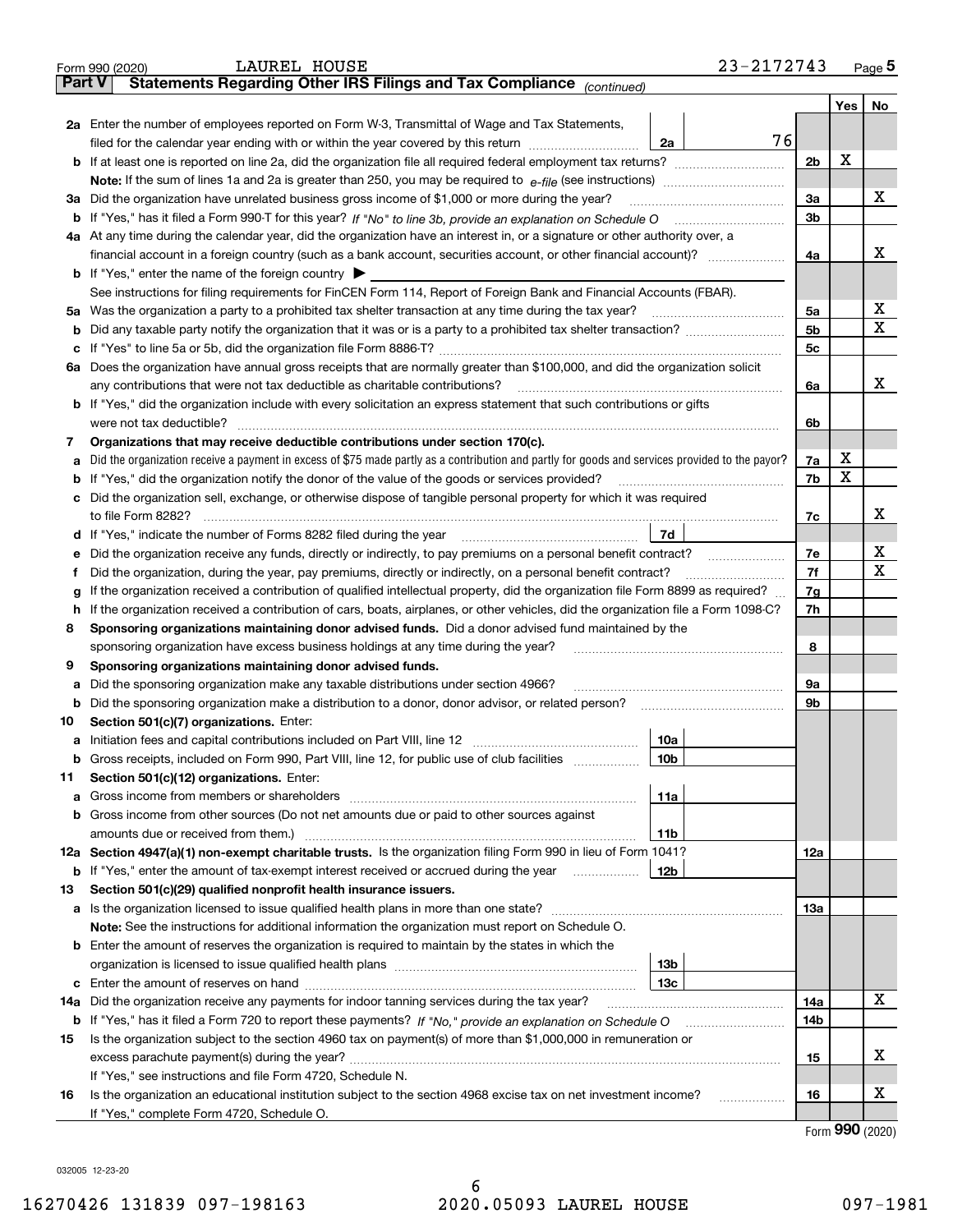|    | to line 8a, 8b, or 10b below, describe the circumstances, processes, or changes on Schedule O. See instructions.                                                                                     |                 |             |                         |
|----|------------------------------------------------------------------------------------------------------------------------------------------------------------------------------------------------------|-----------------|-------------|-------------------------|
|    | <b>Section A. Governing Body and Management</b>                                                                                                                                                      |                 |             | $\overline{\mathbf{x}}$ |
|    |                                                                                                                                                                                                      |                 |             |                         |
|    | 18<br>1a Enter the number of voting members of the governing body at the end of the tax year<br>1a                                                                                                   |                 | Yes         | No                      |
|    | If there are material differences in voting rights among members of the governing body, or if the governing                                                                                          |                 |             |                         |
|    | body delegated broad authority to an executive committee or similar committee, explain on Schedule O.                                                                                                |                 |             |                         |
|    | 18<br>1b                                                                                                                                                                                             |                 |             |                         |
| 2  | Did any officer, director, trustee, or key employee have a family relationship or a business relationship with any other                                                                             |                 |             |                         |
|    | officer, director, trustee, or key employee?                                                                                                                                                         | $\mathbf{2}$    |             | х                       |
| з  | Did the organization delegate control over management duties customarily performed by or under the direct supervision                                                                                |                 |             |                         |
|    | of officers, directors, trustees, or key employees to a management company or other person?                                                                                                          | 3               |             | X                       |
| 4  | Did the organization make any significant changes to its governing documents since the prior Form 990 was filed?                                                                                     | 4               |             | $\overline{\mathbf{x}}$ |
| 5  |                                                                                                                                                                                                      | 5               |             | $\mathbf X$             |
| 6  | Did the organization have members or stockholders?                                                                                                                                                   | 6               |             | X                       |
|    | 7a Did the organization have members, stockholders, or other persons who had the power to elect or appoint one or                                                                                    |                 |             |                         |
|    | more members of the governing body?                                                                                                                                                                  | 7a              |             | X                       |
|    | <b>b</b> Are any governance decisions of the organization reserved to (or subject to approval by) members, stockholders, or                                                                          |                 |             |                         |
|    | persons other than the governing body?                                                                                                                                                               | 7b              |             | X                       |
| 8  | Did the organization contemporaneously document the meetings held or written actions undertaken during the year by the following:                                                                    |                 |             |                         |
| a  |                                                                                                                                                                                                      | 8а              | X           |                         |
|    |                                                                                                                                                                                                      | 8b              | $\mathbf X$ |                         |
| 9  | Is there any officer, director, trustee, or key employee listed in Part VII, Section A, who cannot be reached at the                                                                                 |                 |             |                         |
|    |                                                                                                                                                                                                      | 9               |             | X                       |
|    | Section B. Policies (This Section B requests information about policies not required by the Internal Revenue Code.)                                                                                  |                 |             |                         |
|    |                                                                                                                                                                                                      |                 | Yes         | No                      |
|    |                                                                                                                                                                                                      | 10a             |             | X                       |
|    | <b>b</b> If "Yes," did the organization have written policies and procedures governing the activities of such chapters, affiliates,                                                                  |                 |             |                         |
|    | and branches to ensure their operations are consistent with the organization's exempt purposes?                                                                                                      | 10 <sub>b</sub> |             |                         |
|    | 11a Has the organization provided a complete copy of this Form 990 to all members of its governing body before filing the form?                                                                      | 11a             | X           |                         |
|    | <b>b</b> Describe in Schedule O the process, if any, used by the organization to review this Form 990.                                                                                               |                 |             |                         |
|    |                                                                                                                                                                                                      | 12a             | X           |                         |
|    | <b>b</b> Were officers, directors, or trustees, and key employees required to disclose annually interests that could give rise to conflicts?                                                         | 12 <sub>b</sub> | $\mathbf X$ |                         |
|    | c Did the organization regularly and consistently monitor and enforce compliance with the policy? If "Yes," describe                                                                                 |                 |             |                         |
|    | in Schedule O how this was done manufactured and continuum and contact the United Schedule O how this was done                                                                                       | 12c             | X           |                         |
| 13 | Did the organization have a written whistleblower policy?                                                                                                                                            | 13              | X           |                         |
| 14 | Did the organization have a written document retention and destruction policy?                                                                                                                       | 14              | X           |                         |
| 15 | Did the process for determining compensation of the following persons include a review and approval by independent                                                                                   |                 |             |                         |
|    | persons, comparability data, and contemporaneous substantiation of the deliberation and decision?                                                                                                    |                 |             |                         |
|    | a The organization's CEO, Executive Director, or top management official [111] [11] manument material manument                                                                                       | 15a             | X           |                         |
|    |                                                                                                                                                                                                      | 15 <sub>b</sub> |             | $\mathbf x$             |
|    | If "Yes" to line 15a or 15b, describe the process in Schedule O (see instructions).                                                                                                                  |                 |             |                         |
|    | 16a Did the organization invest in, contribute assets to, or participate in a joint venture or similar arrangement with a                                                                            |                 |             |                         |
|    | taxable entity during the year?                                                                                                                                                                      | 16a             |             | X                       |
|    | b If "Yes," did the organization follow a written policy or procedure requiring the organization to evaluate its participation                                                                       |                 |             |                         |
|    | in joint venture arrangements under applicable federal tax law, and take steps to safeguard the organization's                                                                                       |                 |             |                         |
|    |                                                                                                                                                                                                      | 16b             |             |                         |
|    | <b>Section C. Disclosure</b>                                                                                                                                                                         |                 |             |                         |
| 17 | List the states with which a copy of this Form 990 is required to be filed $\blacktriangleright$ PA                                                                                                  |                 |             |                         |
|    | Section 6104 requires an organization to make its Forms 1023 (1024 or 1024-A, if applicable), 990, and 990-T (Section 501(c)(3)s only) available                                                     |                 |             |                         |
| 18 | for public inspection. Indicate how you made these available. Check all that apply.                                                                                                                  |                 |             |                         |
|    | $\lfloor x \rfloor$ Upon request<br>Another's website<br>Own website<br>Other (explain on Schedule O)                                                                                                |                 |             |                         |
|    |                                                                                                                                                                                                      |                 |             |                         |
| 19 |                                                                                                                                                                                                      |                 |             |                         |
|    | Describe on Schedule O whether (and if so, how) the organization made its governing documents, conflict of interest policy, and financial<br>statements available to the public during the tax year. |                 |             |                         |
| 20 | State the name, address, and telephone number of the person who possesses the organization's books and records                                                                                       |                 |             |                         |
|    | LAUREL HOUSE - 610-277-1860                                                                                                                                                                          |                 |             |                         |
|    | 19404<br>P.O. BOX 764, NORRISTOWN, PA                                                                                                                                                                |                 |             |                         |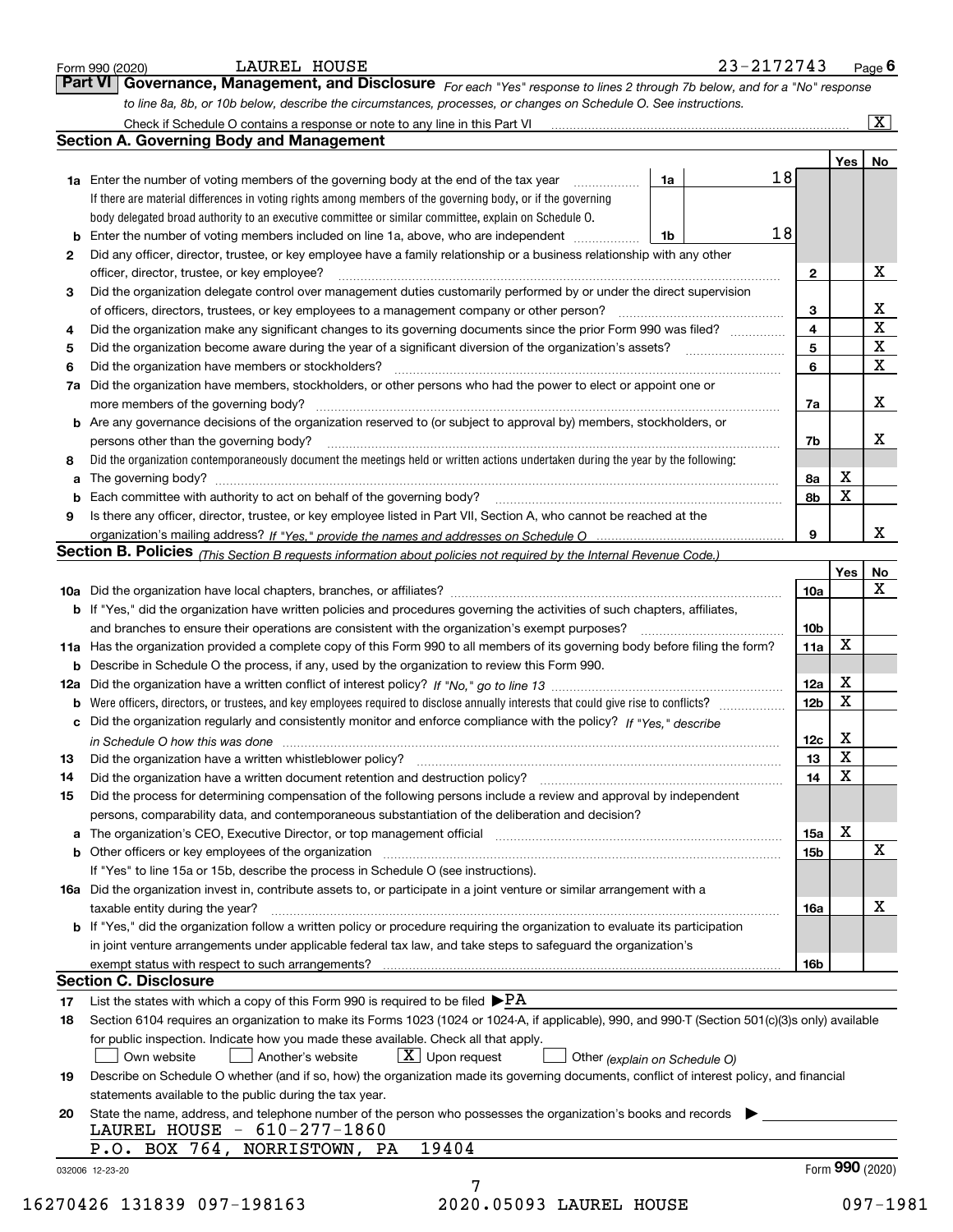$\mathcal{L}^{\text{max}}$ 

# **7Part VII Compensation of Officers, Directors, Trustees, Key Employees, Highest Compensated Employees, and Independent Contractors**

Check if Schedule O contains a response or note to any line in this Part VII

**Section A. Officers, Directors, Trustees, Key Employees, and Highest Compensated Employees**

**1a**  Complete this table for all persons required to be listed. Report compensation for the calendar year ending with or within the organization's tax year. **•** List all of the organization's current officers, directors, trustees (whether individuals or organizations), regardless of amount of compensation.

Enter -0- in columns (D), (E), and (F) if no compensation was paid.

 $\bullet$  List all of the organization's  $\,$ current key employees, if any. See instructions for definition of "key employee."

**•** List the organization's five current highest compensated employees (other than an officer, director, trustee, or key employee) who received reportable compensation (Box 5 of Form W-2 and/or Box 7 of Form 1099-MISC) of more than \$100,000 from the organization and any related organizations.

**•** List all of the organization's former officers, key employees, and highest compensated employees who received more than \$100,000 of reportable compensation from the organization and any related organizations.

**former directors or trustees**  ¥ List all of the organization's that received, in the capacity as a former director or trustee of the organization, more than \$10,000 of reportable compensation from the organization and any related organizations.

See instructions for the order in which to list the persons above.

Check this box if neither the organization nor any related organization compensated any current officer, director, or trustee.  $\mathcal{L}^{\text{max}}$ 

| Name and title<br>Reportable<br>Average<br>Reportable<br>Estimated<br>(do not check more than one<br>compensation<br>amount of<br>hours per<br>compensation<br>box, unless person is both an<br>officer and a director/trustee)<br>week<br>from<br>from related<br>other<br>ndividual trustee or director<br>the<br>(list any<br>organizations<br>compensation<br>hours for<br>organization<br>(W-2/1099-MISC)<br>from the<br>Highest compensated<br> employee<br>Institutional trustee<br>related<br>(W-2/1099-MISC)<br>organization<br>Key employee<br>organizations<br>and related<br>below<br>organizations<br>Former<br>Officer<br>line)<br>40.00<br><b>BETH STURMAN</b><br>(1)<br>106,706.<br>$\mathbf{0}$ .<br>3,496.<br>$\mathbf X$<br>EXECUTIVE DIRECTOR<br>3.00<br>(2)<br>KARIANNE TOMOSKY, CPA<br>$\mathbf X$<br>$\mathbf X$<br>0.<br>0.<br>0.<br>CO-PRESIDENT<br>3.00<br>COLLEEN COONELLY, ESQ.<br>(3)<br>$\overline{\textbf{X}}$<br>$\rm X$<br>0.<br>$\mathbf 0$ .<br>$\mathbf 0$ .<br>CO-PRESIDENT<br>$\overline{2.00}$<br><b>JACKIE ALLEN</b><br>(4)<br>$\overline{\mathbf{X}}$<br>$\rm X$<br>$\mathbf 0$ .<br>0.<br>$\mathbf 0$ .<br>CO-VICE PRESIDENT<br>2.00<br><b>BRIAN TAYLOR</b><br>(5)<br>$\overline{\mathbf{X}}$<br>$\mathbf X$<br>0.<br>$\mathbf 0$ .<br>$0_{.}$<br>CO-VICE PRESIDENT<br>2.00<br>ROBERT RAU<br>(6)<br>$\overline{\mathbf{X}}$<br>$\mathbf 0$ .<br>$\mathbf 0$ .<br>$\mathbf X$<br>$0_{.}$<br><b>SECRETARY</b><br>2.00<br><b>JASON VANBUSKIRK</b><br>(7)<br>$\overline{\text{X}}$<br>$\mathbf 0$ .<br>$\mathbf 0$ .<br>$0_{.}$<br><b>TREASURER</b><br>X<br>1.00<br>PENNY SATELL BERMAN<br>(8)<br>$\overline{\mathbf{X}}$<br>0.<br>$\mathbf 0$ .<br>$\mathbf 0$ .<br><b>DIRECTOR</b><br>1.00<br>(9) LYNN DOERR<br>0.<br>$\overline{\mathbf{X}}$<br>0.<br>$0_{.}$<br><b>DIRECTOR</b><br>1.00<br>(10) DANA E. GREENSPAN, ESQ<br>$\overline{\text{X}}$<br>0.<br>$\mathbf 0$ .<br>0.<br><b>DIRECTOR</b><br>1.00<br>(11) MARY GRIFFITH-ALFARANO<br>$\overline{\mathbf{X}}$<br>0.<br>0.<br>$\mathbf 0$ .<br>1.00<br>(12) ANGELA KO<br>$\overline{\text{X}}$<br>0.<br>$\mathbf 0$ .<br>$0_{.}$<br>1.00<br>(13) KATHRYN KOLLER<br>X<br>0.<br>0.<br>$0_{.}$<br><b>DIRECTOR</b><br>1.00<br>(14) DR. COLLEEN LELLI<br>$\overline{\text{X}}$<br>$\mathbf 0$ .<br>$\mathbf 0$ .<br>$0$ .<br><b>DIRECTOR</b><br>1.00<br>(15) RICHELLE PAYNE<br>$\overline{\mathbf{X}}$<br>0.<br>0.<br>0.<br><b>DIRECTOR</b><br>1.00<br>(16) MELISSA PILONG<br>0.<br>$\mathbf 0$ .<br>$\rm X$<br>0.<br><b>DIRECTOR</b><br>1.00<br>(17) DIANA SCOTT<br>$\rm X$<br>0.<br>$\mathbf 0$ .<br><b>DIRECTOR</b><br>0.<br>$\overline{2}$ | (A)             | (C)<br>(B) |  |          | (D) | (E) | (F) |  |  |  |
|----------------------------------------------------------------------------------------------------------------------------------------------------------------------------------------------------------------------------------------------------------------------------------------------------------------------------------------------------------------------------------------------------------------------------------------------------------------------------------------------------------------------------------------------------------------------------------------------------------------------------------------------------------------------------------------------------------------------------------------------------------------------------------------------------------------------------------------------------------------------------------------------------------------------------------------------------------------------------------------------------------------------------------------------------------------------------------------------------------------------------------------------------------------------------------------------------------------------------------------------------------------------------------------------------------------------------------------------------------------------------------------------------------------------------------------------------------------------------------------------------------------------------------------------------------------------------------------------------------------------------------------------------------------------------------------------------------------------------------------------------------------------------------------------------------------------------------------------------------------------------------------------------------------------------------------------------------------------------------------------------------------------------------------------------------------------------------------------------------------------------------------------------------------------------------------------------------------------------------------------------------------------------------------------------------------------------------------------------------------------------------------------------------------------------------------------------------------------------------------------------------------------------------------------------------------------------------------------------------------------------------------|-----------------|------------|--|----------|-----|-----|-----|--|--|--|
|                                                                                                                                                                                                                                                                                                                                                                                                                                                                                                                                                                                                                                                                                                                                                                                                                                                                                                                                                                                                                                                                                                                                                                                                                                                                                                                                                                                                                                                                                                                                                                                                                                                                                                                                                                                                                                                                                                                                                                                                                                                                                                                                                                                                                                                                                                                                                                                                                                                                                                                                                                                                                                        |                 |            |  | Position |     |     |     |  |  |  |
|                                                                                                                                                                                                                                                                                                                                                                                                                                                                                                                                                                                                                                                                                                                                                                                                                                                                                                                                                                                                                                                                                                                                                                                                                                                                                                                                                                                                                                                                                                                                                                                                                                                                                                                                                                                                                                                                                                                                                                                                                                                                                                                                                                                                                                                                                                                                                                                                                                                                                                                                                                                                                                        |                 |            |  |          |     |     |     |  |  |  |
|                                                                                                                                                                                                                                                                                                                                                                                                                                                                                                                                                                                                                                                                                                                                                                                                                                                                                                                                                                                                                                                                                                                                                                                                                                                                                                                                                                                                                                                                                                                                                                                                                                                                                                                                                                                                                                                                                                                                                                                                                                                                                                                                                                                                                                                                                                                                                                                                                                                                                                                                                                                                                                        |                 |            |  |          |     |     |     |  |  |  |
|                                                                                                                                                                                                                                                                                                                                                                                                                                                                                                                                                                                                                                                                                                                                                                                                                                                                                                                                                                                                                                                                                                                                                                                                                                                                                                                                                                                                                                                                                                                                                                                                                                                                                                                                                                                                                                                                                                                                                                                                                                                                                                                                                                                                                                                                                                                                                                                                                                                                                                                                                                                                                                        |                 |            |  |          |     |     |     |  |  |  |
|                                                                                                                                                                                                                                                                                                                                                                                                                                                                                                                                                                                                                                                                                                                                                                                                                                                                                                                                                                                                                                                                                                                                                                                                                                                                                                                                                                                                                                                                                                                                                                                                                                                                                                                                                                                                                                                                                                                                                                                                                                                                                                                                                                                                                                                                                                                                                                                                                                                                                                                                                                                                                                        |                 |            |  |          |     |     |     |  |  |  |
|                                                                                                                                                                                                                                                                                                                                                                                                                                                                                                                                                                                                                                                                                                                                                                                                                                                                                                                                                                                                                                                                                                                                                                                                                                                                                                                                                                                                                                                                                                                                                                                                                                                                                                                                                                                                                                                                                                                                                                                                                                                                                                                                                                                                                                                                                                                                                                                                                                                                                                                                                                                                                                        |                 |            |  |          |     |     |     |  |  |  |
|                                                                                                                                                                                                                                                                                                                                                                                                                                                                                                                                                                                                                                                                                                                                                                                                                                                                                                                                                                                                                                                                                                                                                                                                                                                                                                                                                                                                                                                                                                                                                                                                                                                                                                                                                                                                                                                                                                                                                                                                                                                                                                                                                                                                                                                                                                                                                                                                                                                                                                                                                                                                                                        |                 |            |  |          |     |     |     |  |  |  |
|                                                                                                                                                                                                                                                                                                                                                                                                                                                                                                                                                                                                                                                                                                                                                                                                                                                                                                                                                                                                                                                                                                                                                                                                                                                                                                                                                                                                                                                                                                                                                                                                                                                                                                                                                                                                                                                                                                                                                                                                                                                                                                                                                                                                                                                                                                                                                                                                                                                                                                                                                                                                                                        |                 |            |  |          |     |     |     |  |  |  |
|                                                                                                                                                                                                                                                                                                                                                                                                                                                                                                                                                                                                                                                                                                                                                                                                                                                                                                                                                                                                                                                                                                                                                                                                                                                                                                                                                                                                                                                                                                                                                                                                                                                                                                                                                                                                                                                                                                                                                                                                                                                                                                                                                                                                                                                                                                                                                                                                                                                                                                                                                                                                                                        |                 |            |  |          |     |     |     |  |  |  |
|                                                                                                                                                                                                                                                                                                                                                                                                                                                                                                                                                                                                                                                                                                                                                                                                                                                                                                                                                                                                                                                                                                                                                                                                                                                                                                                                                                                                                                                                                                                                                                                                                                                                                                                                                                                                                                                                                                                                                                                                                                                                                                                                                                                                                                                                                                                                                                                                                                                                                                                                                                                                                                        |                 |            |  |          |     |     |     |  |  |  |
|                                                                                                                                                                                                                                                                                                                                                                                                                                                                                                                                                                                                                                                                                                                                                                                                                                                                                                                                                                                                                                                                                                                                                                                                                                                                                                                                                                                                                                                                                                                                                                                                                                                                                                                                                                                                                                                                                                                                                                                                                                                                                                                                                                                                                                                                                                                                                                                                                                                                                                                                                                                                                                        |                 |            |  |          |     |     |     |  |  |  |
|                                                                                                                                                                                                                                                                                                                                                                                                                                                                                                                                                                                                                                                                                                                                                                                                                                                                                                                                                                                                                                                                                                                                                                                                                                                                                                                                                                                                                                                                                                                                                                                                                                                                                                                                                                                                                                                                                                                                                                                                                                                                                                                                                                                                                                                                                                                                                                                                                                                                                                                                                                                                                                        |                 |            |  |          |     |     |     |  |  |  |
|                                                                                                                                                                                                                                                                                                                                                                                                                                                                                                                                                                                                                                                                                                                                                                                                                                                                                                                                                                                                                                                                                                                                                                                                                                                                                                                                                                                                                                                                                                                                                                                                                                                                                                                                                                                                                                                                                                                                                                                                                                                                                                                                                                                                                                                                                                                                                                                                                                                                                                                                                                                                                                        |                 |            |  |          |     |     |     |  |  |  |
|                                                                                                                                                                                                                                                                                                                                                                                                                                                                                                                                                                                                                                                                                                                                                                                                                                                                                                                                                                                                                                                                                                                                                                                                                                                                                                                                                                                                                                                                                                                                                                                                                                                                                                                                                                                                                                                                                                                                                                                                                                                                                                                                                                                                                                                                                                                                                                                                                                                                                                                                                                                                                                        |                 |            |  |          |     |     |     |  |  |  |
|                                                                                                                                                                                                                                                                                                                                                                                                                                                                                                                                                                                                                                                                                                                                                                                                                                                                                                                                                                                                                                                                                                                                                                                                                                                                                                                                                                                                                                                                                                                                                                                                                                                                                                                                                                                                                                                                                                                                                                                                                                                                                                                                                                                                                                                                                                                                                                                                                                                                                                                                                                                                                                        |                 |            |  |          |     |     |     |  |  |  |
|                                                                                                                                                                                                                                                                                                                                                                                                                                                                                                                                                                                                                                                                                                                                                                                                                                                                                                                                                                                                                                                                                                                                                                                                                                                                                                                                                                                                                                                                                                                                                                                                                                                                                                                                                                                                                                                                                                                                                                                                                                                                                                                                                                                                                                                                                                                                                                                                                                                                                                                                                                                                                                        |                 |            |  |          |     |     |     |  |  |  |
|                                                                                                                                                                                                                                                                                                                                                                                                                                                                                                                                                                                                                                                                                                                                                                                                                                                                                                                                                                                                                                                                                                                                                                                                                                                                                                                                                                                                                                                                                                                                                                                                                                                                                                                                                                                                                                                                                                                                                                                                                                                                                                                                                                                                                                                                                                                                                                                                                                                                                                                                                                                                                                        |                 |            |  |          |     |     |     |  |  |  |
|                                                                                                                                                                                                                                                                                                                                                                                                                                                                                                                                                                                                                                                                                                                                                                                                                                                                                                                                                                                                                                                                                                                                                                                                                                                                                                                                                                                                                                                                                                                                                                                                                                                                                                                                                                                                                                                                                                                                                                                                                                                                                                                                                                                                                                                                                                                                                                                                                                                                                                                                                                                                                                        |                 |            |  |          |     |     |     |  |  |  |
|                                                                                                                                                                                                                                                                                                                                                                                                                                                                                                                                                                                                                                                                                                                                                                                                                                                                                                                                                                                                                                                                                                                                                                                                                                                                                                                                                                                                                                                                                                                                                                                                                                                                                                                                                                                                                                                                                                                                                                                                                                                                                                                                                                                                                                                                                                                                                                                                                                                                                                                                                                                                                                        |                 |            |  |          |     |     |     |  |  |  |
|                                                                                                                                                                                                                                                                                                                                                                                                                                                                                                                                                                                                                                                                                                                                                                                                                                                                                                                                                                                                                                                                                                                                                                                                                                                                                                                                                                                                                                                                                                                                                                                                                                                                                                                                                                                                                                                                                                                                                                                                                                                                                                                                                                                                                                                                                                                                                                                                                                                                                                                                                                                                                                        |                 |            |  |          |     |     |     |  |  |  |
|                                                                                                                                                                                                                                                                                                                                                                                                                                                                                                                                                                                                                                                                                                                                                                                                                                                                                                                                                                                                                                                                                                                                                                                                                                                                                                                                                                                                                                                                                                                                                                                                                                                                                                                                                                                                                                                                                                                                                                                                                                                                                                                                                                                                                                                                                                                                                                                                                                                                                                                                                                                                                                        |                 |            |  |          |     |     |     |  |  |  |
|                                                                                                                                                                                                                                                                                                                                                                                                                                                                                                                                                                                                                                                                                                                                                                                                                                                                                                                                                                                                                                                                                                                                                                                                                                                                                                                                                                                                                                                                                                                                                                                                                                                                                                                                                                                                                                                                                                                                                                                                                                                                                                                                                                                                                                                                                                                                                                                                                                                                                                                                                                                                                                        |                 |            |  |          |     |     |     |  |  |  |
|                                                                                                                                                                                                                                                                                                                                                                                                                                                                                                                                                                                                                                                                                                                                                                                                                                                                                                                                                                                                                                                                                                                                                                                                                                                                                                                                                                                                                                                                                                                                                                                                                                                                                                                                                                                                                                                                                                                                                                                                                                                                                                                                                                                                                                                                                                                                                                                                                                                                                                                                                                                                                                        |                 |            |  |          |     |     |     |  |  |  |
|                                                                                                                                                                                                                                                                                                                                                                                                                                                                                                                                                                                                                                                                                                                                                                                                                                                                                                                                                                                                                                                                                                                                                                                                                                                                                                                                                                                                                                                                                                                                                                                                                                                                                                                                                                                                                                                                                                                                                                                                                                                                                                                                                                                                                                                                                                                                                                                                                                                                                                                                                                                                                                        |                 |            |  |          |     |     |     |  |  |  |
|                                                                                                                                                                                                                                                                                                                                                                                                                                                                                                                                                                                                                                                                                                                                                                                                                                                                                                                                                                                                                                                                                                                                                                                                                                                                                                                                                                                                                                                                                                                                                                                                                                                                                                                                                                                                                                                                                                                                                                                                                                                                                                                                                                                                                                                                                                                                                                                                                                                                                                                                                                                                                                        |                 |            |  |          |     |     |     |  |  |  |
|                                                                                                                                                                                                                                                                                                                                                                                                                                                                                                                                                                                                                                                                                                                                                                                                                                                                                                                                                                                                                                                                                                                                                                                                                                                                                                                                                                                                                                                                                                                                                                                                                                                                                                                                                                                                                                                                                                                                                                                                                                                                                                                                                                                                                                                                                                                                                                                                                                                                                                                                                                                                                                        |                 |            |  |          |     |     |     |  |  |  |
|                                                                                                                                                                                                                                                                                                                                                                                                                                                                                                                                                                                                                                                                                                                                                                                                                                                                                                                                                                                                                                                                                                                                                                                                                                                                                                                                                                                                                                                                                                                                                                                                                                                                                                                                                                                                                                                                                                                                                                                                                                                                                                                                                                                                                                                                                                                                                                                                                                                                                                                                                                                                                                        |                 |            |  |          |     |     |     |  |  |  |
|                                                                                                                                                                                                                                                                                                                                                                                                                                                                                                                                                                                                                                                                                                                                                                                                                                                                                                                                                                                                                                                                                                                                                                                                                                                                                                                                                                                                                                                                                                                                                                                                                                                                                                                                                                                                                                                                                                                                                                                                                                                                                                                                                                                                                                                                                                                                                                                                                                                                                                                                                                                                                                        |                 |            |  |          |     |     |     |  |  |  |
|                                                                                                                                                                                                                                                                                                                                                                                                                                                                                                                                                                                                                                                                                                                                                                                                                                                                                                                                                                                                                                                                                                                                                                                                                                                                                                                                                                                                                                                                                                                                                                                                                                                                                                                                                                                                                                                                                                                                                                                                                                                                                                                                                                                                                                                                                                                                                                                                                                                                                                                                                                                                                                        |                 |            |  |          |     |     |     |  |  |  |
|                                                                                                                                                                                                                                                                                                                                                                                                                                                                                                                                                                                                                                                                                                                                                                                                                                                                                                                                                                                                                                                                                                                                                                                                                                                                                                                                                                                                                                                                                                                                                                                                                                                                                                                                                                                                                                                                                                                                                                                                                                                                                                                                                                                                                                                                                                                                                                                                                                                                                                                                                                                                                                        | <b>DIRECTOR</b> |            |  |          |     |     |     |  |  |  |
|                                                                                                                                                                                                                                                                                                                                                                                                                                                                                                                                                                                                                                                                                                                                                                                                                                                                                                                                                                                                                                                                                                                                                                                                                                                                                                                                                                                                                                                                                                                                                                                                                                                                                                                                                                                                                                                                                                                                                                                                                                                                                                                                                                                                                                                                                                                                                                                                                                                                                                                                                                                                                                        |                 |            |  |          |     |     |     |  |  |  |
|                                                                                                                                                                                                                                                                                                                                                                                                                                                                                                                                                                                                                                                                                                                                                                                                                                                                                                                                                                                                                                                                                                                                                                                                                                                                                                                                                                                                                                                                                                                                                                                                                                                                                                                                                                                                                                                                                                                                                                                                                                                                                                                                                                                                                                                                                                                                                                                                                                                                                                                                                                                                                                        | <b>DIRECTOR</b> |            |  |          |     |     |     |  |  |  |
|                                                                                                                                                                                                                                                                                                                                                                                                                                                                                                                                                                                                                                                                                                                                                                                                                                                                                                                                                                                                                                                                                                                                                                                                                                                                                                                                                                                                                                                                                                                                                                                                                                                                                                                                                                                                                                                                                                                                                                                                                                                                                                                                                                                                                                                                                                                                                                                                                                                                                                                                                                                                                                        |                 |            |  |          |     |     |     |  |  |  |
|                                                                                                                                                                                                                                                                                                                                                                                                                                                                                                                                                                                                                                                                                                                                                                                                                                                                                                                                                                                                                                                                                                                                                                                                                                                                                                                                                                                                                                                                                                                                                                                                                                                                                                                                                                                                                                                                                                                                                                                                                                                                                                                                                                                                                                                                                                                                                                                                                                                                                                                                                                                                                                        |                 |            |  |          |     |     |     |  |  |  |
|                                                                                                                                                                                                                                                                                                                                                                                                                                                                                                                                                                                                                                                                                                                                                                                                                                                                                                                                                                                                                                                                                                                                                                                                                                                                                                                                                                                                                                                                                                                                                                                                                                                                                                                                                                                                                                                                                                                                                                                                                                                                                                                                                                                                                                                                                                                                                                                                                                                                                                                                                                                                                                        |                 |            |  |          |     |     |     |  |  |  |
|                                                                                                                                                                                                                                                                                                                                                                                                                                                                                                                                                                                                                                                                                                                                                                                                                                                                                                                                                                                                                                                                                                                                                                                                                                                                                                                                                                                                                                                                                                                                                                                                                                                                                                                                                                                                                                                                                                                                                                                                                                                                                                                                                                                                                                                                                                                                                                                                                                                                                                                                                                                                                                        |                 |            |  |          |     |     |     |  |  |  |
|                                                                                                                                                                                                                                                                                                                                                                                                                                                                                                                                                                                                                                                                                                                                                                                                                                                                                                                                                                                                                                                                                                                                                                                                                                                                                                                                                                                                                                                                                                                                                                                                                                                                                                                                                                                                                                                                                                                                                                                                                                                                                                                                                                                                                                                                                                                                                                                                                                                                                                                                                                                                                                        |                 |            |  |          |     |     |     |  |  |  |
|                                                                                                                                                                                                                                                                                                                                                                                                                                                                                                                                                                                                                                                                                                                                                                                                                                                                                                                                                                                                                                                                                                                                                                                                                                                                                                                                                                                                                                                                                                                                                                                                                                                                                                                                                                                                                                                                                                                                                                                                                                                                                                                                                                                                                                                                                                                                                                                                                                                                                                                                                                                                                                        |                 |            |  |          |     |     |     |  |  |  |
|                                                                                                                                                                                                                                                                                                                                                                                                                                                                                                                                                                                                                                                                                                                                                                                                                                                                                                                                                                                                                                                                                                                                                                                                                                                                                                                                                                                                                                                                                                                                                                                                                                                                                                                                                                                                                                                                                                                                                                                                                                                                                                                                                                                                                                                                                                                                                                                                                                                                                                                                                                                                                                        |                 |            |  |          |     |     |     |  |  |  |
|                                                                                                                                                                                                                                                                                                                                                                                                                                                                                                                                                                                                                                                                                                                                                                                                                                                                                                                                                                                                                                                                                                                                                                                                                                                                                                                                                                                                                                                                                                                                                                                                                                                                                                                                                                                                                                                                                                                                                                                                                                                                                                                                                                                                                                                                                                                                                                                                                                                                                                                                                                                                                                        |                 |            |  |          |     |     |     |  |  |  |
|                                                                                                                                                                                                                                                                                                                                                                                                                                                                                                                                                                                                                                                                                                                                                                                                                                                                                                                                                                                                                                                                                                                                                                                                                                                                                                                                                                                                                                                                                                                                                                                                                                                                                                                                                                                                                                                                                                                                                                                                                                                                                                                                                                                                                                                                                                                                                                                                                                                                                                                                                                                                                                        |                 |            |  |          |     |     |     |  |  |  |
|                                                                                                                                                                                                                                                                                                                                                                                                                                                                                                                                                                                                                                                                                                                                                                                                                                                                                                                                                                                                                                                                                                                                                                                                                                                                                                                                                                                                                                                                                                                                                                                                                                                                                                                                                                                                                                                                                                                                                                                                                                                                                                                                                                                                                                                                                                                                                                                                                                                                                                                                                                                                                                        |                 |            |  |          |     |     |     |  |  |  |

032007 12-23-20

Form (2020) **990**

8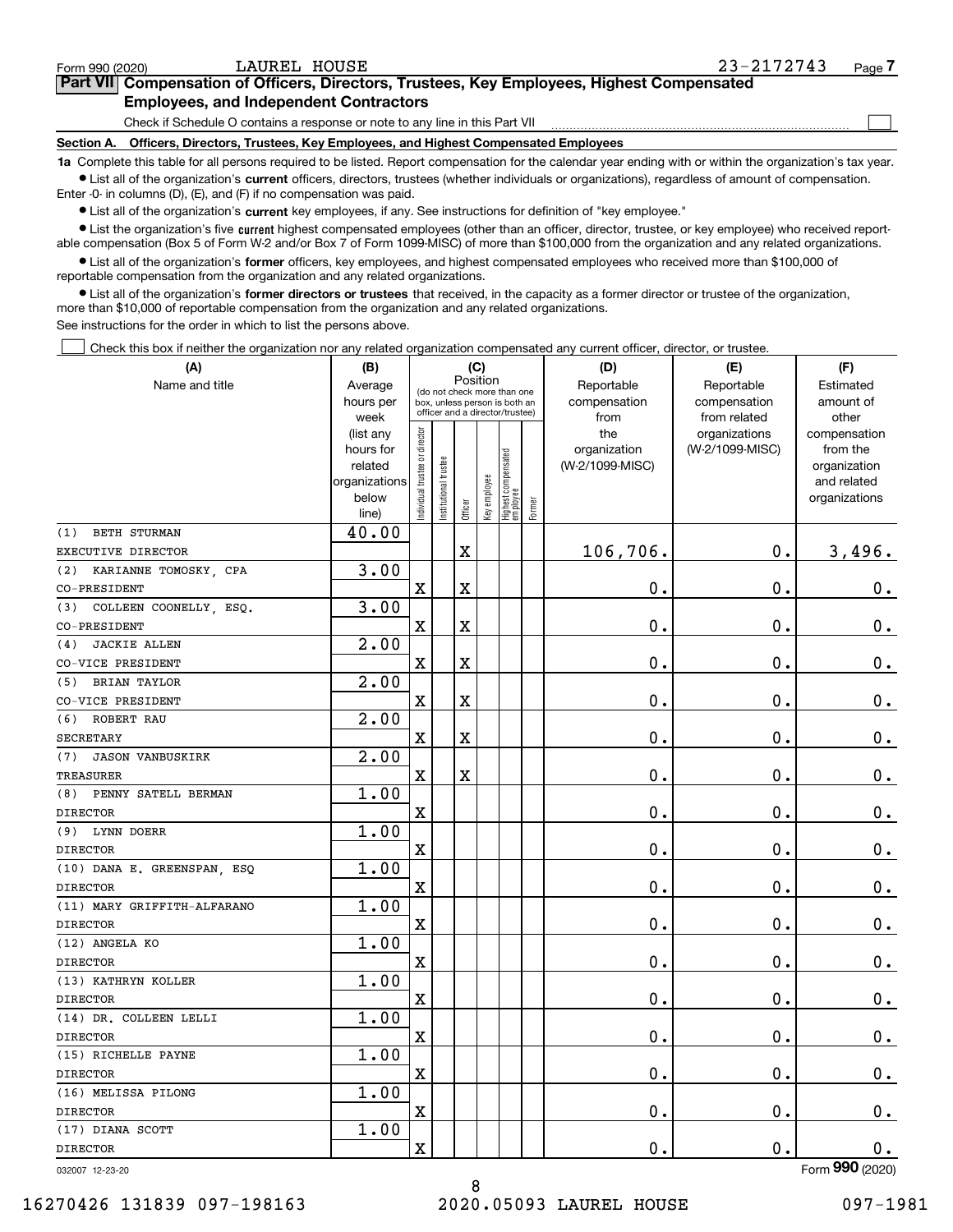|                                                                                                                                                                                                     | 23-2172743<br>LAUREL HOUSE<br>Page 8<br>Form 990 (2020)                                                                                                             |                                                                      |                               |                      |          |              |                                                                                                 |        |                                           |                                                   |                  |   |                                                                          |       |
|-----------------------------------------------------------------------------------------------------------------------------------------------------------------------------------------------------|---------------------------------------------------------------------------------------------------------------------------------------------------------------------|----------------------------------------------------------------------|-------------------------------|----------------------|----------|--------------|-------------------------------------------------------------------------------------------------|--------|-------------------------------------------|---------------------------------------------------|------------------|---|--------------------------------------------------------------------------|-------|
|                                                                                                                                                                                                     | <b>Part VII</b><br>Section A. Officers, Directors, Trustees, Key Employees, and Highest Compensated Employees (continued)                                           |                                                                      |                               |                      |          |              |                                                                                                 |        |                                           |                                                   |                  |   |                                                                          |       |
| (A)<br>Name and title                                                                                                                                                                               |                                                                                                                                                                     | (B)<br>Average<br>hours per<br>week                                  |                               |                      | Position | (C)          | (do not check more than one<br>box, unless person is both an<br>officer and a director/trustee) |        | (D)<br>Reportable<br>compensation<br>from | (E)<br>Reportable<br>compensation<br>from related |                  |   | (F)<br>Estimated<br>amount of<br>other                                   |       |
|                                                                                                                                                                                                     |                                                                                                                                                                     | (list any<br>hours for<br>related<br>organizations<br>below<br>line) | ndividual trustee or director | nstitutional trustee | Officer  | key employee | Highest compensated<br> employee                                                                | Former | the<br>organization<br>(W-2/1099-MISC)    | organizations<br>(W-2/1099-MISC)                  |                  |   | compensation<br>from the<br>organization<br>and related<br>organizations |       |
|                                                                                                                                                                                                     | (18) DUNCAN REED                                                                                                                                                    | 1.00                                                                 |                               |                      |          |              |                                                                                                 |        |                                           |                                                   |                  |   |                                                                          |       |
|                                                                                                                                                                                                     | <b>DIRECTOR</b>                                                                                                                                                     |                                                                      | $\mathbf X$                   |                      |          |              |                                                                                                 |        | 0.                                        |                                                   | 0.               |   |                                                                          | 0.    |
|                                                                                                                                                                                                     | (19) PAT YOUNCE, ESQ<br><b>DIRECTOR</b>                                                                                                                             | 1.00                                                                 | X                             |                      |          |              |                                                                                                 |        | 0.                                        |                                                   | 0.               |   |                                                                          | 0.    |
|                                                                                                                                                                                                     |                                                                                                                                                                     |                                                                      |                               |                      |          |              |                                                                                                 |        |                                           |                                                   |                  |   |                                                                          |       |
|                                                                                                                                                                                                     |                                                                                                                                                                     |                                                                      |                               |                      |          |              |                                                                                                 |        |                                           |                                                   |                  |   |                                                                          |       |
|                                                                                                                                                                                                     |                                                                                                                                                                     |                                                                      |                               |                      |          |              |                                                                                                 |        |                                           |                                                   |                  |   |                                                                          |       |
|                                                                                                                                                                                                     |                                                                                                                                                                     |                                                                      |                               |                      |          |              |                                                                                                 |        |                                           |                                                   |                  |   |                                                                          |       |
|                                                                                                                                                                                                     | 1b Subtotal<br>c Total from continuation sheets to Part VII, Section A                                                                                              |                                                                      |                               |                      |          |              |                                                                                                 |        | 106,706.<br>0.                            |                                                   | 0.<br>$0$ .      |   | 3,496.                                                                   | $0$ . |
| d<br>2                                                                                                                                                                                              | Total (add lines 1b and 1c)<br>Total number of individuals (including but not limited to those listed above) who received more than \$100,000 of reportable         |                                                                      |                               |                      |          |              |                                                                                                 |        | 106,706.                                  |                                                   | $\overline{0}$ . |   | 3,496.                                                                   |       |
|                                                                                                                                                                                                     | compensation from the organization $\blacktriangleright$                                                                                                            |                                                                      |                               |                      |          |              |                                                                                                 |        |                                           |                                                   |                  |   |                                                                          |       |
| 3                                                                                                                                                                                                   | Did the organization list any former officer, director, trustee, key employee, or highest compensated employee on                                                   |                                                                      |                               |                      |          |              |                                                                                                 |        |                                           |                                                   |                  |   | Yes                                                                      | No    |
|                                                                                                                                                                                                     | line 1a? If "Yes," complete Schedule J for such individual material content content to the content of the complete Schedule J for such individual                   |                                                                      |                               |                      |          |              |                                                                                                 |        |                                           |                                                   |                  | 3 |                                                                          | x     |
| 4                                                                                                                                                                                                   | For any individual listed on line 1a, is the sum of reportable compensation and other compensation from the organization                                            |                                                                      |                               |                      |          |              |                                                                                                 |        |                                           |                                                   |                  | 4 |                                                                          | x     |
| 5                                                                                                                                                                                                   | Did any person listed on line 1a receive or accrue compensation from any unrelated organization or individual for services                                          |                                                                      |                               |                      |          |              |                                                                                                 |        |                                           |                                                   |                  |   |                                                                          |       |
|                                                                                                                                                                                                     | <b>Section B. Independent Contractors</b>                                                                                                                           |                                                                      |                               |                      |          |              |                                                                                                 |        |                                           |                                                   |                  | 5 |                                                                          | x     |
| 1                                                                                                                                                                                                   | Complete this table for your five highest compensated independent contractors that received more than \$100,000 of compensation from                                |                                                                      |                               |                      |          |              |                                                                                                 |        |                                           |                                                   |                  |   |                                                                          |       |
| the organization. Report compensation for the calendar year ending with or within the organization's tax year.<br>(A)<br>(B)<br>Description of services<br>Name and business address<br><b>NONE</b> |                                                                                                                                                                     |                                                                      |                               |                      |          |              |                                                                                                 | (C)    | Compensation                              |                                                   |                  |   |                                                                          |       |
|                                                                                                                                                                                                     |                                                                                                                                                                     |                                                                      |                               |                      |          |              |                                                                                                 |        |                                           |                                                   |                  |   |                                                                          |       |
|                                                                                                                                                                                                     |                                                                                                                                                                     |                                                                      |                               |                      |          |              |                                                                                                 |        |                                           |                                                   |                  |   |                                                                          |       |
|                                                                                                                                                                                                     |                                                                                                                                                                     |                                                                      |                               |                      |          |              |                                                                                                 |        |                                           |                                                   |                  |   |                                                                          |       |
|                                                                                                                                                                                                     |                                                                                                                                                                     |                                                                      |                               |                      |          |              |                                                                                                 |        |                                           |                                                   |                  |   |                                                                          |       |
| 2                                                                                                                                                                                                   | Total number of independent contractors (including but not limited to those listed above) who received more than<br>\$100,000 of compensation from the organization |                                                                      |                               |                      |          | 0            |                                                                                                 |        |                                           |                                                   |                  |   |                                                                          |       |
|                                                                                                                                                                                                     |                                                                                                                                                                     |                                                                      |                               |                      |          |              |                                                                                                 |        |                                           |                                                   |                  |   | Form 990 (2020)                                                          |       |

032008 12-23-20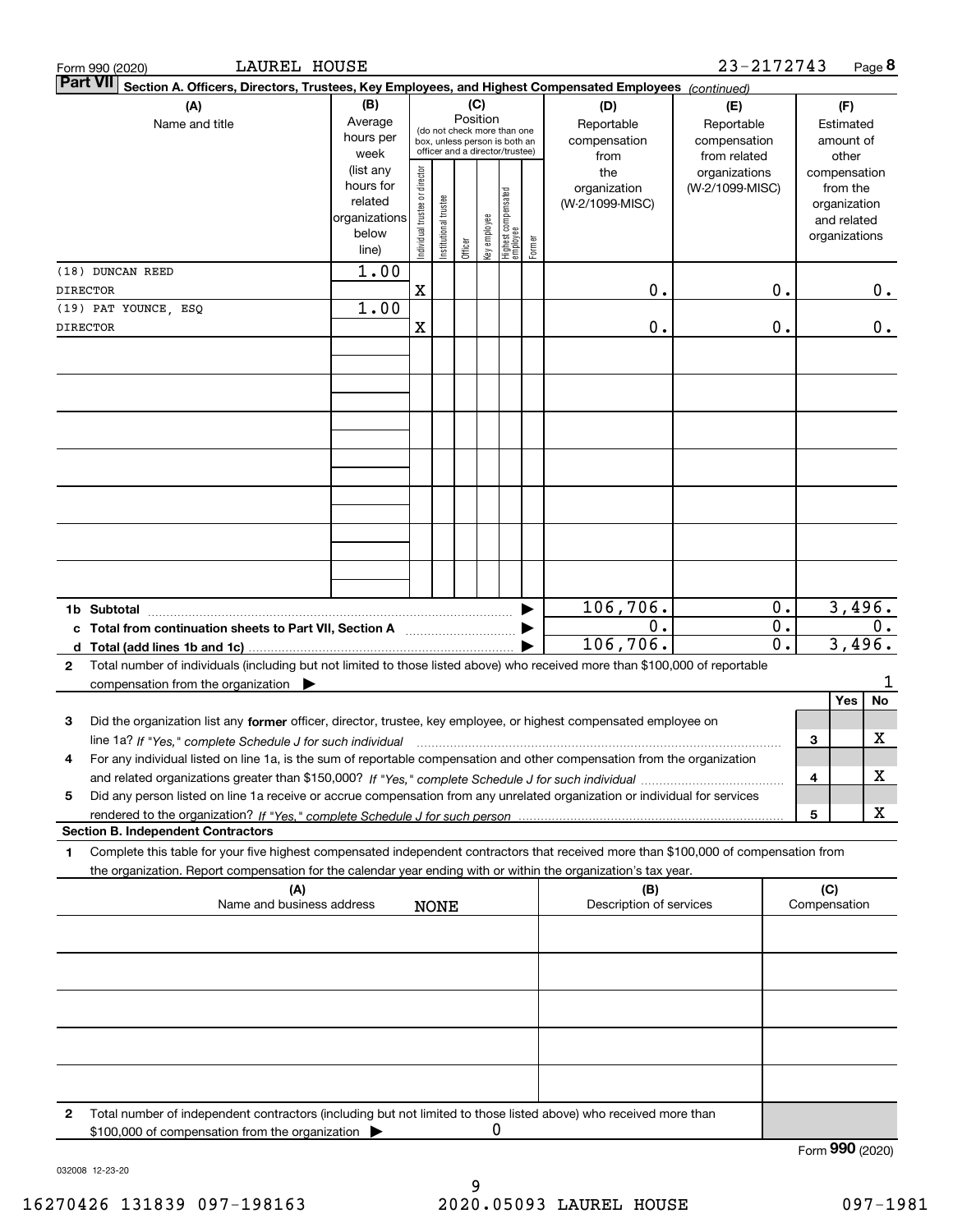|                                                           |                  | LAUREL HOUSE<br>Form 990 (2020)                                                                        |                              |                                  |                                       | 23-2172743                                      | Page 9                                                          |
|-----------------------------------------------------------|------------------|--------------------------------------------------------------------------------------------------------|------------------------------|----------------------------------|---------------------------------------|-------------------------------------------------|-----------------------------------------------------------------|
|                                                           | <b>Part VIII</b> | <b>Statement of Revenue</b>                                                                            |                              |                                  |                                       |                                                 |                                                                 |
|                                                           |                  | Check if Schedule O contains a response or note to any line in this Part VIII                          |                              |                                  | (B)                                   |                                                 |                                                                 |
|                                                           |                  |                                                                                                        |                              | (A)<br>Total revenue             | Related or exempt<br>function revenue | $\overline{C}$<br>Unrelated<br>business revenue | (D)<br>Revenue excluded<br>from tax under<br>sections 512 - 514 |
|                                                           |                  | 1a<br>1 a Federated campaigns                                                                          | 11,421.                      |                                  |                                       |                                                 |                                                                 |
|                                                           |                  | 1 <sub>b</sub><br>Membership dues<br>b                                                                 |                              |                                  |                                       |                                                 |                                                                 |
| Contributions, Gifts, Grants<br>and Other Similar Amounts |                  | 1 <sub>c</sub><br>Fundraising events<br>с                                                              | 87,428.                      |                                  |                                       |                                                 |                                                                 |
|                                                           |                  | 1 <sub>d</sub><br>Related organizations<br>d<br>$\overline{\phantom{a}}$                               |                              |                                  |                                       |                                                 |                                                                 |
|                                                           |                  | 1e<br>Government grants (contributions)<br>е                                                           | 2,081,407.                   |                                  |                                       |                                                 |                                                                 |
|                                                           |                  | f All other contributions, gifts, grants, and                                                          | <u>1,798,418.</u>            |                                  |                                       |                                                 |                                                                 |
|                                                           |                  | similar amounts not included above<br>1f<br>$ 1g $ \$<br>Noncash contributions included in lines 1a-1f | 129,676.                     |                                  |                                       |                                                 |                                                                 |
|                                                           |                  |                                                                                                        |                              | 3,978,674.                       |                                       |                                                 |                                                                 |
|                                                           |                  |                                                                                                        | <b>Business Code</b>         |                                  |                                       |                                                 |                                                                 |
|                                                           | 2a               | TRANSITIONAL HOUSING                                                                                   | 531110                       | 6,490.                           | 6,490.                                |                                                 |                                                                 |
| Program Service<br>Revenue                                | b                | SERVICE REVENUE                                                                                        | 611710                       | $\overline{2,801}$ .             | $\overline{2,801}$ .                  |                                                 |                                                                 |
|                                                           |                  | c                                                                                                      |                              |                                  |                                       |                                                 |                                                                 |
|                                                           |                  | d                                                                                                      |                              |                                  |                                       |                                                 |                                                                 |
|                                                           |                  | е                                                                                                      |                              |                                  |                                       |                                                 |                                                                 |
|                                                           | f                |                                                                                                        |                              |                                  |                                       |                                                 |                                                                 |
|                                                           |                  | g                                                                                                      |                              | 9,291.                           |                                       |                                                 |                                                                 |
|                                                           | 3                | Investment income (including dividends, interest, and                                                  |                              | 25,078.                          |                                       |                                                 | 25,078.                                                         |
|                                                           | 4                | Income from investment of tax-exempt bond proceeds                                                     |                              |                                  |                                       |                                                 |                                                                 |
|                                                           | 5                |                                                                                                        |                              |                                  |                                       |                                                 |                                                                 |
|                                                           |                  | (i) Real                                                                                               | (ii) Personal                |                                  |                                       |                                                 |                                                                 |
|                                                           | 6а               | Gross rents<br>6a<br>.                                                                                 |                              |                                  |                                       |                                                 |                                                                 |
|                                                           |                  | 6 <sub>b</sub><br>Less: rental expenses<br>b                                                           |                              |                                  |                                       |                                                 |                                                                 |
|                                                           |                  | 6c<br>Rental income or (loss)                                                                          |                              |                                  |                                       |                                                 |                                                                 |
|                                                           |                  | Net rental income or (loss)<br>d                                                                       |                              |                                  |                                       |                                                 |                                                                 |
|                                                           |                  | (i) Securities<br>7 a Gross amount from sales of                                                       | (ii) Other                   |                                  |                                       |                                                 |                                                                 |
|                                                           |                  | $7a$ 163, 784.<br>assets other than inventory                                                          |                              |                                  |                                       |                                                 |                                                                 |
|                                                           |                  | <b>b</b> Less: cost or other basis<br>$7b$ 139, 461.<br>and sales expenses                             |                              |                                  |                                       |                                                 |                                                                 |
| enueve                                                    |                  | $7c$ 24, 323.<br>c Gain or (loss)                                                                      |                              |                                  |                                       |                                                 |                                                                 |
|                                                           |                  |                                                                                                        |                              | $\overline{24,323}$ .            |                                       |                                                 | $\overline{24,323}$ .                                           |
| Other R                                                   |                  | 8 a Gross income from fundraising events (not                                                          |                              |                                  |                                       |                                                 |                                                                 |
|                                                           |                  | $87,428$ of<br>including \$                                                                            |                              |                                  |                                       |                                                 |                                                                 |
|                                                           |                  | contributions reported on line 1c). See                                                                |                              |                                  |                                       |                                                 |                                                                 |
|                                                           |                  | 8а                                                                                                     | <u>1,737.</u>                |                                  |                                       |                                                 |                                                                 |
|                                                           |                  | 8b<br><b>b</b> Less: direct expenses                                                                   | 13,902.                      |                                  |                                       |                                                 |                                                                 |
|                                                           |                  | Net income or (loss) from fundraising events<br>c                                                      |                              | $-12, 165.$                      |                                       |                                                 | $-12, 165.$                                                     |
|                                                           |                  | 9 a Gross income from gaming activities. See                                                           |                              |                                  |                                       |                                                 |                                                                 |
|                                                           |                  | 9а<br>9 <sub>b</sub>                                                                                   |                              |                                  |                                       |                                                 |                                                                 |
|                                                           |                  | c Net income or (loss) from gaming activities                                                          |                              |                                  |                                       |                                                 |                                                                 |
|                                                           |                  | 10 a Gross sales of inventory, less returns                                                            |                              |                                  |                                       |                                                 |                                                                 |
|                                                           |                  |                                                                                                        | $\vert$ 10a $\vert$ 390,668. |                                  |                                       |                                                 |                                                                 |
|                                                           |                  | <b>b</b> Less: cost of goods sold                                                                      | $10b$ 74,020.                |                                  |                                       |                                                 |                                                                 |
|                                                           |                  | c Net income or (loss) from sales of inventory                                                         |                              | 316,648.                         | 316,648.                              |                                                 |                                                                 |
|                                                           |                  |                                                                                                        | <b>Business Code</b>         |                                  |                                       |                                                 |                                                                 |
|                                                           | 11a              | MORTGAGE FORGIVENESS                                                                                   | 900099                       | 980.                             |                                       |                                                 | 980.                                                            |
|                                                           |                  | b                                                                                                      |                              |                                  |                                       |                                                 |                                                                 |
| Miscellaneous<br>Revenue                                  |                  | c                                                                                                      |                              |                                  |                                       |                                                 |                                                                 |
|                                                           |                  |                                                                                                        |                              | 980.                             |                                       |                                                 |                                                                 |
|                                                           | 12               | Total revenue. See instructions                                                                        |                              | $\blacktriangleright$ 4,342,829. | 325,939.                              | 0.                                              | 38, 216.                                                        |
|                                                           | 032009 12-23-20  |                                                                                                        |                              |                                  |                                       |                                                 | Form 990 (2020)                                                 |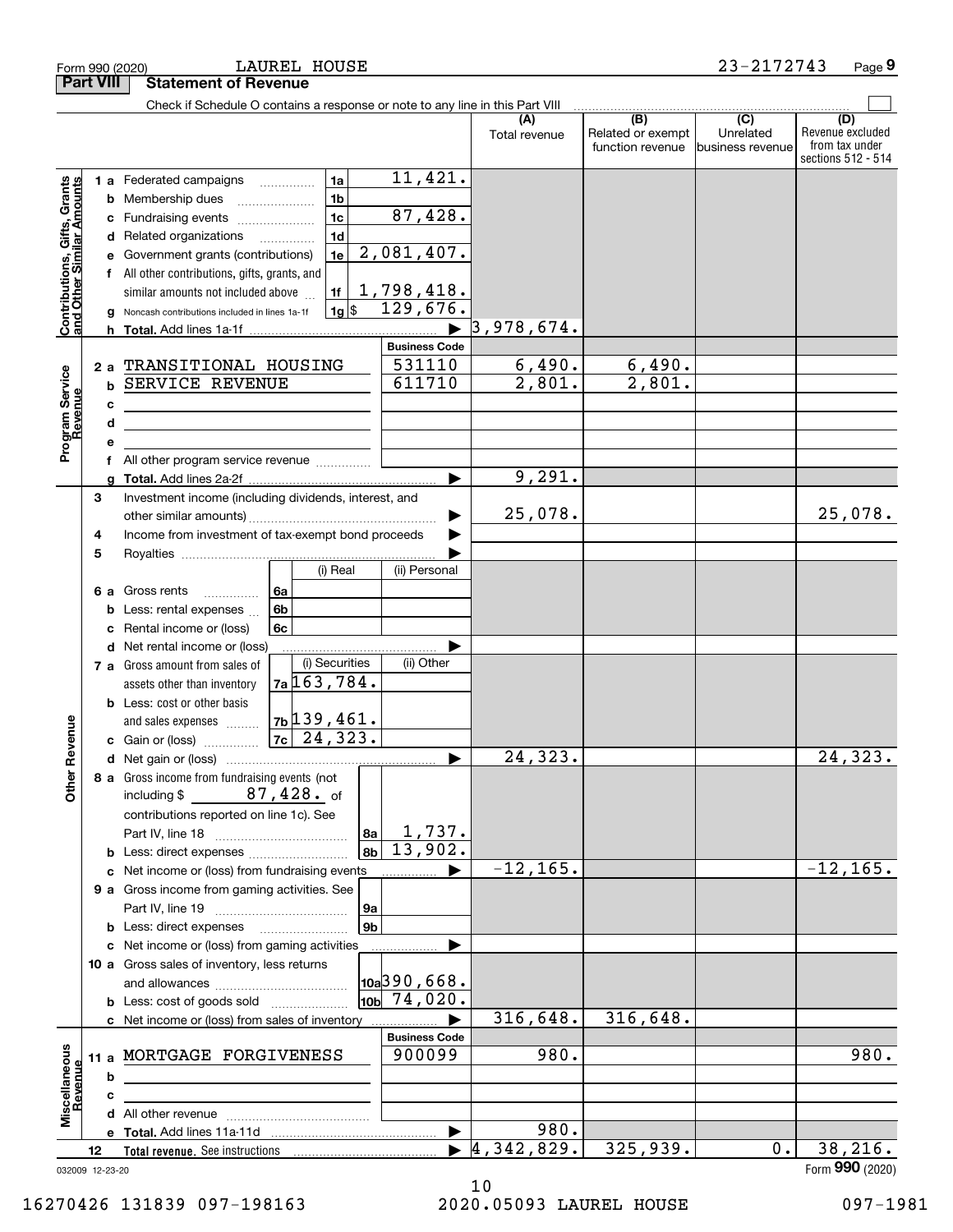**Part IX Statement of Functional Expenses** LAUREL HOUSE

|              | Section 501(c)(3) and 501(c)(4) organizations must complete all columns. All other organizations must complete column (A).                                                                                 |                       |                                    |                                           |                                |  |  |  |  |  |
|--------------|------------------------------------------------------------------------------------------------------------------------------------------------------------------------------------------------------------|-----------------------|------------------------------------|-------------------------------------------|--------------------------------|--|--|--|--|--|
|              | Check if Schedule O contains a response or note to any line in this Part IX                                                                                                                                |                       |                                    |                                           |                                |  |  |  |  |  |
|              | Do not include amounts reported on lines 6b,<br>7b, 8b, 9b, and 10b of Part VIII.                                                                                                                          | (A)<br>Total expenses | (B)<br>Program service<br>expenses | (C)<br>Management and<br>general expenses | (D)<br>Fundraising<br>expenses |  |  |  |  |  |
| 1.           | Grants and other assistance to domestic organizations                                                                                                                                                      |                       |                                    |                                           |                                |  |  |  |  |  |
|              | and domestic governments. See Part IV, line 21                                                                                                                                                             |                       |                                    |                                           |                                |  |  |  |  |  |
| $\mathbf{2}$ | Grants and other assistance to domestic                                                                                                                                                                    |                       |                                    |                                           |                                |  |  |  |  |  |
|              | individuals. See Part IV, line 22                                                                                                                                                                          |                       |                                    |                                           |                                |  |  |  |  |  |
| 3            | Grants and other assistance to foreign                                                                                                                                                                     |                       |                                    |                                           |                                |  |  |  |  |  |
|              | organizations, foreign governments, and foreign                                                                                                                                                            |                       |                                    |                                           |                                |  |  |  |  |  |
|              | individuals. See Part IV, lines 15 and 16                                                                                                                                                                  |                       |                                    |                                           |                                |  |  |  |  |  |
| 4            | Benefits paid to or for members                                                                                                                                                                            |                       |                                    |                                           |                                |  |  |  |  |  |
| 5            | Compensation of current officers, directors,                                                                                                                                                               |                       |                                    |                                           |                                |  |  |  |  |  |
|              | trustees, and key employees                                                                                                                                                                                | 107,543.              | 75,280.                            | 21,509.                                   | 10,754.                        |  |  |  |  |  |
| 6            | Compensation not included above to disqualified                                                                                                                                                            |                       |                                    |                                           |                                |  |  |  |  |  |
|              | persons (as defined under section 4958(f)(1)) and                                                                                                                                                          |                       |                                    |                                           |                                |  |  |  |  |  |
|              | persons described in section $4958(c)(3)(B)$                                                                                                                                                               |                       |                                    |                                           |                                |  |  |  |  |  |
| 7            | Other salaries and wages                                                                                                                                                                                   | 1,881,416.            | 1,643,129.                         | 109,031.                                  | 129, 256.                      |  |  |  |  |  |
| 8            | Pension plan accruals and contributions (include                                                                                                                                                           |                       |                                    |                                           |                                |  |  |  |  |  |
|              | section 401(k) and 403(b) employer contributions)                                                                                                                                                          | 26,568.               | $\frac{23,534}{143,155}$ .         | $\frac{1,530}{8,312}$                     | $\frac{1,504}{9,267}$          |  |  |  |  |  |
| 9            |                                                                                                                                                                                                            | 160, 734.             |                                    |                                           |                                |  |  |  |  |  |
| 10           |                                                                                                                                                                                                            | 147,084.              | 130, 289.                          | 8,471.                                    | 8,324.                         |  |  |  |  |  |
| 11           | Fees for services (nonemployees):                                                                                                                                                                          |                       |                                    |                                           |                                |  |  |  |  |  |
| a            |                                                                                                                                                                                                            |                       |                                    |                                           |                                |  |  |  |  |  |
| b            |                                                                                                                                                                                                            | 6,080.<br>17,602.     |                                    | 6,080.                                    |                                |  |  |  |  |  |
| c            |                                                                                                                                                                                                            |                       |                                    | 17,602.                                   |                                |  |  |  |  |  |
| d            |                                                                                                                                                                                                            |                       |                                    |                                           |                                |  |  |  |  |  |
| е            | Professional fundraising services. See Part IV, line 17                                                                                                                                                    |                       |                                    |                                           |                                |  |  |  |  |  |
| f            | Investment management fees                                                                                                                                                                                 | 6,727.                |                                    | 6,727.                                    |                                |  |  |  |  |  |
| g            | Other. (If line 11g amount exceeds 10% of line 25,                                                                                                                                                         | 93,459.               | 355.                               | 93,008.                                   |                                |  |  |  |  |  |
|              | column (A) amount, list line 11g expenses on Sch O.)                                                                                                                                                       | 15,494.               | 2,427.                             | 4,625.                                    | $\frac{96}{8,442}$ .           |  |  |  |  |  |
| 12           |                                                                                                                                                                                                            | 37,403.               | 13,745.                            | 19,524.                                   | 4,134.                         |  |  |  |  |  |
| 13           |                                                                                                                                                                                                            | 56,998.               | 52,491.                            | 2,270.                                    | 2,237.                         |  |  |  |  |  |
| 14           |                                                                                                                                                                                                            |                       |                                    |                                           |                                |  |  |  |  |  |
| 15           |                                                                                                                                                                                                            | 333,493.              | 283, 417.                          | 35,326.                                   | 14,750.                        |  |  |  |  |  |
| 16           |                                                                                                                                                                                                            | 7,714.                | 6, 231.                            | 1,483.                                    |                                |  |  |  |  |  |
| 17           | Payments of travel or entertainment expenses                                                                                                                                                               |                       |                                    |                                           |                                |  |  |  |  |  |
| 18           | for any federal, state, or local public officials                                                                                                                                                          |                       |                                    |                                           |                                |  |  |  |  |  |
| 19           | Conferences, conventions, and meetings                                                                                                                                                                     | 6,056.                | 4,422.                             | 1,527.                                    | 107.                           |  |  |  |  |  |
| 20           | Interest                                                                                                                                                                                                   |                       |                                    |                                           |                                |  |  |  |  |  |
| 21           |                                                                                                                                                                                                            |                       |                                    |                                           |                                |  |  |  |  |  |
| 22           | Depreciation, depletion, and amortization                                                                                                                                                                  | 123,608.              | 68,611.                            | 54,082.                                   | 915.                           |  |  |  |  |  |
| 23           | Insurance                                                                                                                                                                                                  | 53,625.               | 31, 295.                           | 22, 330.                                  |                                |  |  |  |  |  |
| 24           | Other expenses. Itemize expenses not covered<br>above (List miscellaneous expenses on line 24e. If<br>line 24e amount exceeds 10% of line 25, column (A)<br>amount, list line 24e expenses on Schedule O.) |                       |                                    |                                           |                                |  |  |  |  |  |
| a            | <b>COVID EXPENSES</b>                                                                                                                                                                                      | 312, 721.             | 299, 208.                          | 13,513.                                   |                                |  |  |  |  |  |
| b            | CAPITAL CAMPAIGN                                                                                                                                                                                           | 14,787.               |                                    |                                           | 14,787.                        |  |  |  |  |  |
| c            | MEMBERSHIP DUES & FEES                                                                                                                                                                                     | 14,654.               | 3,291.                             | 11, 273.                                  | 90.                            |  |  |  |  |  |
| d            |                                                                                                                                                                                                            |                       |                                    |                                           |                                |  |  |  |  |  |
|              | e All other expenses                                                                                                                                                                                       | 3,654.                |                                    | 3,403.                                    | 251.                           |  |  |  |  |  |
| 25           | Total functional expenses. Add lines 1 through 24e                                                                                                                                                         | 3,427,420.            | 2,780,880.                         | 441,626.                                  | 204,914.                       |  |  |  |  |  |
| 26           | Joint costs. Complete this line only if the organization                                                                                                                                                   |                       |                                    |                                           |                                |  |  |  |  |  |
|              | reported in column (B) joint costs from a combined                                                                                                                                                         |                       |                                    |                                           |                                |  |  |  |  |  |
|              | educational campaign and fundraising solicitation.                                                                                                                                                         |                       |                                    |                                           |                                |  |  |  |  |  |
|              | Check here $\blacktriangleright$<br>if following SOP 98-2 (ASC 958-720)                                                                                                                                    |                       |                                    |                                           |                                |  |  |  |  |  |

032010 12-23-20

Form (2020) **990**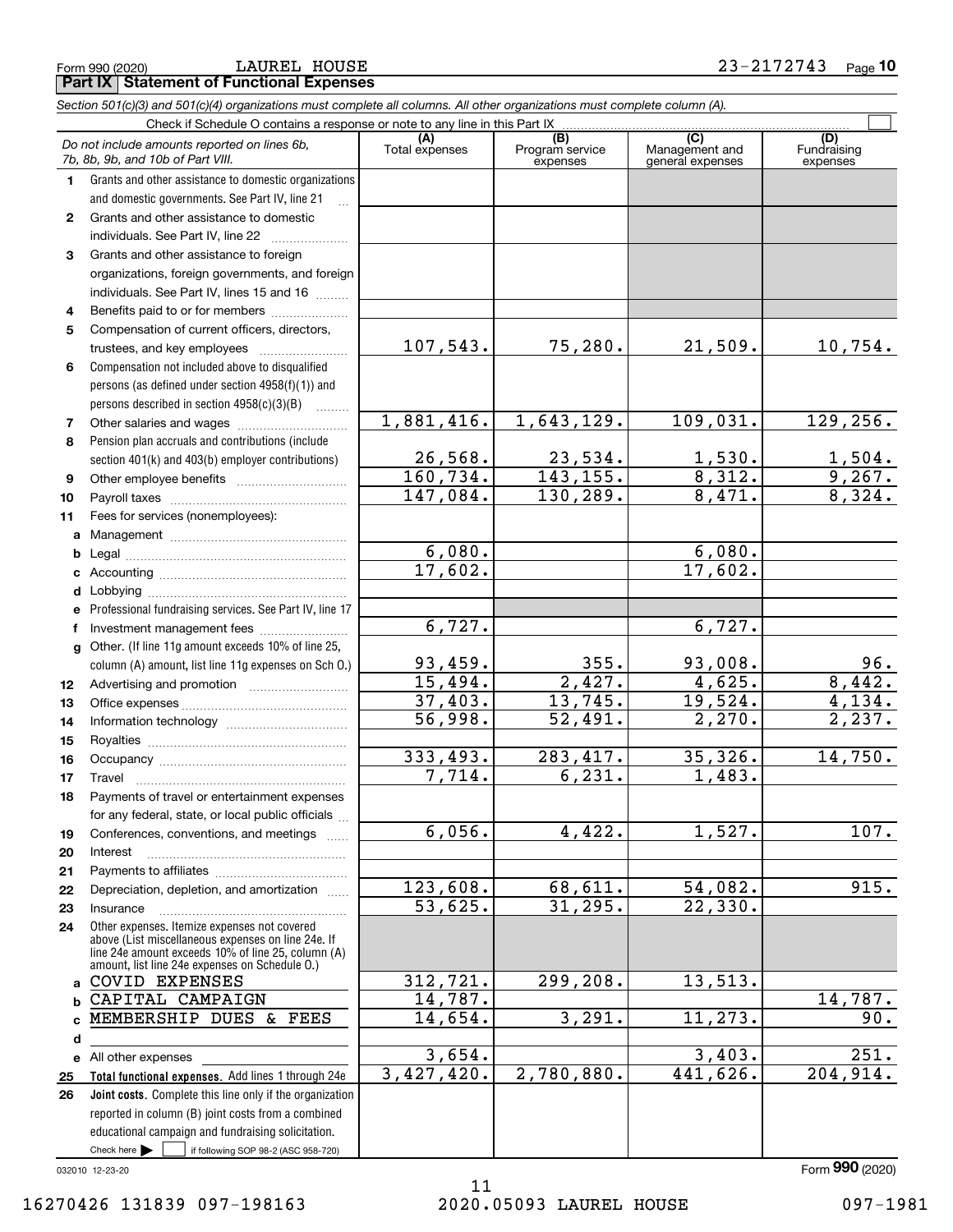LAUREL HOUSE

| (A)<br>(B)<br>Beginning of year<br>End of year<br>1,000,469.<br>876,890.<br>$\mathbf{1}$<br>1.<br>1,134,903.<br>797,545.<br>$\overline{\mathbf{2}}$<br>2<br>420,140.<br>275, 350.<br>$\mathbf{3}$<br>з<br>$\overline{\mathbf{4}}$<br>4<br>5<br>Loans and other receivables from any current or former officer, director,<br>trustee, key employee, creator or founder, substantial contributor, or 35%<br>controlled entity or family member of any of these persons<br>5<br>Loans and other receivables from other disqualified persons (as defined<br>6<br>6<br>under section $4958(f)(1)$ , and persons described in section $4958(c)(3)(B)$<br>$\ldots$<br>$\overline{7}$<br>7<br>Assets<br>$\frac{84,990}{76,045}$<br>8<br>8<br>72,010.<br>$\boldsymbol{9}$<br>9<br>Prepaid expenses and deferred charges<br>10a Land, buildings, and equipment: cost or other<br>4,554,563.<br>basis. Complete Part VI of Schedule D  10a<br>1,606,861.<br>1,609,063.<br>$2,947,702.$<br>1,742,423.<br><u>  1</u> 0b  <br>10 <sub>c</sub><br><b>b</b> Less: accumulated depreciation<br>1,421,368.<br>11<br>11<br>12<br>12<br>13<br>13<br>14<br>14<br>15<br>15<br>$\overline{5,513,163}$ .<br>6,945,735.<br>16<br>16<br>382,576.<br>$\overline{231}$ , 456.<br>17<br>17<br>18<br>18<br>10,925.<br>31, 285.<br>19<br>19<br>Deferred revenue manual contracts and contracts are all the manual contracts and contracts are the contracts of<br>20<br>20<br>21<br>Escrow or custodial account liability. Complete Part IV of Schedule D<br>21<br>Loans and other payables to any current or former officer, director,<br>22<br>Liabilities<br>trustee, key employee, creator or founder, substantial contributor, or 35%<br>22<br>controlled entity or family member of any of these persons<br>448,840.<br>949,820.<br>23<br>Secured mortgages and notes payable to unrelated third parties<br>23<br>356,449.<br>1,086,947.<br>24<br>Unsecured notes and loans payable to unrelated third parties<br>24<br>Other liabilities (including federal income tax, payables to related third<br>25<br>parties, and other liabilities not included on lines 17-24). Complete Part X<br>114,964.<br>94,275.<br>25<br>of Schedule D<br>2,023,563.<br>$1,683,974.$ 26<br>26<br>Organizations that follow FASB ASC 958, check here $\triangleright \lfloor X \rfloor$<br>Net Assets or Fund Balances<br>and complete lines 27, 28, 32, and 33.<br>2,680,854.<br>3,108,736.<br>27<br>27<br>$\overline{1,148,335}$ .<br>1,813,436.<br>28<br>28<br>Organizations that do not follow FASB ASC 958, check here $\blacktriangleright$<br>and complete lines 29 through 33.<br>29<br>29<br>Paid-in or capital surplus, or land, building, or equipment fund<br>30<br>30 | Check if Schedule O contains a response or note to any line in this Part X |  |  |  |  |  |                                             |  |
|------------------------------------------------------------------------------------------------------------------------------------------------------------------------------------------------------------------------------------------------------------------------------------------------------------------------------------------------------------------------------------------------------------------------------------------------------------------------------------------------------------------------------------------------------------------------------------------------------------------------------------------------------------------------------------------------------------------------------------------------------------------------------------------------------------------------------------------------------------------------------------------------------------------------------------------------------------------------------------------------------------------------------------------------------------------------------------------------------------------------------------------------------------------------------------------------------------------------------------------------------------------------------------------------------------------------------------------------------------------------------------------------------------------------------------------------------------------------------------------------------------------------------------------------------------------------------------------------------------------------------------------------------------------------------------------------------------------------------------------------------------------------------------------------------------------------------------------------------------------------------------------------------------------------------------------------------------------------------------------------------------------------------------------------------------------------------------------------------------------------------------------------------------------------------------------------------------------------------------------------------------------------------------------------------------------------------------------------------------------------------------------------------------------------------------------------------------------------------------------------------------------------------------------------------------------------------------------------------------------------------------------------------------------------------------------------------------------------------------------|----------------------------------------------------------------------------|--|--|--|--|--|---------------------------------------------|--|
|                                                                                                                                                                                                                                                                                                                                                                                                                                                                                                                                                                                                                                                                                                                                                                                                                                                                                                                                                                                                                                                                                                                                                                                                                                                                                                                                                                                                                                                                                                                                                                                                                                                                                                                                                                                                                                                                                                                                                                                                                                                                                                                                                                                                                                                                                                                                                                                                                                                                                                                                                                                                                                                                                                                                          |                                                                            |  |  |  |  |  |                                             |  |
|                                                                                                                                                                                                                                                                                                                                                                                                                                                                                                                                                                                                                                                                                                                                                                                                                                                                                                                                                                                                                                                                                                                                                                                                                                                                                                                                                                                                                                                                                                                                                                                                                                                                                                                                                                                                                                                                                                                                                                                                                                                                                                                                                                                                                                                                                                                                                                                                                                                                                                                                                                                                                                                                                                                                          |                                                                            |  |  |  |  |  |                                             |  |
|                                                                                                                                                                                                                                                                                                                                                                                                                                                                                                                                                                                                                                                                                                                                                                                                                                                                                                                                                                                                                                                                                                                                                                                                                                                                                                                                                                                                                                                                                                                                                                                                                                                                                                                                                                                                                                                                                                                                                                                                                                                                                                                                                                                                                                                                                                                                                                                                                                                                                                                                                                                                                                                                                                                                          |                                                                            |  |  |  |  |  |                                             |  |
|                                                                                                                                                                                                                                                                                                                                                                                                                                                                                                                                                                                                                                                                                                                                                                                                                                                                                                                                                                                                                                                                                                                                                                                                                                                                                                                                                                                                                                                                                                                                                                                                                                                                                                                                                                                                                                                                                                                                                                                                                                                                                                                                                                                                                                                                                                                                                                                                                                                                                                                                                                                                                                                                                                                                          |                                                                            |  |  |  |  |  |                                             |  |
|                                                                                                                                                                                                                                                                                                                                                                                                                                                                                                                                                                                                                                                                                                                                                                                                                                                                                                                                                                                                                                                                                                                                                                                                                                                                                                                                                                                                                                                                                                                                                                                                                                                                                                                                                                                                                                                                                                                                                                                                                                                                                                                                                                                                                                                                                                                                                                                                                                                                                                                                                                                                                                                                                                                                          |                                                                            |  |  |  |  |  |                                             |  |
|                                                                                                                                                                                                                                                                                                                                                                                                                                                                                                                                                                                                                                                                                                                                                                                                                                                                                                                                                                                                                                                                                                                                                                                                                                                                                                                                                                                                                                                                                                                                                                                                                                                                                                                                                                                                                                                                                                                                                                                                                                                                                                                                                                                                                                                                                                                                                                                                                                                                                                                                                                                                                                                                                                                                          |                                                                            |  |  |  |  |  |                                             |  |
|                                                                                                                                                                                                                                                                                                                                                                                                                                                                                                                                                                                                                                                                                                                                                                                                                                                                                                                                                                                                                                                                                                                                                                                                                                                                                                                                                                                                                                                                                                                                                                                                                                                                                                                                                                                                                                                                                                                                                                                                                                                                                                                                                                                                                                                                                                                                                                                                                                                                                                                                                                                                                                                                                                                                          |                                                                            |  |  |  |  |  |                                             |  |
|                                                                                                                                                                                                                                                                                                                                                                                                                                                                                                                                                                                                                                                                                                                                                                                                                                                                                                                                                                                                                                                                                                                                                                                                                                                                                                                                                                                                                                                                                                                                                                                                                                                                                                                                                                                                                                                                                                                                                                                                                                                                                                                                                                                                                                                                                                                                                                                                                                                                                                                                                                                                                                                                                                                                          |                                                                            |  |  |  |  |  |                                             |  |
|                                                                                                                                                                                                                                                                                                                                                                                                                                                                                                                                                                                                                                                                                                                                                                                                                                                                                                                                                                                                                                                                                                                                                                                                                                                                                                                                                                                                                                                                                                                                                                                                                                                                                                                                                                                                                                                                                                                                                                                                                                                                                                                                                                                                                                                                                                                                                                                                                                                                                                                                                                                                                                                                                                                                          |                                                                            |  |  |  |  |  |                                             |  |
|                                                                                                                                                                                                                                                                                                                                                                                                                                                                                                                                                                                                                                                                                                                                                                                                                                                                                                                                                                                                                                                                                                                                                                                                                                                                                                                                                                                                                                                                                                                                                                                                                                                                                                                                                                                                                                                                                                                                                                                                                                                                                                                                                                                                                                                                                                                                                                                                                                                                                                                                                                                                                                                                                                                                          |                                                                            |  |  |  |  |  |                                             |  |
|                                                                                                                                                                                                                                                                                                                                                                                                                                                                                                                                                                                                                                                                                                                                                                                                                                                                                                                                                                                                                                                                                                                                                                                                                                                                                                                                                                                                                                                                                                                                                                                                                                                                                                                                                                                                                                                                                                                                                                                                                                                                                                                                                                                                                                                                                                                                                                                                                                                                                                                                                                                                                                                                                                                                          |                                                                            |  |  |  |  |  |                                             |  |
|                                                                                                                                                                                                                                                                                                                                                                                                                                                                                                                                                                                                                                                                                                                                                                                                                                                                                                                                                                                                                                                                                                                                                                                                                                                                                                                                                                                                                                                                                                                                                                                                                                                                                                                                                                                                                                                                                                                                                                                                                                                                                                                                                                                                                                                                                                                                                                                                                                                                                                                                                                                                                                                                                                                                          |                                                                            |  |  |  |  |  |                                             |  |
|                                                                                                                                                                                                                                                                                                                                                                                                                                                                                                                                                                                                                                                                                                                                                                                                                                                                                                                                                                                                                                                                                                                                                                                                                                                                                                                                                                                                                                                                                                                                                                                                                                                                                                                                                                                                                                                                                                                                                                                                                                                                                                                                                                                                                                                                                                                                                                                                                                                                                                                                                                                                                                                                                                                                          |                                                                            |  |  |  |  |  |                                             |  |
|                                                                                                                                                                                                                                                                                                                                                                                                                                                                                                                                                                                                                                                                                                                                                                                                                                                                                                                                                                                                                                                                                                                                                                                                                                                                                                                                                                                                                                                                                                                                                                                                                                                                                                                                                                                                                                                                                                                                                                                                                                                                                                                                                                                                                                                                                                                                                                                                                                                                                                                                                                                                                                                                                                                                          |                                                                            |  |  |  |  |  |                                             |  |
|                                                                                                                                                                                                                                                                                                                                                                                                                                                                                                                                                                                                                                                                                                                                                                                                                                                                                                                                                                                                                                                                                                                                                                                                                                                                                                                                                                                                                                                                                                                                                                                                                                                                                                                                                                                                                                                                                                                                                                                                                                                                                                                                                                                                                                                                                                                                                                                                                                                                                                                                                                                                                                                                                                                                          |                                                                            |  |  |  |  |  |                                             |  |
|                                                                                                                                                                                                                                                                                                                                                                                                                                                                                                                                                                                                                                                                                                                                                                                                                                                                                                                                                                                                                                                                                                                                                                                                                                                                                                                                                                                                                                                                                                                                                                                                                                                                                                                                                                                                                                                                                                                                                                                                                                                                                                                                                                                                                                                                                                                                                                                                                                                                                                                                                                                                                                                                                                                                          |                                                                            |  |  |  |  |  |                                             |  |
|                                                                                                                                                                                                                                                                                                                                                                                                                                                                                                                                                                                                                                                                                                                                                                                                                                                                                                                                                                                                                                                                                                                                                                                                                                                                                                                                                                                                                                                                                                                                                                                                                                                                                                                                                                                                                                                                                                                                                                                                                                                                                                                                                                                                                                                                                                                                                                                                                                                                                                                                                                                                                                                                                                                                          |                                                                            |  |  |  |  |  |                                             |  |
|                                                                                                                                                                                                                                                                                                                                                                                                                                                                                                                                                                                                                                                                                                                                                                                                                                                                                                                                                                                                                                                                                                                                                                                                                                                                                                                                                                                                                                                                                                                                                                                                                                                                                                                                                                                                                                                                                                                                                                                                                                                                                                                                                                                                                                                                                                                                                                                                                                                                                                                                                                                                                                                                                                                                          |                                                                            |  |  |  |  |  |                                             |  |
|                                                                                                                                                                                                                                                                                                                                                                                                                                                                                                                                                                                                                                                                                                                                                                                                                                                                                                                                                                                                                                                                                                                                                                                                                                                                                                                                                                                                                                                                                                                                                                                                                                                                                                                                                                                                                                                                                                                                                                                                                                                                                                                                                                                                                                                                                                                                                                                                                                                                                                                                                                                                                                                                                                                                          |                                                                            |  |  |  |  |  |                                             |  |
|                                                                                                                                                                                                                                                                                                                                                                                                                                                                                                                                                                                                                                                                                                                                                                                                                                                                                                                                                                                                                                                                                                                                                                                                                                                                                                                                                                                                                                                                                                                                                                                                                                                                                                                                                                                                                                                                                                                                                                                                                                                                                                                                                                                                                                                                                                                                                                                                                                                                                                                                                                                                                                                                                                                                          |                                                                            |  |  |  |  |  |                                             |  |
|                                                                                                                                                                                                                                                                                                                                                                                                                                                                                                                                                                                                                                                                                                                                                                                                                                                                                                                                                                                                                                                                                                                                                                                                                                                                                                                                                                                                                                                                                                                                                                                                                                                                                                                                                                                                                                                                                                                                                                                                                                                                                                                                                                                                                                                                                                                                                                                                                                                                                                                                                                                                                                                                                                                                          |                                                                            |  |  |  |  |  |                                             |  |
|                                                                                                                                                                                                                                                                                                                                                                                                                                                                                                                                                                                                                                                                                                                                                                                                                                                                                                                                                                                                                                                                                                                                                                                                                                                                                                                                                                                                                                                                                                                                                                                                                                                                                                                                                                                                                                                                                                                                                                                                                                                                                                                                                                                                                                                                                                                                                                                                                                                                                                                                                                                                                                                                                                                                          |                                                                            |  |  |  |  |  |                                             |  |
|                                                                                                                                                                                                                                                                                                                                                                                                                                                                                                                                                                                                                                                                                                                                                                                                                                                                                                                                                                                                                                                                                                                                                                                                                                                                                                                                                                                                                                                                                                                                                                                                                                                                                                                                                                                                                                                                                                                                                                                                                                                                                                                                                                                                                                                                                                                                                                                                                                                                                                                                                                                                                                                                                                                                          |                                                                            |  |  |  |  |  |                                             |  |
|                                                                                                                                                                                                                                                                                                                                                                                                                                                                                                                                                                                                                                                                                                                                                                                                                                                                                                                                                                                                                                                                                                                                                                                                                                                                                                                                                                                                                                                                                                                                                                                                                                                                                                                                                                                                                                                                                                                                                                                                                                                                                                                                                                                                                                                                                                                                                                                                                                                                                                                                                                                                                                                                                                                                          |                                                                            |  |  |  |  |  |                                             |  |
|                                                                                                                                                                                                                                                                                                                                                                                                                                                                                                                                                                                                                                                                                                                                                                                                                                                                                                                                                                                                                                                                                                                                                                                                                                                                                                                                                                                                                                                                                                                                                                                                                                                                                                                                                                                                                                                                                                                                                                                                                                                                                                                                                                                                                                                                                                                                                                                                                                                                                                                                                                                                                                                                                                                                          |                                                                            |  |  |  |  |  |                                             |  |
|                                                                                                                                                                                                                                                                                                                                                                                                                                                                                                                                                                                                                                                                                                                                                                                                                                                                                                                                                                                                                                                                                                                                                                                                                                                                                                                                                                                                                                                                                                                                                                                                                                                                                                                                                                                                                                                                                                                                                                                                                                                                                                                                                                                                                                                                                                                                                                                                                                                                                                                                                                                                                                                                                                                                          |                                                                            |  |  |  |  |  |                                             |  |
|                                                                                                                                                                                                                                                                                                                                                                                                                                                                                                                                                                                                                                                                                                                                                                                                                                                                                                                                                                                                                                                                                                                                                                                                                                                                                                                                                                                                                                                                                                                                                                                                                                                                                                                                                                                                                                                                                                                                                                                                                                                                                                                                                                                                                                                                                                                                                                                                                                                                                                                                                                                                                                                                                                                                          |                                                                            |  |  |  |  |  |                                             |  |
|                                                                                                                                                                                                                                                                                                                                                                                                                                                                                                                                                                                                                                                                                                                                                                                                                                                                                                                                                                                                                                                                                                                                                                                                                                                                                                                                                                                                                                                                                                                                                                                                                                                                                                                                                                                                                                                                                                                                                                                                                                                                                                                                                                                                                                                                                                                                                                                                                                                                                                                                                                                                                                                                                                                                          |                                                                            |  |  |  |  |  |                                             |  |
|                                                                                                                                                                                                                                                                                                                                                                                                                                                                                                                                                                                                                                                                                                                                                                                                                                                                                                                                                                                                                                                                                                                                                                                                                                                                                                                                                                                                                                                                                                                                                                                                                                                                                                                                                                                                                                                                                                                                                                                                                                                                                                                                                                                                                                                                                                                                                                                                                                                                                                                                                                                                                                                                                                                                          |                                                                            |  |  |  |  |  |                                             |  |
|                                                                                                                                                                                                                                                                                                                                                                                                                                                                                                                                                                                                                                                                                                                                                                                                                                                                                                                                                                                                                                                                                                                                                                                                                                                                                                                                                                                                                                                                                                                                                                                                                                                                                                                                                                                                                                                                                                                                                                                                                                                                                                                                                                                                                                                                                                                                                                                                                                                                                                                                                                                                                                                                                                                                          |                                                                            |  |  |  |  |  |                                             |  |
|                                                                                                                                                                                                                                                                                                                                                                                                                                                                                                                                                                                                                                                                                                                                                                                                                                                                                                                                                                                                                                                                                                                                                                                                                                                                                                                                                                                                                                                                                                                                                                                                                                                                                                                                                                                                                                                                                                                                                                                                                                                                                                                                                                                                                                                                                                                                                                                                                                                                                                                                                                                                                                                                                                                                          |                                                                            |  |  |  |  |  |                                             |  |
|                                                                                                                                                                                                                                                                                                                                                                                                                                                                                                                                                                                                                                                                                                                                                                                                                                                                                                                                                                                                                                                                                                                                                                                                                                                                                                                                                                                                                                                                                                                                                                                                                                                                                                                                                                                                                                                                                                                                                                                                                                                                                                                                                                                                                                                                                                                                                                                                                                                                                                                                                                                                                                                                                                                                          |                                                                            |  |  |  |  |  |                                             |  |
|                                                                                                                                                                                                                                                                                                                                                                                                                                                                                                                                                                                                                                                                                                                                                                                                                                                                                                                                                                                                                                                                                                                                                                                                                                                                                                                                                                                                                                                                                                                                                                                                                                                                                                                                                                                                                                                                                                                                                                                                                                                                                                                                                                                                                                                                                                                                                                                                                                                                                                                                                                                                                                                                                                                                          |                                                                            |  |  |  |  |  |                                             |  |
|                                                                                                                                                                                                                                                                                                                                                                                                                                                                                                                                                                                                                                                                                                                                                                                                                                                                                                                                                                                                                                                                                                                                                                                                                                                                                                                                                                                                                                                                                                                                                                                                                                                                                                                                                                                                                                                                                                                                                                                                                                                                                                                                                                                                                                                                                                                                                                                                                                                                                                                                                                                                                                                                                                                                          |                                                                            |  |  |  |  |  |                                             |  |
|                                                                                                                                                                                                                                                                                                                                                                                                                                                                                                                                                                                                                                                                                                                                                                                                                                                                                                                                                                                                                                                                                                                                                                                                                                                                                                                                                                                                                                                                                                                                                                                                                                                                                                                                                                                                                                                                                                                                                                                                                                                                                                                                                                                                                                                                                                                                                                                                                                                                                                                                                                                                                                                                                                                                          |                                                                            |  |  |  |  |  |                                             |  |
|                                                                                                                                                                                                                                                                                                                                                                                                                                                                                                                                                                                                                                                                                                                                                                                                                                                                                                                                                                                                                                                                                                                                                                                                                                                                                                                                                                                                                                                                                                                                                                                                                                                                                                                                                                                                                                                                                                                                                                                                                                                                                                                                                                                                                                                                                                                                                                                                                                                                                                                                                                                                                                                                                                                                          |                                                                            |  |  |  |  |  |                                             |  |
|                                                                                                                                                                                                                                                                                                                                                                                                                                                                                                                                                                                                                                                                                                                                                                                                                                                                                                                                                                                                                                                                                                                                                                                                                                                                                                                                                                                                                                                                                                                                                                                                                                                                                                                                                                                                                                                                                                                                                                                                                                                                                                                                                                                                                                                                                                                                                                                                                                                                                                                                                                                                                                                                                                                                          |                                                                            |  |  |  |  |  |                                             |  |
|                                                                                                                                                                                                                                                                                                                                                                                                                                                                                                                                                                                                                                                                                                                                                                                                                                                                                                                                                                                                                                                                                                                                                                                                                                                                                                                                                                                                                                                                                                                                                                                                                                                                                                                                                                                                                                                                                                                                                                                                                                                                                                                                                                                                                                                                                                                                                                                                                                                                                                                                                                                                                                                                                                                                          |                                                                            |  |  |  |  |  |                                             |  |
|                                                                                                                                                                                                                                                                                                                                                                                                                                                                                                                                                                                                                                                                                                                                                                                                                                                                                                                                                                                                                                                                                                                                                                                                                                                                                                                                                                                                                                                                                                                                                                                                                                                                                                                                                                                                                                                                                                                                                                                                                                                                                                                                                                                                                                                                                                                                                                                                                                                                                                                                                                                                                                                                                                                                          |                                                                            |  |  |  |  |  |                                             |  |
|                                                                                                                                                                                                                                                                                                                                                                                                                                                                                                                                                                                                                                                                                                                                                                                                                                                                                                                                                                                                                                                                                                                                                                                                                                                                                                                                                                                                                                                                                                                                                                                                                                                                                                                                                                                                                                                                                                                                                                                                                                                                                                                                                                                                                                                                                                                                                                                                                                                                                                                                                                                                                                                                                                                                          |                                                                            |  |  |  |  |  |                                             |  |
|                                                                                                                                                                                                                                                                                                                                                                                                                                                                                                                                                                                                                                                                                                                                                                                                                                                                                                                                                                                                                                                                                                                                                                                                                                                                                                                                                                                                                                                                                                                                                                                                                                                                                                                                                                                                                                                                                                                                                                                                                                                                                                                                                                                                                                                                                                                                                                                                                                                                                                                                                                                                                                                                                                                                          |                                                                            |  |  |  |  |  |                                             |  |
|                                                                                                                                                                                                                                                                                                                                                                                                                                                                                                                                                                                                                                                                                                                                                                                                                                                                                                                                                                                                                                                                                                                                                                                                                                                                                                                                                                                                                                                                                                                                                                                                                                                                                                                                                                                                                                                                                                                                                                                                                                                                                                                                                                                                                                                                                                                                                                                                                                                                                                                                                                                                                                                                                                                                          |                                                                            |  |  |  |  |  |                                             |  |
|                                                                                                                                                                                                                                                                                                                                                                                                                                                                                                                                                                                                                                                                                                                                                                                                                                                                                                                                                                                                                                                                                                                                                                                                                                                                                                                                                                                                                                                                                                                                                                                                                                                                                                                                                                                                                                                                                                                                                                                                                                                                                                                                                                                                                                                                                                                                                                                                                                                                                                                                                                                                                                                                                                                                          |                                                                            |  |  |  |  |  |                                             |  |
| Retained earnings, endowment, accumulated income, or other funds<br>31<br>31                                                                                                                                                                                                                                                                                                                                                                                                                                                                                                                                                                                                                                                                                                                                                                                                                                                                                                                                                                                                                                                                                                                                                                                                                                                                                                                                                                                                                                                                                                                                                                                                                                                                                                                                                                                                                                                                                                                                                                                                                                                                                                                                                                                                                                                                                                                                                                                                                                                                                                                                                                                                                                                             |                                                                            |  |  |  |  |  |                                             |  |
| 3,829,189.<br>32<br>32                                                                                                                                                                                                                                                                                                                                                                                                                                                                                                                                                                                                                                                                                                                                                                                                                                                                                                                                                                                                                                                                                                                                                                                                                                                                                                                                                                                                                                                                                                                                                                                                                                                                                                                                                                                                                                                                                                                                                                                                                                                                                                                                                                                                                                                                                                                                                                                                                                                                                                                                                                                                                                                                                                                   |                                                                            |  |  |  |  |  | 4,922,172.                                  |  |
| $\overline{5,513,163}$ .<br>33<br>33                                                                                                                                                                                                                                                                                                                                                                                                                                                                                                                                                                                                                                                                                                                                                                                                                                                                                                                                                                                                                                                                                                                                                                                                                                                                                                                                                                                                                                                                                                                                                                                                                                                                                                                                                                                                                                                                                                                                                                                                                                                                                                                                                                                                                                                                                                                                                                                                                                                                                                                                                                                                                                                                                                     |                                                                            |  |  |  |  |  | 6,945,735.<br>$\mathsf{L}$ 000 $\mathsf{L}$ |  |

Form (2020) **990**

032011 12-23-20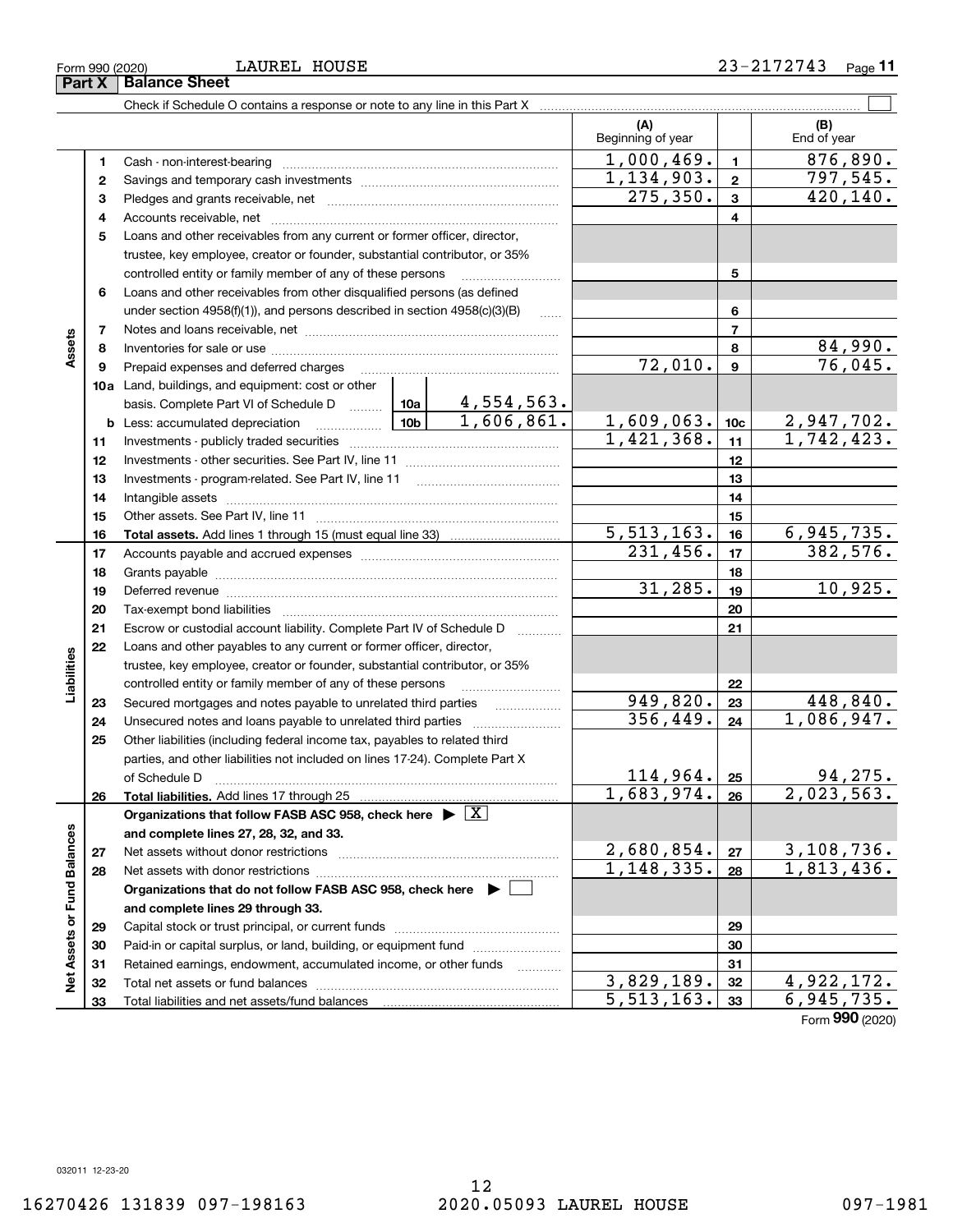|    | LAUREL HOUSE<br>Form 990 (2020)                                                                                                                                                                                                |                | 23-2172743     |                 | Page 12   |
|----|--------------------------------------------------------------------------------------------------------------------------------------------------------------------------------------------------------------------------------|----------------|----------------|-----------------|-----------|
|    | Part XI<br><b>Reconciliation of Net Assets</b>                                                                                                                                                                                 |                |                |                 |           |
|    |                                                                                                                                                                                                                                |                |                |                 |           |
|    |                                                                                                                                                                                                                                |                |                |                 |           |
| 1  |                                                                                                                                                                                                                                | 1.             | 4,342,829.     |                 |           |
| 2  |                                                                                                                                                                                                                                | $\mathbf{2}$   | 3,427,420.     |                 |           |
| з  | Revenue less expenses. Subtract line 2 from line 1                                                                                                                                                                             | 3              |                |                 | 915,409.  |
| 4  |                                                                                                                                                                                                                                | $\overline{4}$ | 3,829,189.     |                 |           |
| 5  | Net unrealized gains (losses) on investments [11] [11] non-manufactured manufactured manufactured manufactured manufactured manufactured manufactured manufactured manufactured manufactured manufactured manufactured manufac | 5              |                |                 | 177,574.  |
| 6  |                                                                                                                                                                                                                                | 6              |                |                 |           |
| 7  |                                                                                                                                                                                                                                | $\overline{7}$ |                |                 |           |
| 8  | Prior period adjustments                                                                                                                                                                                                       | 8              |                |                 |           |
| 9  | Other changes in net assets or fund balances (explain on Schedule O)                                                                                                                                                           | 9              |                |                 | 0.        |
| 10 | Net assets or fund balances at end of year. Combine lines 3 through 9 (must equal Part X, line 32,                                                                                                                             |                |                |                 |           |
|    |                                                                                                                                                                                                                                | 10             | 4,922,172.     |                 |           |
|    | Part XII Financial Statements and Reporting                                                                                                                                                                                    |                |                |                 |           |
|    |                                                                                                                                                                                                                                |                |                |                 |           |
|    |                                                                                                                                                                                                                                |                |                | <b>Yes</b>      | <b>No</b> |
| 1  | $\boxed{\text{X}}$ Accrual<br>Accounting method used to prepare the Form 990: <u>June</u> Cash<br>Other                                                                                                                        |                |                |                 |           |
|    | If the organization changed its method of accounting from a prior year or checked "Other," explain in Schedule O.                                                                                                              |                |                |                 |           |
|    | 2a Were the organization's financial statements compiled or reviewed by an independent accountant?                                                                                                                             |                | 2a             |                 | х         |
|    | If "Yes," check a box below to indicate whether the financial statements for the year were compiled or reviewed on a                                                                                                           |                |                |                 |           |
|    | separate basis, consolidated basis, or both:                                                                                                                                                                                   |                |                |                 |           |
|    | Separate basis<br>Consolidated basis<br>Both consolidated and separate basis                                                                                                                                                   |                |                |                 |           |
|    | <b>b</b> Were the organization's financial statements audited by an independent accountant?                                                                                                                                    |                | 2 <sub>b</sub> | х               |           |
|    | If "Yes," check a box below to indicate whether the financial statements for the year were audited on a separate basis,                                                                                                        |                |                |                 |           |
|    | consolidated basis, or both:                                                                                                                                                                                                   |                |                |                 |           |
|    | $\lfloor x \rfloor$ Separate basis<br>Consolidated basis<br>Both consolidated and separate basis                                                                                                                               |                |                |                 |           |
|    | c If "Yes" to line 2a or 2b, does the organization have a committee that assumes responsibility for oversight of the audit,                                                                                                    |                |                |                 |           |
|    |                                                                                                                                                                                                                                |                | 2c             | х               |           |
|    | If the organization changed either its oversight process or selection process during the tax year, explain on Schedule O.                                                                                                      |                |                |                 |           |
|    | 3a As a result of a federal award, was the organization required to undergo an audit or audits as set forth in the Single Audit                                                                                                |                |                |                 |           |
|    |                                                                                                                                                                                                                                |                | За             | х               |           |
|    | b If "Yes," did the organization undergo the required audit or audits? If the organization did not undergo the required audit                                                                                                  |                |                |                 |           |
|    |                                                                                                                                                                                                                                |                | 3b             | х<br><b>nnn</b> |           |

Form (2020) **990**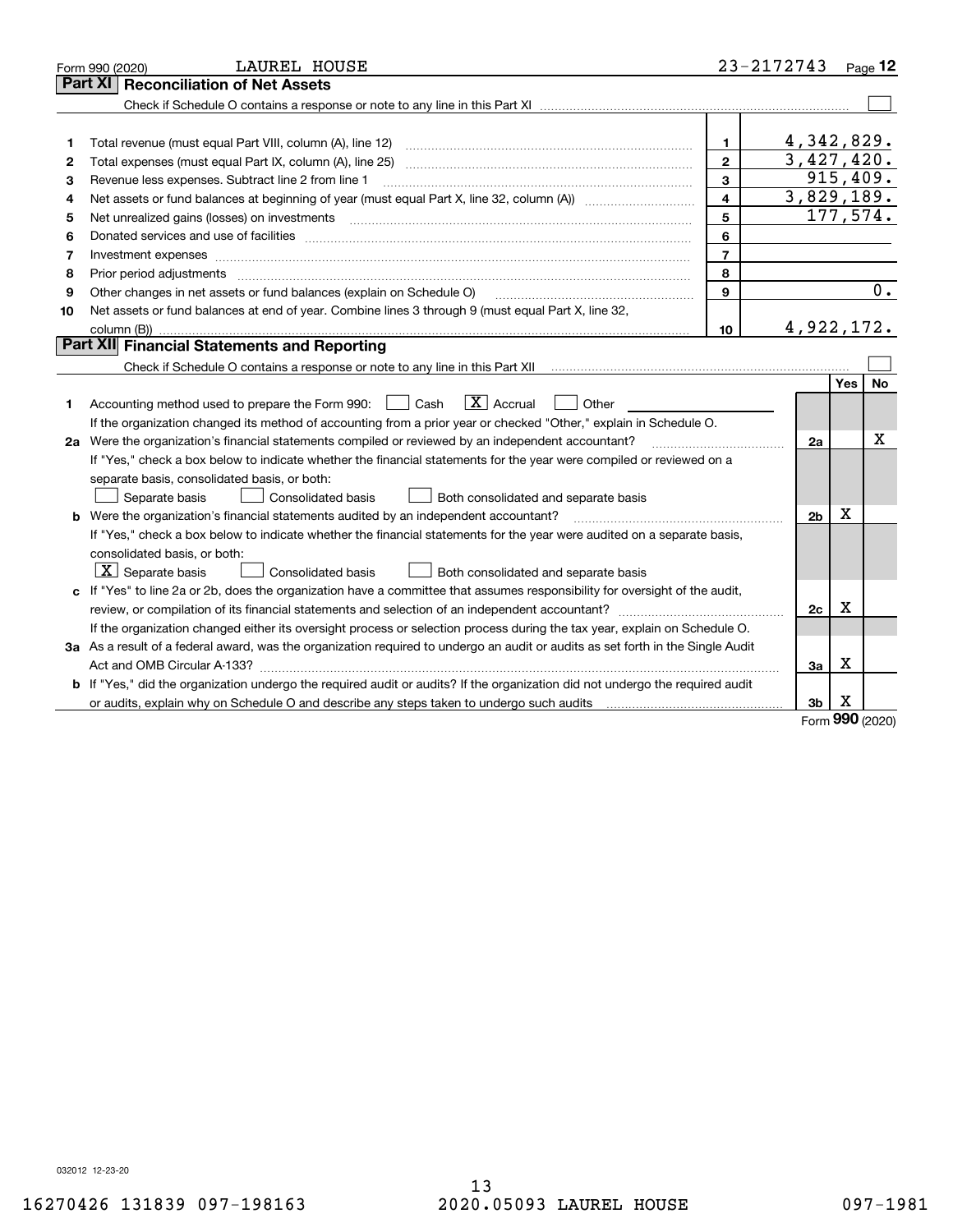| <b>SCHEDULE A</b> |
|-------------------|
|-------------------|

**(Form 990 or 990-EZ)**

# **Public Charity Status and Public Support**

**Complete if the organization is a section 501(c)(3) organization or a section 4947(a)(1) nonexempt charitable trust. | Attach to Form 990 or Form 990-EZ.** 

| www.irs.gov/Form990 for instructions and the latest information. |
|------------------------------------------------------------------|
|------------------------------------------------------------------|

| OMB No. 1545-0047                   |
|-------------------------------------|
| 120<br>0                            |
| <b>Open to Public</b><br>Inspection |

|                  |                     | Department of the Treasury<br>Internal Revenue Service |  |                                                                        | ▶ Attach to Form 990 or Form 990-EZ.<br>▶ Go to www.irs.gov/Form990 for instructions and the latest information.                                                                                                                                                                                                                                                                                                                                                                                                                                                   |     |                                                                |                            | <b>Open to Public</b><br><b>Inspection</b> |
|------------------|---------------------|--------------------------------------------------------|--|------------------------------------------------------------------------|--------------------------------------------------------------------------------------------------------------------------------------------------------------------------------------------------------------------------------------------------------------------------------------------------------------------------------------------------------------------------------------------------------------------------------------------------------------------------------------------------------------------------------------------------------------------|-----|----------------------------------------------------------------|----------------------------|--------------------------------------------|
|                  |                     | Name of the organization                               |  |                                                                        |                                                                                                                                                                                                                                                                                                                                                                                                                                                                                                                                                                    |     |                                                                |                            | <b>Employer identification number</b>      |
|                  |                     |                                                        |  | <b>LAUREL HOUSE</b>                                                    |                                                                                                                                                                                                                                                                                                                                                                                                                                                                                                                                                                    |     |                                                                |                            | 23-2172743                                 |
|                  | <b>Part I</b>       |                                                        |  |                                                                        | Reason for Public Charity Status. (All organizations must complete this part.) See instructions.                                                                                                                                                                                                                                                                                                                                                                                                                                                                   |     |                                                                |                            |                                            |
| 1<br>2<br>3<br>4 |                     |                                                        |  |                                                                        | The organization is not a private foundation because it is: (For lines 1 through 12, check only one box.)<br>A church, convention of churches, or association of churches described in section 170(b)(1)(A)(i).<br>A school described in section 170(b)(1)(A)(ii). (Attach Schedule E (Form 990 or 990-EZ).)<br>A hospital or a cooperative hospital service organization described in section $170(b)(1)(A)(iii)$ .<br>A medical research organization operated in conjunction with a hospital described in section 170(b)(1)(A)(iii). Enter the hospital's name, |     |                                                                |                            |                                            |
|                  |                     | city, and state:                                       |  |                                                                        | An organization operated for the benefit of a college or university owned or operated by a governmental unit described in                                                                                                                                                                                                                                                                                                                                                                                                                                          |     |                                                                |                            |                                            |
| 5                |                     |                                                        |  | section 170(b)(1)(A)(iv). (Complete Part II.)                          |                                                                                                                                                                                                                                                                                                                                                                                                                                                                                                                                                                    |     |                                                                |                            |                                            |
| 6                |                     |                                                        |  |                                                                        | A federal, state, or local government or governmental unit described in section 170(b)(1)(A)(v).                                                                                                                                                                                                                                                                                                                                                                                                                                                                   |     |                                                                |                            |                                            |
| 7                | $\lfloor x \rfloor$ |                                                        |  |                                                                        | An organization that normally receives a substantial part of its support from a governmental unit or from the general public described in                                                                                                                                                                                                                                                                                                                                                                                                                          |     |                                                                |                            |                                            |
|                  |                     |                                                        |  | section 170(b)(1)(A)(vi). (Complete Part II.)                          |                                                                                                                                                                                                                                                                                                                                                                                                                                                                                                                                                                    |     |                                                                |                            |                                            |
| 8                |                     |                                                        |  |                                                                        | A community trust described in section 170(b)(1)(A)(vi). (Complete Part II.)                                                                                                                                                                                                                                                                                                                                                                                                                                                                                       |     |                                                                |                            |                                            |
| 9                |                     |                                                        |  |                                                                        | An agricultural research organization described in section 170(b)(1)(A)(ix) operated in conjunction with a land-grant college                                                                                                                                                                                                                                                                                                                                                                                                                                      |     |                                                                |                            |                                            |
|                  |                     |                                                        |  |                                                                        | or university or a non-land-grant college of agriculture (see instructions). Enter the name, city, and state of the college or                                                                                                                                                                                                                                                                                                                                                                                                                                     |     |                                                                |                            |                                            |
|                  |                     | university:                                            |  |                                                                        |                                                                                                                                                                                                                                                                                                                                                                                                                                                                                                                                                                    |     |                                                                |                            |                                            |
| 10               |                     |                                                        |  |                                                                        | An organization that normally receives (1) more than 33 1/3% of its support from contributions, membership fees, and gross receipts from                                                                                                                                                                                                                                                                                                                                                                                                                           |     |                                                                |                            |                                            |
|                  |                     |                                                        |  |                                                                        | activities related to its exempt functions, subject to certain exceptions; and (2) no more than 33 1/3% of its support from gross investment                                                                                                                                                                                                                                                                                                                                                                                                                       |     |                                                                |                            |                                            |
|                  |                     |                                                        |  |                                                                        | income and unrelated business taxable income (less section 511 tax) from businesses acquired by the organization after June 30, 1975.                                                                                                                                                                                                                                                                                                                                                                                                                              |     |                                                                |                            |                                            |
| 11               |                     |                                                        |  | See section 509(a)(2). (Complete Part III.)                            | An organization organized and operated exclusively to test for public safety. See section 509(a)(4).                                                                                                                                                                                                                                                                                                                                                                                                                                                               |     |                                                                |                            |                                            |
| 12               |                     |                                                        |  |                                                                        | An organization organized and operated exclusively for the benefit of, to perform the functions of, or to carry out the purposes of one or                                                                                                                                                                                                                                                                                                                                                                                                                         |     |                                                                |                            |                                            |
|                  |                     |                                                        |  |                                                                        | more publicly supported organizations described in section 509(a)(1) or section 509(a)(2). See section 509(a)(3). Check the box in                                                                                                                                                                                                                                                                                                                                                                                                                                 |     |                                                                |                            |                                            |
|                  |                     |                                                        |  |                                                                        | lines 12a through 12d that describes the type of supporting organization and complete lines 12e, 12f, and 12g.                                                                                                                                                                                                                                                                                                                                                                                                                                                     |     |                                                                |                            |                                            |
| а                |                     |                                                        |  |                                                                        | Type I. A supporting organization operated, supervised, or controlled by its supported organization(s), typically by giving                                                                                                                                                                                                                                                                                                                                                                                                                                        |     |                                                                |                            |                                            |
|                  |                     |                                                        |  |                                                                        | the supported organization(s) the power to regularly appoint or elect a majority of the directors or trustees of the supporting                                                                                                                                                                                                                                                                                                                                                                                                                                    |     |                                                                |                            |                                            |
|                  |                     |                                                        |  | organization. You must complete Part IV, Sections A and B.             |                                                                                                                                                                                                                                                                                                                                                                                                                                                                                                                                                                    |     |                                                                |                            |                                            |
| b                |                     |                                                        |  |                                                                        | Type II. A supporting organization supervised or controlled in connection with its supported organization(s), by having                                                                                                                                                                                                                                                                                                                                                                                                                                            |     |                                                                |                            |                                            |
|                  |                     |                                                        |  |                                                                        | control or management of the supporting organization vested in the same persons that control or manage the supported                                                                                                                                                                                                                                                                                                                                                                                                                                               |     |                                                                |                            |                                            |
|                  |                     |                                                        |  |                                                                        | organization(s). You must complete Part IV, Sections A and C.                                                                                                                                                                                                                                                                                                                                                                                                                                                                                                      |     |                                                                |                            |                                            |
| с                |                     |                                                        |  |                                                                        | Type III functionally integrated. A supporting organization operated in connection with, and functionally integrated with,                                                                                                                                                                                                                                                                                                                                                                                                                                         |     |                                                                |                            |                                            |
|                  |                     |                                                        |  |                                                                        | its supported organization(s) (see instructions). You must complete Part IV, Sections A, D, and E.                                                                                                                                                                                                                                                                                                                                                                                                                                                                 |     |                                                                |                            |                                            |
| d                |                     |                                                        |  |                                                                        | Type III non-functionally integrated. A supporting organization operated in connection with its supported organization(s)                                                                                                                                                                                                                                                                                                                                                                                                                                          |     |                                                                |                            |                                            |
|                  |                     |                                                        |  |                                                                        | that is not functionally integrated. The organization generally must satisfy a distribution requirement and an attentiveness                                                                                                                                                                                                                                                                                                                                                                                                                                       |     |                                                                |                            |                                            |
| е                |                     |                                                        |  |                                                                        | requirement (see instructions). You must complete Part IV, Sections A and D, and Part V.<br>Check this box if the organization received a written determination from the IRS that it is a Type I, Type II, Type III                                                                                                                                                                                                                                                                                                                                                |     |                                                                |                            |                                            |
|                  |                     |                                                        |  |                                                                        | functionally integrated, or Type III non-functionally integrated supporting organization.                                                                                                                                                                                                                                                                                                                                                                                                                                                                          |     |                                                                |                            |                                            |
| f                |                     | Enter the number of supported organizations            |  |                                                                        |                                                                                                                                                                                                                                                                                                                                                                                                                                                                                                                                                                    |     |                                                                |                            |                                            |
|                  |                     |                                                        |  | Provide the following information about the supported organization(s). |                                                                                                                                                                                                                                                                                                                                                                                                                                                                                                                                                                    |     |                                                                |                            |                                            |
|                  |                     | (i) Name of supported                                  |  | (ii) EIN                                                               | (iii) Type of organization                                                                                                                                                                                                                                                                                                                                                                                                                                                                                                                                         |     | (iv) Is the organization listed<br>in your governing document? | (v) Amount of monetary     | (vi) Amount of other                       |
|                  |                     | organization                                           |  |                                                                        | (described on lines 1-10<br>above (see instructions))                                                                                                                                                                                                                                                                                                                                                                                                                                                                                                              | Yes | No                                                             | support (see instructions) | support (see instructions)                 |
|                  |                     |                                                        |  |                                                                        |                                                                                                                                                                                                                                                                                                                                                                                                                                                                                                                                                                    |     |                                                                |                            |                                            |
|                  |                     |                                                        |  |                                                                        |                                                                                                                                                                                                                                                                                                                                                                                                                                                                                                                                                                    |     |                                                                |                            |                                            |
|                  |                     |                                                        |  |                                                                        |                                                                                                                                                                                                                                                                                                                                                                                                                                                                                                                                                                    |     |                                                                |                            |                                            |
|                  |                     |                                                        |  |                                                                        |                                                                                                                                                                                                                                                                                                                                                                                                                                                                                                                                                                    |     |                                                                |                            |                                            |
|                  |                     |                                                        |  |                                                                        |                                                                                                                                                                                                                                                                                                                                                                                                                                                                                                                                                                    |     |                                                                |                            |                                            |
|                  |                     |                                                        |  |                                                                        |                                                                                                                                                                                                                                                                                                                                                                                                                                                                                                                                                                    |     |                                                                |                            |                                            |
|                  |                     |                                                        |  |                                                                        |                                                                                                                                                                                                                                                                                                                                                                                                                                                                                                                                                                    |     |                                                                |                            |                                            |
|                  |                     |                                                        |  |                                                                        |                                                                                                                                                                                                                                                                                                                                                                                                                                                                                                                                                                    |     |                                                                |                            |                                            |
|                  |                     |                                                        |  |                                                                        |                                                                                                                                                                                                                                                                                                                                                                                                                                                                                                                                                                    |     |                                                                |                            |                                            |
|                  |                     |                                                        |  |                                                                        |                                                                                                                                                                                                                                                                                                                                                                                                                                                                                                                                                                    |     |                                                                |                            |                                            |

**Total**

LHA For Paperwork Reduction Act Notice, see the Instructions for Form 990 or 990-EZ. <sub>032021</sub> o1-25-21 Schedule A (Form 990 or 990-EZ) 2020 14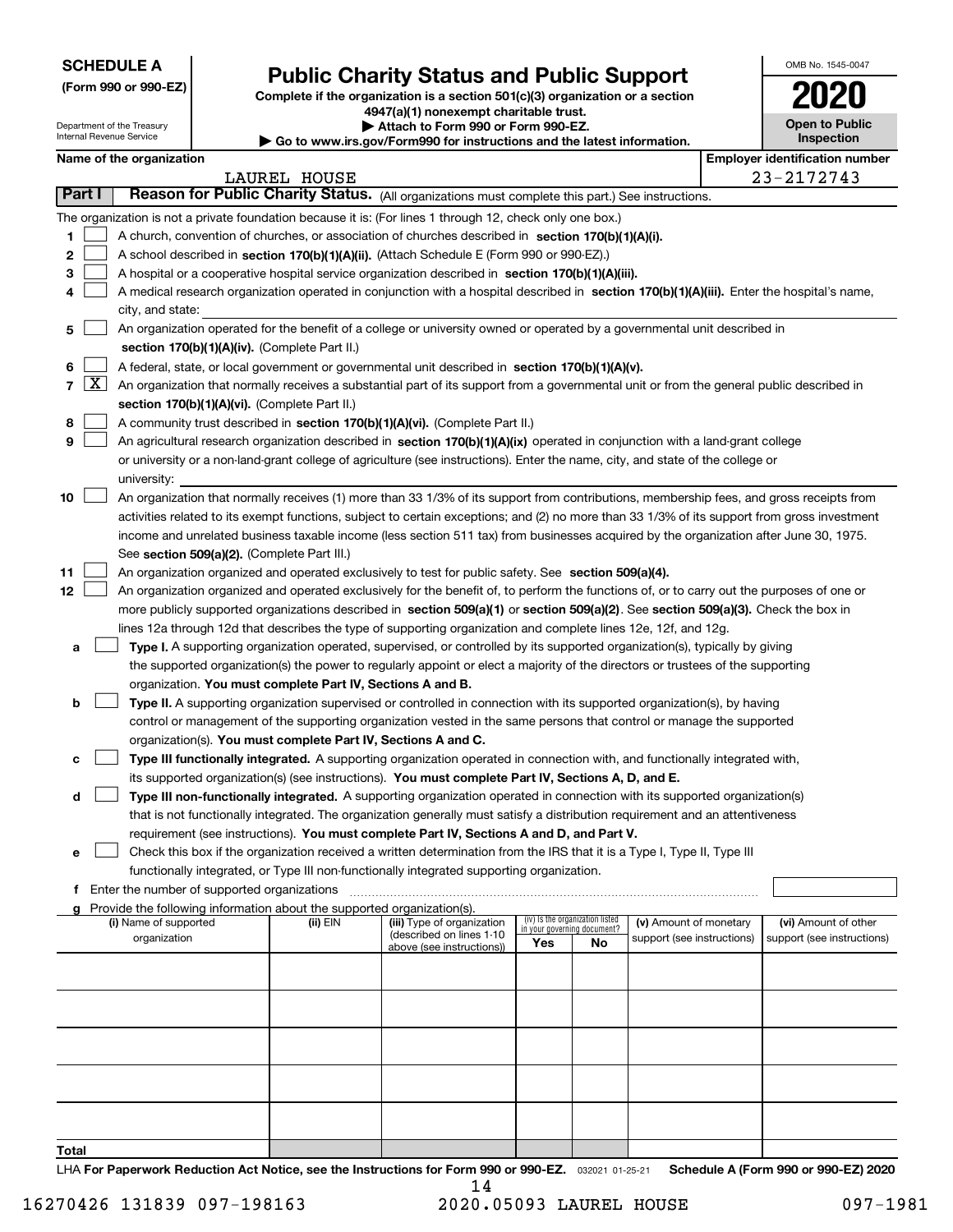#### Schedule A (Form 990 or 990-EZ) 2020 Page LAUREL HOUSE 23-2172743

**2**

(Complete only if you checked the box on line 5, 7, or 8 of Part I or if the organization failed to qualify under Part III. If the organization **Part II Support Schedule for Organizations Described in Sections 170(b)(1)(A)(iv) and 170(b)(1)(A)(vi)**

fails to qualify under the tests listed below, please complete Part III.)

|     | <b>Section A. Public Support</b>                                                                                                                                                                                               |          |          |            |            |          |                                          |  |  |
|-----|--------------------------------------------------------------------------------------------------------------------------------------------------------------------------------------------------------------------------------|----------|----------|------------|------------|----------|------------------------------------------|--|--|
|     | Calendar year (or fiscal year beginning in)                                                                                                                                                                                    | (a) 2016 | (b) 2017 | $(c)$ 2018 | $(d)$ 2019 | (e) 2020 | (f) Total                                |  |  |
|     | 1 Gifts, grants, contributions, and                                                                                                                                                                                            |          |          |            |            |          |                                          |  |  |
|     | membership fees received. (Do not                                                                                                                                                                                              |          |          |            |            |          |                                          |  |  |
|     | include any "unusual grants.")                                                                                                                                                                                                 | 1830400. | 2206375. | 2493446.   | 2825487.   |          | 3978674.13334382.                        |  |  |
|     | 2 Tax revenues levied for the organ-                                                                                                                                                                                           |          |          |            |            |          |                                          |  |  |
|     | ization's benefit and either paid to                                                                                                                                                                                           |          |          |            |            |          |                                          |  |  |
|     | or expended on its behalf                                                                                                                                                                                                      |          |          |            |            |          |                                          |  |  |
|     | 3 The value of services or facilities                                                                                                                                                                                          |          |          |            |            |          |                                          |  |  |
|     | furnished by a governmental unit to                                                                                                                                                                                            |          |          |            |            |          |                                          |  |  |
|     | the organization without charge                                                                                                                                                                                                |          |          |            |            |          |                                          |  |  |
|     | 4 Total. Add lines 1 through 3                                                                                                                                                                                                 | 1830400. | 2206375. | 2493446.   | 2825487.   |          | 3978674.13334382.                        |  |  |
| 5   | The portion of total contributions                                                                                                                                                                                             |          |          |            |            |          |                                          |  |  |
|     | by each person (other than a                                                                                                                                                                                                   |          |          |            |            |          |                                          |  |  |
|     | governmental unit or publicly                                                                                                                                                                                                  |          |          |            |            |          |                                          |  |  |
|     | supported organization) included                                                                                                                                                                                               |          |          |            |            |          |                                          |  |  |
|     | on line 1 that exceeds 2% of the                                                                                                                                                                                               |          |          |            |            |          |                                          |  |  |
|     | amount shown on line 11,                                                                                                                                                                                                       |          |          |            |            |          |                                          |  |  |
|     | column (f)                                                                                                                                                                                                                     |          |          |            |            |          | 43,874.                                  |  |  |
|     | 6 Public support. Subtract line 5 from line 4.                                                                                                                                                                                 |          |          |            |            |          | 13290508.                                |  |  |
|     | <b>Section B. Total Support</b>                                                                                                                                                                                                |          |          |            |            |          |                                          |  |  |
|     | Calendar year (or fiscal year beginning in)                                                                                                                                                                                    | (a) 2016 | (b) 2017 | $(c)$ 2018 | $(d)$ 2019 | (e) 2020 | (f) Total                                |  |  |
|     | <b>7</b> Amounts from line 4                                                                                                                                                                                                   | 1830400. | 2206375. | 2493446.   | 2825487.   |          | 3978674.13334382.                        |  |  |
| 8   | Gross income from interest,                                                                                                                                                                                                    |          |          |            |            |          |                                          |  |  |
|     | dividends, payments received on                                                                                                                                                                                                |          |          |            |            |          |                                          |  |  |
|     | securities loans, rents, royalties,                                                                                                                                                                                            |          |          |            |            |          |                                          |  |  |
|     | and income from similar sources                                                                                                                                                                                                | 16,314.  | 24,503.  | 32,979.    | 35,344.    | 25,078.  | 134,218.                                 |  |  |
|     | 9 Net income from unrelated business                                                                                                                                                                                           |          |          |            |            |          |                                          |  |  |
|     | activities, whether or not the                                                                                                                                                                                                 |          |          |            |            |          |                                          |  |  |
|     | business is regularly carried on                                                                                                                                                                                               | 21,268.  | 7,363.   | 36,891.    |            |          | 65,522.                                  |  |  |
|     | 10 Other income. Do not include gain                                                                                                                                                                                           |          |          |            |            |          |                                          |  |  |
|     | or loss from the sale of capital                                                                                                                                                                                               |          |          |            |            |          |                                          |  |  |
|     | assets (Explain in Part VI.)                                                                                                                                                                                                   | 980.     | 980.     | 18,258.    | 980.       | 980.     | 22,178.                                  |  |  |
|     | 11 Total support. Add lines 7 through 10                                                                                                                                                                                       |          |          |            |            |          | 13556300.                                |  |  |
|     | <b>12</b> Gross receipts from related activities, etc. (see instructions)                                                                                                                                                      |          |          |            |            | 12       | 2,114,763.                               |  |  |
|     | 13 First 5 years. If the Form 990 is for the organization's first, second, third, fourth, or fifth tax year as a section 501(c)(3)                                                                                             |          |          |            |            |          |                                          |  |  |
|     | organization, check this box and stop here manufactured and stop here and stop here are all the control of the state of the state of the control of the state of the state of the state of the state of the state of the state |          |          |            |            |          |                                          |  |  |
|     | <b>Section C. Computation of Public Support Percentage</b>                                                                                                                                                                     |          |          |            |            |          |                                          |  |  |
|     |                                                                                                                                                                                                                                |          |          |            |            | 14       | 98.04<br>%                               |  |  |
|     |                                                                                                                                                                                                                                |          |          |            |            | 15       | 97.24<br>$\%$                            |  |  |
|     | 16a 33 1/3% support test - 2020. If the organization did not check the box on line 13, and line 14 is 33 1/3% or more, check this box and                                                                                      |          |          |            |            |          |                                          |  |  |
|     | stop here. The organization qualifies as a publicly supported organization                                                                                                                                                     |          |          |            |            |          | $\blacktriangleright$ $\boxed{\text{X}}$ |  |  |
|     | b 33 1/3% support test - 2019. If the organization did not check a box on line 13 or 16a, and line 15 is 33 1/3% or more, check this box                                                                                       |          |          |            |            |          |                                          |  |  |
|     | and stop here. The organization qualifies as a publicly supported organization                                                                                                                                                 |          |          |            |            |          |                                          |  |  |
|     | 17a 10% -facts-and-circumstances test - 2020. If the organization did not check a box on line 13, 16a, or 16b, and line 14 is 10% or more,                                                                                     |          |          |            |            |          |                                          |  |  |
|     | and if the organization meets the facts-and-circumstances test, check this box and stop here. Explain in Part VI how the organization                                                                                          |          |          |            |            |          |                                          |  |  |
|     | meets the facts-and-circumstances test. The organization qualifies as a publicly supported organization                                                                                                                        |          |          |            |            |          |                                          |  |  |
|     | <b>b 10% -facts-and-circumstances test - 2019.</b> If the organization did not check a box on line 13, 16a, 16b, or 17a, and line 15 is 10% or                                                                                 |          |          |            |            |          |                                          |  |  |
|     | more, and if the organization meets the facts-and-circumstances test, check this box and stop here. Explain in Part VI how the                                                                                                 |          |          |            |            |          |                                          |  |  |
|     | organization meets the facts-and-circumstances test. The organization qualifies as a publicly supported organization                                                                                                           |          |          |            |            |          |                                          |  |  |
| 18. | Private foundation. If the organization did not check a box on line 13, 16a, 16b, 17a, or 17b, check this box and see instructions                                                                                             |          |          |            |            |          |                                          |  |  |
|     |                                                                                                                                                                                                                                |          |          |            |            |          | Schedule A (Form 990 or 990-EZ) 2020     |  |  |

032022 01-25-21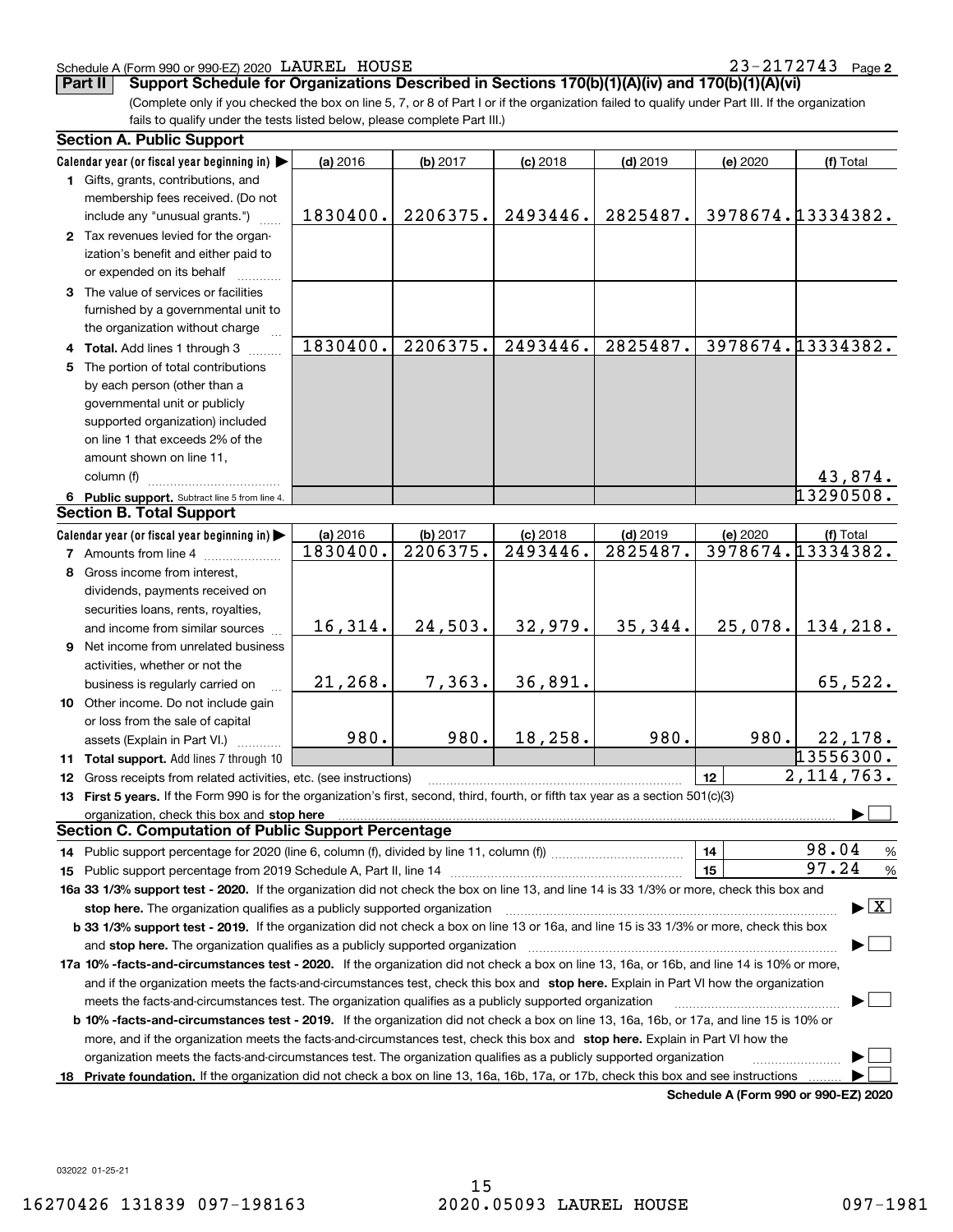#### Schedule A (Form 990 or 990-EZ) 2020 Page LAUREL HOUSE 23-2172743

# **Part III Support Schedule for Organizations Described in Section 509(a)(2)**

(Complete only if you checked the box on line 10 of Part I or if the organization failed to qualify under Part II. If the organization fails to qualify under the tests listed below, please complete Part II.)

|    | <b>Section A. Public Support</b>                                                                                                                                                                |          |          |            |            |          |                                      |
|----|-------------------------------------------------------------------------------------------------------------------------------------------------------------------------------------------------|----------|----------|------------|------------|----------|--------------------------------------|
|    | Calendar year (or fiscal year beginning in) $\blacktriangleright$                                                                                                                               | (a) 2016 | (b) 2017 | $(c)$ 2018 | $(d)$ 2019 | (e) 2020 | (f) Total                            |
|    | 1 Gifts, grants, contributions, and                                                                                                                                                             |          |          |            |            |          |                                      |
|    | membership fees received. (Do not                                                                                                                                                               |          |          |            |            |          |                                      |
|    | include any "unusual grants.")                                                                                                                                                                  |          |          |            |            |          |                                      |
|    | <b>2</b> Gross receipts from admissions,<br>merchandise sold or services per-<br>formed, or facilities furnished in<br>any activity that is related to the<br>organization's tax-exempt purpose |          |          |            |            |          |                                      |
|    | 3 Gross receipts from activities that<br>are not an unrelated trade or bus-                                                                                                                     |          |          |            |            |          |                                      |
|    | iness under section 513                                                                                                                                                                         |          |          |            |            |          |                                      |
|    | 4 Tax revenues levied for the organ-<br>ization's benefit and either paid to<br>or expended on its behalf<br>.                                                                                  |          |          |            |            |          |                                      |
|    | 5 The value of services or facilities<br>furnished by a governmental unit to<br>the organization without charge                                                                                 |          |          |            |            |          |                                      |
|    | <b>6 Total.</b> Add lines 1 through 5 $\dots$                                                                                                                                                   |          |          |            |            |          |                                      |
|    | 7a Amounts included on lines 1, 2, and<br>3 received from disqualified persons                                                                                                                  |          |          |            |            |          |                                      |
|    | <b>b</b> Amounts included on lines 2 and 3 received<br>from other than disqualified persons that<br>exceed the greater of \$5,000 or 1% of the<br>amount on line 13 for the year                |          |          |            |            |          |                                      |
|    | c Add lines 7a and 7b                                                                                                                                                                           |          |          |            |            |          |                                      |
|    | 8 Public support. (Subtract line 7c from line 6.)<br><b>Section B. Total Support</b>                                                                                                            |          |          |            |            |          |                                      |
|    | Calendar year (or fiscal year beginning in)                                                                                                                                                     |          | (b) 2017 |            | $(d)$ 2019 |          | (f) Total                            |
|    | 9 Amounts from line 6                                                                                                                                                                           | (a) 2016 |          | $(c)$ 2018 |            | (e) 2020 |                                      |
|    | 10a Gross income from interest,<br>dividends, payments received on<br>securities loans, rents, royalties,<br>and income from similar sources                                                    |          |          |            |            |          |                                      |
|    | <b>b</b> Unrelated business taxable income<br>(less section 511 taxes) from businesses<br>acquired after June 30, 1975 [10001]                                                                  |          |          |            |            |          |                                      |
|    | c Add lines 10a and 10b                                                                                                                                                                         |          |          |            |            |          |                                      |
|    | 11 Net income from unrelated business<br>activities not included in line 10b,<br>whether or not the business is<br>regularly carried on                                                         |          |          |            |            |          |                                      |
|    | <b>12</b> Other income. Do not include gain<br>or loss from the sale of capital<br>assets (Explain in Part VI.)                                                                                 |          |          |            |            |          |                                      |
|    | 13 Total support. (Add lines 9, 10c, 11, and 12.)                                                                                                                                               |          |          |            |            |          |                                      |
|    | 14 First 5 years. If the Form 990 is for the organization's first, second, third, fourth, or fifth tax year as a section 501(c)(3) organization,                                                |          |          |            |            |          |                                      |
|    |                                                                                                                                                                                                 |          |          |            |            |          |                                      |
|    | <b>Section C. Computation of Public Support Percentage</b>                                                                                                                                      |          |          |            |            |          |                                      |
|    | 15 Public support percentage for 2020 (line 8, column (f), divided by line 13, column (f))                                                                                                      |          |          |            |            | 15       | %                                    |
| 16 | Public support percentage from 2019 Schedule A, Part III, line 15<br><b>Section D. Computation of Investment Income Percentage</b>                                                              |          |          |            |            | 16       | %                                    |
|    | 17 Investment income percentage for 2020 (line 10c, column (f), divided by line 13, column (f))                                                                                                 |          |          |            |            | 17       | %                                    |
|    | 18 Investment income percentage from 2019 Schedule A, Part III, line 17                                                                                                                         |          |          |            |            | 18       | %                                    |
|    | 19a 33 1/3% support tests - 2020. If the organization did not check the box on line 14, and line 15 is more than 33 1/3%, and line 17 is not                                                    |          |          |            |            |          |                                      |
|    | more than 33 1/3%, check this box and stop here. The organization qualifies as a publicly supported organization                                                                                |          |          |            |            |          | $\sim$                               |
|    | b 33 1/3% support tests - 2019. If the organization did not check a box on line 14 or line 19a, and line 16 is more than 33 1/3%, and                                                           |          |          |            |            |          |                                      |
|    | line 18 is not more than 33 1/3%, check this box and stop here. The organization qualifies as a publicly supported organization                                                                 |          |          |            |            |          |                                      |
| 20 | Private foundation. If the organization did not check a box on line 14, 19a, or 19b, check this box and see instructions                                                                        |          |          |            |            |          |                                      |
|    | 032023 01-25-21                                                                                                                                                                                 |          |          |            |            |          | Schedule A (Form 990 or 990-EZ) 2020 |
|    |                                                                                                                                                                                                 |          | 16       |            |            |          |                                      |

 <sup>16270426 131839 097-198163 2020.05093</sup> LAUREL HOUSE 097-1981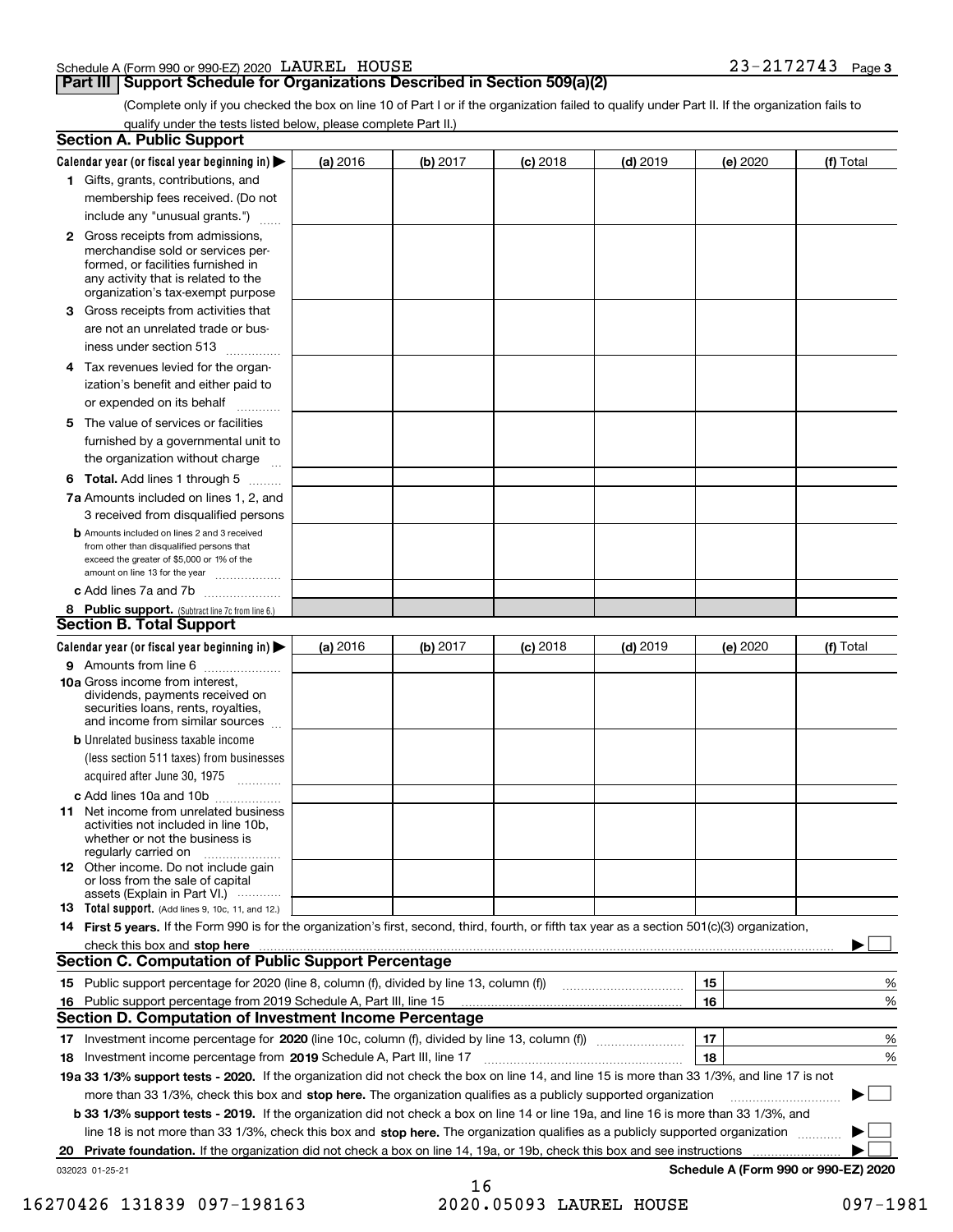**1**

**2**

**3a**

**3b**

**3c**

**4a**

**4b**

**4c**

**5a**

**5b5c**

**6**

**7**

**8**

**9a**

**9b**

**9c**

**10a**

**10b**

**YesNo**

# **Part IV Supporting Organizations**

(Complete only if you checked a box in line 12 on Part I. If you checked box 12a, Part I, complete Sections A and B. If you checked box 12b, Part I, complete Sections A and C. If you checked box 12c, Part I, complete Sections A, D, and E. If you checked box 12d, Part I, complete Sections A and D, and complete Part V.)

## **Section A. All Supporting Organizations**

- **1** Are all of the organization's supported organizations listed by name in the organization's governing documents? If "No," describe in **Part VI** how the supported organizations are designated. If designated by *class or purpose, describe the designation. If historic and continuing relationship, explain.*
- **2** Did the organization have any supported organization that does not have an IRS determination of status under section 509(a)(1) or (2)? If "Yes," explain in Part VI how the organization determined that the supported *organization was described in section 509(a)(1) or (2).*
- **3a** Did the organization have a supported organization described in section 501(c)(4), (5), or (6)? If "Yes," answer *lines 3b and 3c below.*
- **b** Did the organization confirm that each supported organization qualified under section 501(c)(4), (5), or (6) and satisfied the public support tests under section 509(a)(2)? If "Yes," describe in **Part VI** when and how the *organization made the determination.*
- **c**Did the organization ensure that all support to such organizations was used exclusively for section 170(c)(2)(B) purposes? If "Yes," explain in **Part VI** what controls the organization put in place to ensure such use.
- **4a***If* Was any supported organization not organized in the United States ("foreign supported organization")? *"Yes," and if you checked box 12a or 12b in Part I, answer lines 4b and 4c below.*
- **b** Did the organization have ultimate control and discretion in deciding whether to make grants to the foreign supported organization? If "Yes," describe in **Part VI** how the organization had such control and discretion *despite being controlled or supervised by or in connection with its supported organizations.*
- **c** Did the organization support any foreign supported organization that does not have an IRS determination under sections 501(c)(3) and 509(a)(1) or (2)? If "Yes," explain in **Part VI** what controls the organization used *to ensure that all support to the foreign supported organization was used exclusively for section 170(c)(2)(B) purposes.*
- **5a** Did the organization add, substitute, or remove any supported organizations during the tax year? If "Yes," answer lines 5b and 5c below (if applicable). Also, provide detail in **Part VI,** including (i) the names and EIN *numbers of the supported organizations added, substituted, or removed; (ii) the reasons for each such action; (iii) the authority under the organization's organizing document authorizing such action; and (iv) how the action was accomplished (such as by amendment to the organizing document).*
- **b** Type I or Type II only. Was any added or substituted supported organization part of a class already designated in the organization's organizing document?
- **cSubstitutions only.**  Was the substitution the result of an event beyond the organization's control?
- **6** Did the organization provide support (whether in the form of grants or the provision of services or facilities) to **Part VI.** *If "Yes," provide detail in* support or benefit one or more of the filing organization's supported organizations? anyone other than (i) its supported organizations, (ii) individuals that are part of the charitable class benefited by one or more of its supported organizations, or (iii) other supporting organizations that also
- **7**Did the organization provide a grant, loan, compensation, or other similar payment to a substantial contributor *If "Yes," complete Part I of Schedule L (Form 990 or 990-EZ).* regard to a substantial contributor? (as defined in section 4958(c)(3)(C)), a family member of a substantial contributor, or a 35% controlled entity with
- **8** Did the organization make a loan to a disqualified person (as defined in section 4958) not described in line 7? *If "Yes," complete Part I of Schedule L (Form 990 or 990-EZ).*
- **9a** Was the organization controlled directly or indirectly at any time during the tax year by one or more in section 509(a)(1) or (2))? If "Yes," *provide detail in* <code>Part VI.</code> disqualified persons, as defined in section 4946 (other than foundation managers and organizations described
- **b** Did one or more disqualified persons (as defined in line 9a) hold a controlling interest in any entity in which the supporting organization had an interest? If "Yes," provide detail in P**art VI**.
- **c**Did a disqualified person (as defined in line 9a) have an ownership interest in, or derive any personal benefit from, assets in which the supporting organization also had an interest? If "Yes," provide detail in P**art VI.**
- **10a** Was the organization subject to the excess business holdings rules of section 4943 because of section supporting organizations)? If "Yes," answer line 10b below. 4943(f) (regarding certain Type II supporting organizations, and all Type III non-functionally integrated
- **b** Did the organization have any excess business holdings in the tax year? (Use Schedule C, Form 4720, to *determine whether the organization had excess business holdings.)*

032024 01-25-21

17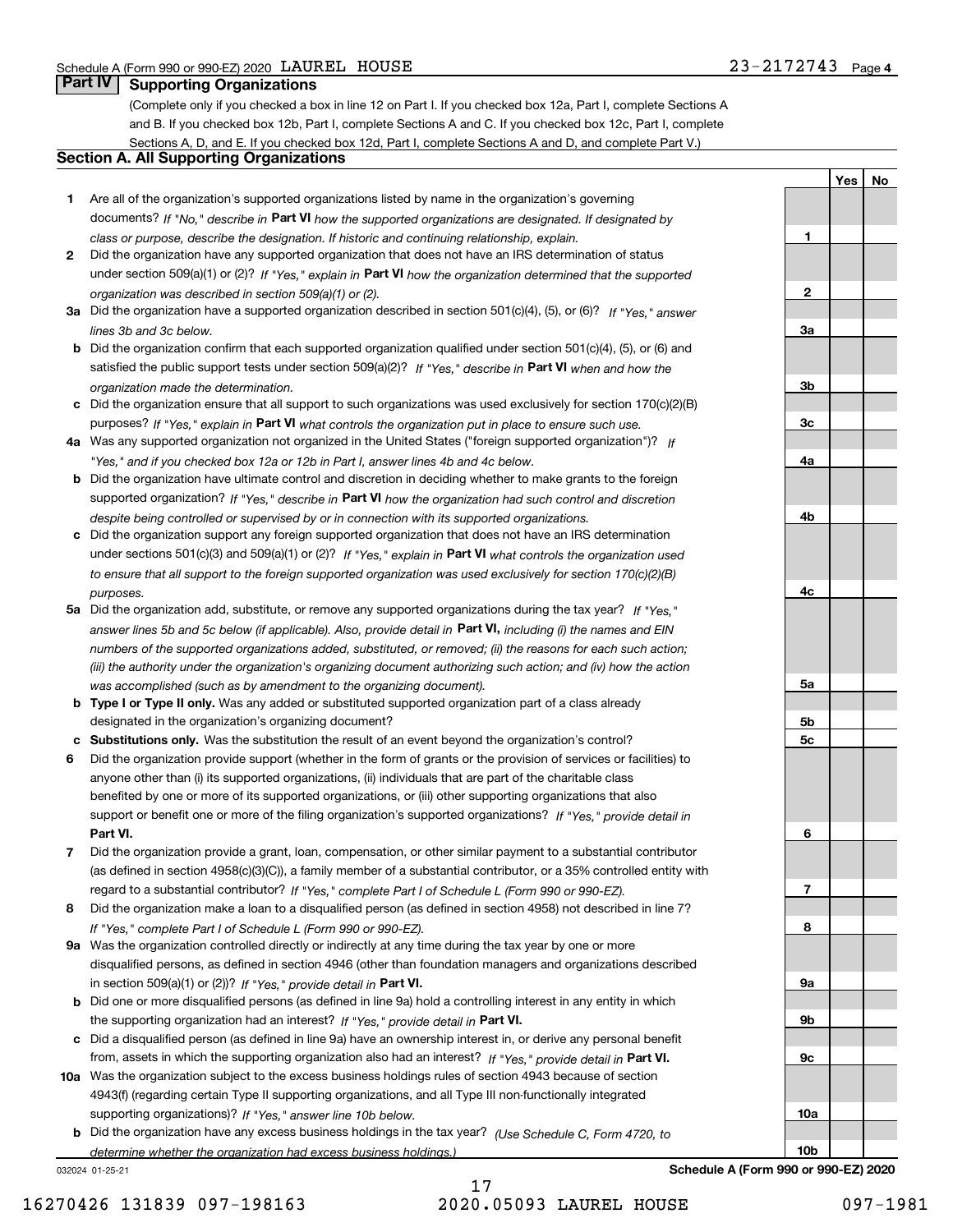|    |                                                                                                                                                                                                                                                           |                 | Yes | No |  |  |
|----|-----------------------------------------------------------------------------------------------------------------------------------------------------------------------------------------------------------------------------------------------------------|-----------------|-----|----|--|--|
| 11 | Has the organization accepted a gift or contribution from any of the following persons?                                                                                                                                                                   |                 |     |    |  |  |
|    | a A person who directly or indirectly controls, either alone or together with persons described in lines 11b and                                                                                                                                          |                 |     |    |  |  |
|    | 11c below, the governing body of a supported organization?                                                                                                                                                                                                | 11a             |     |    |  |  |
|    | <b>b</b> A family member of a person described in line 11a above?                                                                                                                                                                                         | 11 <sub>b</sub> |     |    |  |  |
|    | c A 35% controlled entity of a person described in line 11a or 11b above? If "Yes" to line 11a, 11b, or 11c, provide                                                                                                                                      |                 |     |    |  |  |
|    | detail in Part VI.                                                                                                                                                                                                                                        | 11c             |     |    |  |  |
|    | <b>Section B. Type I Supporting Organizations</b>                                                                                                                                                                                                         |                 |     |    |  |  |
|    |                                                                                                                                                                                                                                                           |                 | Yes | No |  |  |
| 1  | Did the governing body, members of the governing body, officers acting in their official capacity, or membership of one or                                                                                                                                |                 |     |    |  |  |
|    | more supported organizations have the power to regularly appoint or elect at least a majority of the organization's officers,                                                                                                                             |                 |     |    |  |  |
|    | directors, or trustees at all times during the tax year? If "No," describe in Part VI how the supported organization(s)<br>effectively operated, supervised, or controlled the organization's activities. If the organization had more than one supported |                 |     |    |  |  |
|    | organization, describe how the powers to appoint and/or remove officers, directors, or trustees were allocated among the                                                                                                                                  |                 |     |    |  |  |
|    | supported organizations and what conditions or restrictions, if any, applied to such powers during the tax year.                                                                                                                                          | 1               |     |    |  |  |
| 2  | Did the organization operate for the benefit of any supported organization other than the supported                                                                                                                                                       |                 |     |    |  |  |
|    | organization(s) that operated, supervised, or controlled the supporting organization? If "Yes," explain in                                                                                                                                                |                 |     |    |  |  |
|    | Part VI how providing such benefit carried out the purposes of the supported organization(s) that operated,                                                                                                                                               |                 |     |    |  |  |
|    | supervised, or controlled the supporting organization.                                                                                                                                                                                                    | 2               |     |    |  |  |
|    | <b>Section C. Type II Supporting Organizations</b>                                                                                                                                                                                                        |                 |     |    |  |  |
|    |                                                                                                                                                                                                                                                           |                 | Yes | No |  |  |
| 1. | Were a majority of the organization's directors or trustees during the tax year also a majority of the directors                                                                                                                                          |                 |     |    |  |  |
|    | or trustees of each of the organization's supported organization(s)? If "No." describe in Part VI how control                                                                                                                                             |                 |     |    |  |  |
|    | or management of the supporting organization was vested in the same persons that controlled or managed                                                                                                                                                    |                 |     |    |  |  |
|    | the supported organization(s).<br>Section D. All Type III Supporting Organizations                                                                                                                                                                        | 1               |     |    |  |  |
|    |                                                                                                                                                                                                                                                           |                 |     |    |  |  |
|    |                                                                                                                                                                                                                                                           |                 | Yes | No |  |  |
| 1  | Did the organization provide to each of its supported organizations, by the last day of the fifth month of the                                                                                                                                            |                 |     |    |  |  |
|    | organization's tax year, (i) a written notice describing the type and amount of support provided during the prior tax                                                                                                                                     |                 |     |    |  |  |
|    | year, (ii) a copy of the Form 990 that was most recently filed as of the date of notification, and (iii) copies of the                                                                                                                                    | 1               |     |    |  |  |
|    | organization's governing documents in effect on the date of notification, to the extent not previously provided?                                                                                                                                          |                 |     |    |  |  |
| 2  | Were any of the organization's officers, directors, or trustees either (i) appointed or elected by the supported                                                                                                                                          |                 |     |    |  |  |
|    | organization(s) or (ii) serving on the governing body of a supported organization? If "No," explain in Part VI how                                                                                                                                        | $\mathbf{2}$    |     |    |  |  |
| 3  | the organization maintained a close and continuous working relationship with the supported organization(s).                                                                                                                                               |                 |     |    |  |  |
|    | By reason of the relationship described in line 2, above, did the organization's supported organizations have a<br>significant voice in the organization's investment policies and in directing the use of the organization's                             |                 |     |    |  |  |
|    | income or assets at all times during the tax year? If "Yes," describe in Part VI the role the organization's                                                                                                                                              |                 |     |    |  |  |
|    |                                                                                                                                                                                                                                                           | 3               |     |    |  |  |
|    | supported organizations played in this regard.<br>Section E. Type III Functionally Integrated Supporting Organizations                                                                                                                                    |                 |     |    |  |  |
| 1  | Check the box next to the method that the organization used to satisfy the Integral Part Test during the year (see instructions).                                                                                                                         |                 |     |    |  |  |
| a  | The organization satisfied the Activities Test. Complete line 2 below.                                                                                                                                                                                    |                 |     |    |  |  |
| b  | The organization is the parent of each of its supported organizations. Complete line 3 below.                                                                                                                                                             |                 |     |    |  |  |
| c  | The organization supported a governmental entity. Describe in Part VI how you supported a governmental entity (see instructions)                                                                                                                          |                 |     |    |  |  |
| 2  | Activities Test. Answer lines 2a and 2b below.                                                                                                                                                                                                            |                 | Yes | No |  |  |
| а  | Did substantially all of the organization's activities during the tax year directly further the exempt purposes of                                                                                                                                        |                 |     |    |  |  |
|    | the supported organization(s) to which the organization was responsive? If "Yes," then in Part VI identify                                                                                                                                                |                 |     |    |  |  |
|    | those supported organizations and explain how these activities directly furthered their exempt purposes,                                                                                                                                                  |                 |     |    |  |  |
|    | how the organization was responsive to those supported organizations, and how the organization determined                                                                                                                                                 |                 |     |    |  |  |
|    | that these activities constituted substantially all of its activities.                                                                                                                                                                                    | 2a              |     |    |  |  |
| b  | Did the activities described in line 2a, above, constitute activities that, but for the organization's involvement,                                                                                                                                       |                 |     |    |  |  |
|    | one or more of the organization's supported organization(s) would have been engaged in? If "Yes," explain in                                                                                                                                              |                 |     |    |  |  |
|    | Part VI the reasons for the organization's position that its supported organization(s) would have engaged in                                                                                                                                              |                 |     |    |  |  |
|    | these activities but for the organization's involvement.                                                                                                                                                                                                  | 2b              |     |    |  |  |
| 3  | Parent of Supported Organizations. Answer lines 3a and 3b below.                                                                                                                                                                                          |                 |     |    |  |  |
| а  | Did the organization have the power to regularly appoint or elect a majority of the officers, directors, or                                                                                                                                               |                 |     |    |  |  |

trustees of each of the supported organizations? If "Yes" or "No" provide details in **Part VI.** 

**b** Did the organization exercise a substantial degree of direction over the policies, programs, and activities of each of its supported organizations? If "Yes," describe in Part VI the role played by the organization in this regard.

032025 01-25-21

**Schedule A (Form 990 or 990-EZ) 2020**

**3a**

**3b**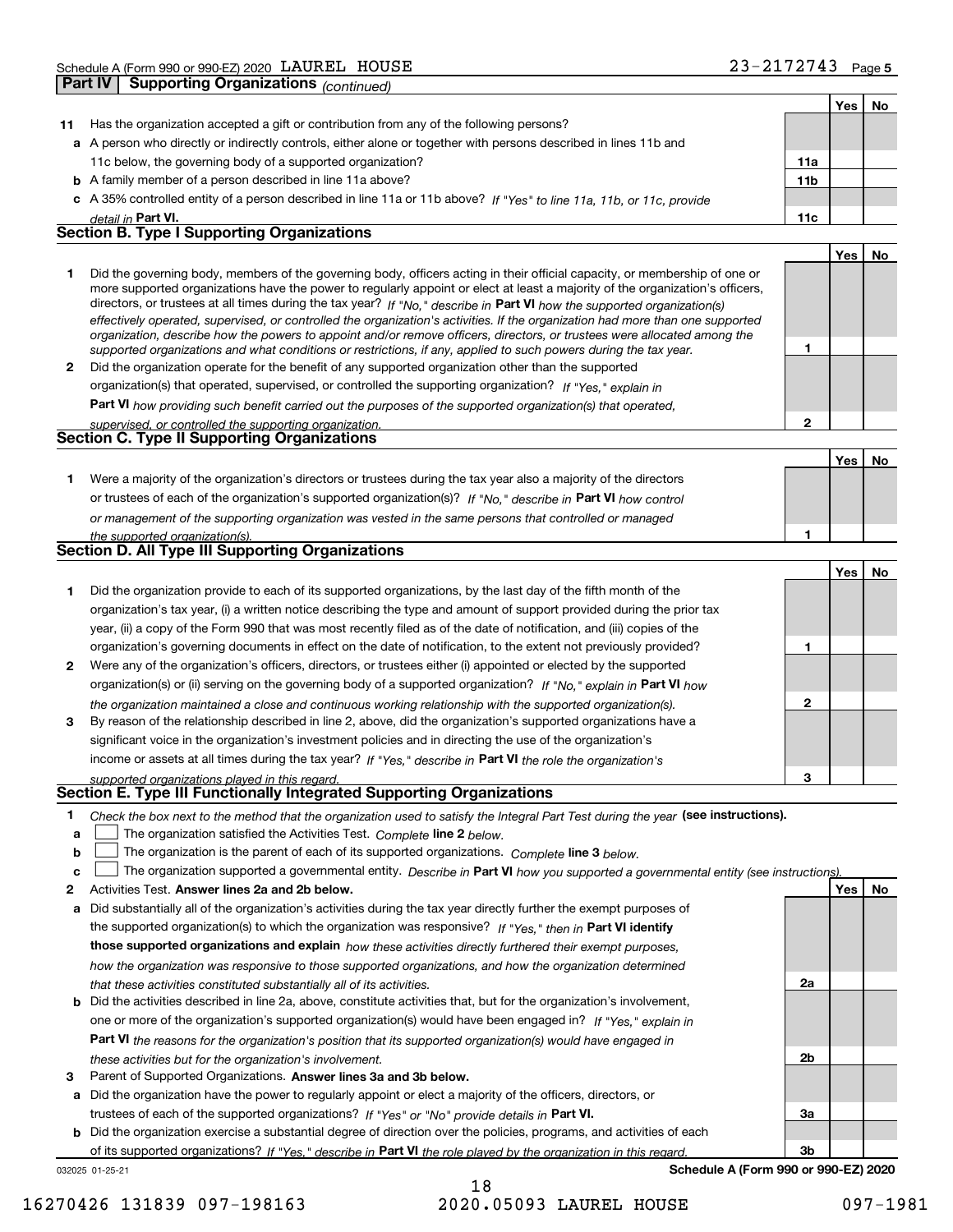|  | Schedule A (Form 990 or 990-EZ) 2020 LAUREL HOUSE |                                                                                       | 23-2172743 Page 6 |  |
|--|---------------------------------------------------|---------------------------------------------------------------------------------------|-------------------|--|
|  |                                                   | <b>Part V</b> Type III Non-Functionally Integrated 509(a)(3) Supporting Organizations |                   |  |

| 1 Check here if the organization satisfied the Integral Part Test as a qualifying trust on Nov. 20, 1970 (explain in Part VI). See instructions. |
|--------------------------------------------------------------------------------------------------------------------------------------------------|
| All other Type III non-functionally integrated supporting organizations must complete Sections A through E.                                      |

|              | Section A - Adjusted Net Income                                             | (A) Prior Year | (B) Current Year<br>(optional) |                                |
|--------------|-----------------------------------------------------------------------------|----------------|--------------------------------|--------------------------------|
| 1            | Net short-term capital gain                                                 | 1              |                                |                                |
| 2            | Recoveries of prior-year distributions                                      | $\mathbf{2}$   |                                |                                |
| 3            | Other gross income (see instructions)                                       | 3              |                                |                                |
| 4            | Add lines 1 through 3.                                                      | 4              |                                |                                |
| 5            | Depreciation and depletion                                                  | 5              |                                |                                |
| 6            | Portion of operating expenses paid or incurred for production or            |                |                                |                                |
|              | collection of gross income or for management, conservation, or              |                |                                |                                |
|              | maintenance of property held for production of income (see instructions)    | 6              |                                |                                |
| 7            | Other expenses (see instructions)                                           | $\overline{7}$ |                                |                                |
| 8            | Adjusted Net Income (subtract lines 5, 6, and 7 from line 4)                | 8              |                                |                                |
|              | <b>Section B - Minimum Asset Amount</b>                                     |                | (A) Prior Year                 | (B) Current Year<br>(optional) |
| 1            | Aggregate fair market value of all non-exempt-use assets (see               |                |                                |                                |
|              | instructions for short tax year or assets held for part of year):           |                |                                |                                |
|              | a Average monthly value of securities                                       | 1a             |                                |                                |
|              | <b>b</b> Average monthly cash balances                                      | 1b             |                                |                                |
|              | <b>c</b> Fair market value of other non-exempt-use assets                   | 1c             |                                |                                |
|              | d Total (add lines 1a, 1b, and 1c)                                          | 1d             |                                |                                |
|              | <b>e</b> Discount claimed for blockage or other factors                     |                |                                |                                |
|              | (explain in detail in Part VI):                                             |                |                                |                                |
| 2            | Acquisition indebtedness applicable to non-exempt-use assets                | $\mathbf{2}$   |                                |                                |
| 3            | Subtract line 2 from line 1d.                                               | 3              |                                |                                |
| 4            | Cash deemed held for exempt use. Enter 0.015 of line 3 (for greater amount, |                |                                |                                |
|              | see instructions).                                                          | 4              |                                |                                |
| 5            | Net value of non-exempt-use assets (subtract line 4 from line 3)            | 5              |                                |                                |
| 6            | Multiply line 5 by 0.035                                                    | 6              |                                |                                |
| 7            | Recoveries of prior-year distributions                                      | $\overline{7}$ |                                |                                |
| 8            | Minimum Asset Amount (add line 7 to line 6)                                 | 8              |                                |                                |
|              | <b>Section C - Distributable Amount</b>                                     |                |                                | <b>Current Year</b>            |
| 1            | Adjusted net income for prior year (from Section A, line 8, column A)       | 1              |                                |                                |
| $\mathbf{2}$ | Enter 0.85 of line 1.                                                       | $\overline{2}$ |                                |                                |
| 3            | Minimum asset amount for prior year (from Section B, line 8, column A)      | 3              |                                |                                |
| 4            | Enter greater of line 2 or line 3.                                          | 4              |                                |                                |
| 5            | Income tax imposed in prior year                                            | 5              |                                |                                |
| 6            | Distributable Amount. Subtract line 5 from line 4, unless subject to        |                |                                |                                |
|              | emergency temporary reduction (see instructions).                           | 6              |                                |                                |
|              |                                                                             |                |                                |                                |

**7** Check here if the current year is the organization's first as a non-functionally integrated Type III supporting organization (see instructions).

**Schedule A (Form 990 or 990-EZ) 2020**

032026 01-25-21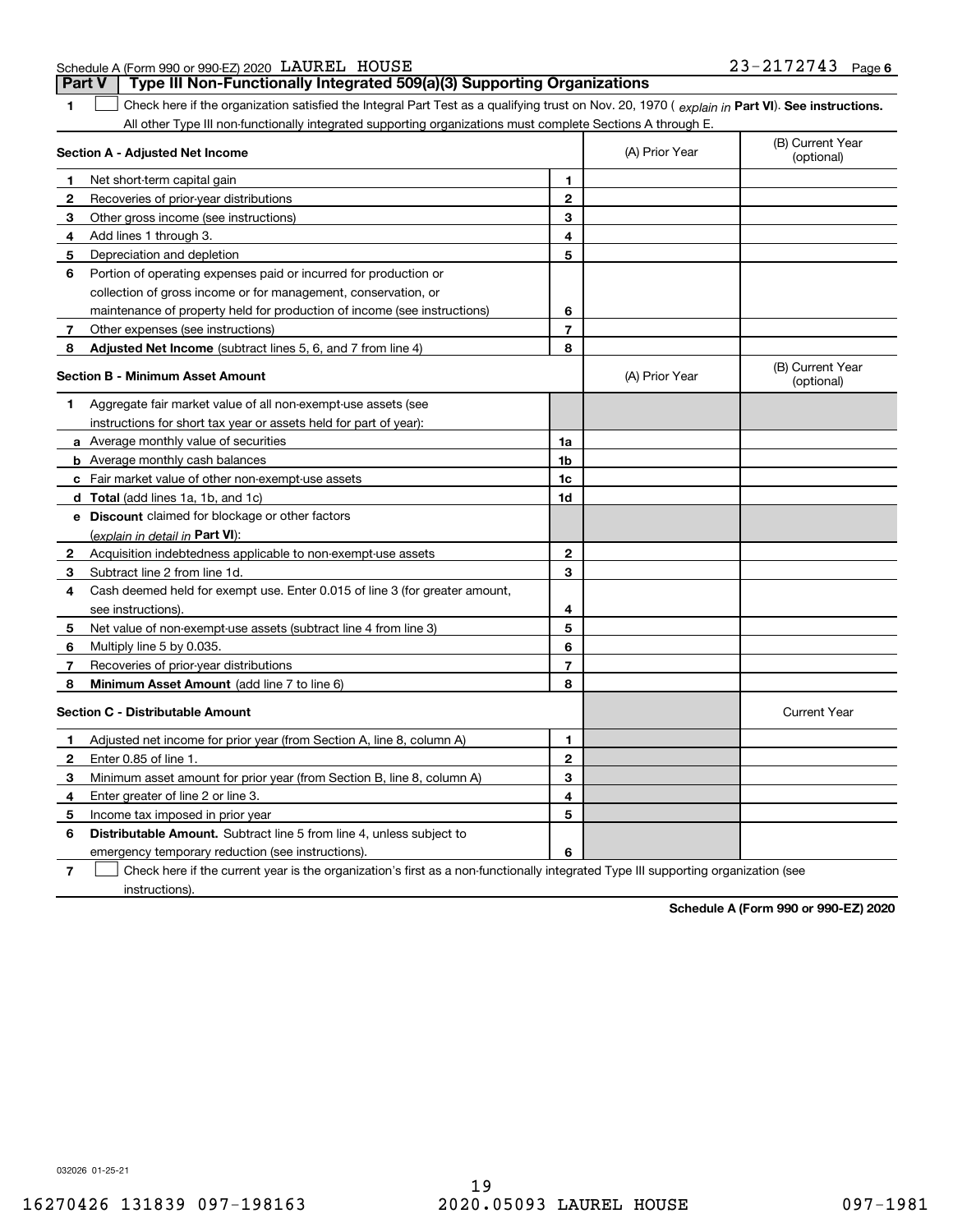Schedule A (Form 990 or 990-EZ) 2020 Page LAUREL HOUSE 23-2172743

| <b>Part V</b> | Type III Non-Functionally Integrated 509(a)(3) Supporting Organizations                    |                             | (continued)                           |                                         |
|---------------|--------------------------------------------------------------------------------------------|-----------------------------|---------------------------------------|-----------------------------------------|
|               | <b>Section D - Distributions</b>                                                           |                             |                                       | <b>Current Year</b>                     |
| 1             | Amounts paid to supported organizations to accomplish exempt purposes                      |                             | 1                                     |                                         |
| 2             | Amounts paid to perform activity that directly furthers exempt purposes of supported       |                             |                                       |                                         |
|               | organizations, in excess of income from activity                                           | $\mathbf{2}$                |                                       |                                         |
| 3             | Administrative expenses paid to accomplish exempt purposes of supported organizations      | 3                           |                                       |                                         |
| 4             | Amounts paid to acquire exempt-use assets                                                  | 4                           |                                       |                                         |
| 5             | Qualified set-aside amounts (prior IRS approval required - provide details in Part VI)     |                             | 5                                     |                                         |
| 6             | Other distributions ( <i>describe in</i> Part VI). See instructions.                       |                             | 6                                     |                                         |
| 7             | Total annual distributions. Add lines 1 through 6.                                         |                             | $\overline{7}$                        |                                         |
| 8             | Distributions to attentive supported organizations to which the organization is responsive |                             |                                       |                                         |
|               | (provide details in Part VI). See instructions.                                            |                             | 8                                     |                                         |
| 9             | Distributable amount for 2020 from Section C, line 6                                       |                             | 9                                     |                                         |
| 10            | Line 8 amount divided by line 9 amount                                                     |                             | 10                                    |                                         |
|               |                                                                                            | (i)                         | (ii)                                  | (iii)                                   |
|               | <b>Section E - Distribution Allocations</b> (see instructions)                             | <b>Excess Distributions</b> | <b>Underdistributions</b><br>Pre-2020 | <b>Distributable</b><br>Amount for 2020 |
| 1             | Distributable amount for 2020 from Section C, line 6                                       |                             |                                       |                                         |
| 2             | Underdistributions, if any, for years prior to 2020 (reason-                               |                             |                                       |                                         |
|               | able cause required - explain in Part VI). See instructions.                               |                             |                                       |                                         |
| 3             | Excess distributions carryover, if any, to 2020                                            |                             |                                       |                                         |
|               | a From 2015                                                                                |                             |                                       |                                         |
|               | <b>b</b> From 2016                                                                         |                             |                                       |                                         |
|               | $c$ From 2017                                                                              |                             |                                       |                                         |
|               | d From 2018                                                                                |                             |                                       |                                         |
|               | e From 2019                                                                                |                             |                                       |                                         |
|               | f Total of lines 3a through 3e                                                             |                             |                                       |                                         |
|               | g Applied to underdistributions of prior years                                             |                             |                                       |                                         |
|               | <b>h</b> Applied to 2020 distributable amount                                              |                             |                                       |                                         |
|               | Carryover from 2015 not applied (see instructions)                                         |                             |                                       |                                         |
|               | Remainder. Subtract lines 3g, 3h, and 3i from line 3f.                                     |                             |                                       |                                         |
| 4             | Distributions for 2020 from Section D,                                                     |                             |                                       |                                         |
|               | line $7:$                                                                                  |                             |                                       |                                         |
|               | a Applied to underdistributions of prior years                                             |                             |                                       |                                         |
|               | <b>b</b> Applied to 2020 distributable amount                                              |                             |                                       |                                         |
|               | c Remainder. Subtract lines 4a and 4b from line 4.                                         |                             |                                       |                                         |
| 5.            | Remaining underdistributions for years prior to 2020, if                                   |                             |                                       |                                         |
|               | any. Subtract lines 3g and 4a from line 2. For result greater                              |                             |                                       |                                         |
|               | than zero, explain in Part VI. See instructions.                                           |                             |                                       |                                         |
| 6             | Remaining underdistributions for 2020. Subtract lines 3h                                   |                             |                                       |                                         |
|               | and 4b from line 1. For result greater than zero, explain in                               |                             |                                       |                                         |
|               | Part VI. See instructions.                                                                 |                             |                                       |                                         |
| 7             | Excess distributions carryover to 2021. Add lines 3j                                       |                             |                                       |                                         |
|               | and 4c.                                                                                    |                             |                                       |                                         |
| 8             | Breakdown of line 7:                                                                       |                             |                                       |                                         |
|               | a Excess from 2016                                                                         |                             |                                       |                                         |
|               | <b>b</b> Excess from 2017                                                                  |                             |                                       |                                         |
|               | c Excess from 2018                                                                         |                             |                                       |                                         |
|               | d Excess from 2019                                                                         |                             |                                       |                                         |
|               | e Excess from 2020                                                                         |                             |                                       |                                         |

**Schedule A (Form 990 or 990-EZ) 2020**

032027 01-25-21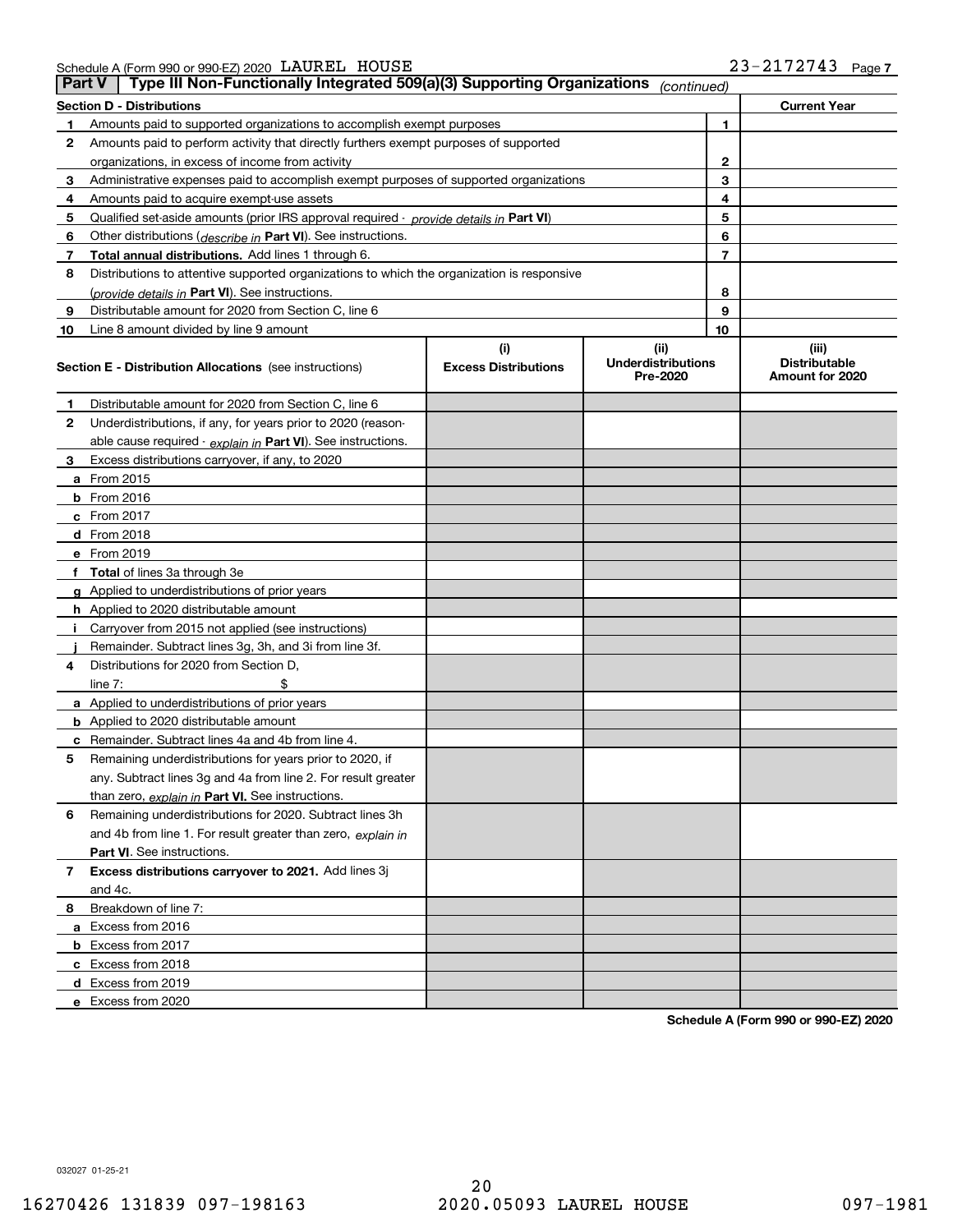#### Schedule A (Form 990 or 990-EZ) 2020 Page LAUREL HOUSE

Part VI | Supplemental Information. Provide the explanations required by Part II, line 10; Part II, line 17a or 17b; Part III, line 12; Part IV, Section A, lines 1, 2, 3b, 3c, 4b, 4c, 5a, 6, 9a, 9b, 9c, 11a, 11b, and 11c; Part IV, Section B, lines 1 and 2; Part IV, Section C, line 1; Part IV, Section D, lines 2 and 3; Part IV, Section E, lines 1c, 2a, 2b, 3a, and 3b; Part V, line 1; Part V, Section B, line 1e; Part V, Section D, lines 5, 6, and 8; and Part V, Section E, lines 2, 5, and 6. Also complete this part for any additional information. (See instructions.)

# SCHEDULE A, PART II, LINE 10, EXPLANATION FOR OTHER INCOME:

|                         | 21                                                                                                                                                                                                                            |                                      |
|-------------------------|-------------------------------------------------------------------------------------------------------------------------------------------------------------------------------------------------------------------------------|--------------------------------------|
| 032028 01-25-21         |                                                                                                                                                                                                                               | Schedule A (Form 990 or 990-EZ) 2020 |
|                         |                                                                                                                                                                                                                               |                                      |
|                         |                                                                                                                                                                                                                               |                                      |
|                         |                                                                                                                                                                                                                               |                                      |
|                         |                                                                                                                                                                                                                               |                                      |
|                         |                                                                                                                                                                                                                               |                                      |
|                         |                                                                                                                                                                                                                               |                                      |
|                         |                                                                                                                                                                                                                               |                                      |
|                         |                                                                                                                                                                                                                               |                                      |
|                         |                                                                                                                                                                                                                               |                                      |
|                         |                                                                                                                                                                                                                               |                                      |
|                         |                                                                                                                                                                                                                               |                                      |
|                         |                                                                                                                                                                                                                               |                                      |
|                         |                                                                                                                                                                                                                               |                                      |
|                         |                                                                                                                                                                                                                               |                                      |
|                         |                                                                                                                                                                                                                               |                                      |
|                         |                                                                                                                                                                                                                               |                                      |
|                         | 2018 AMOUNT: \$ 17,278.                                                                                                                                                                                                       |                                      |
|                         | ,我们也不会有什么。""我们的人,我们也不会有什么?""我们的人,我们也不会有什么?""我们的人,我们也不会有什么?""我们的人,我们也不会有什么?""我们的人                                                                                                                                              |                                      |
| INSURANCE CLAIM THEFT   |                                                                                                                                                                                                                               |                                      |
| 2020 AMOUNT: \$<br>980. | the control of the control of the control of the control of the control of the control of the control of the control of the control of the control of the control of the control of the control of the control of the control |                                      |
| 2019 AMOUNT: \$<br>980. |                                                                                                                                                                                                                               |                                      |
| 2018 AMOUNT: \$<br>980. | <u> Andreas Andreas Andreas Andreas Andreas Andreas Andreas Andreas Andreas Andreas Andreas Andreas Andreas Andr</u>                                                                                                          |                                      |
| 2017 AMOUNT: \$<br>980. | <u> 1989 - Andrea State Barbara, amerikan personal di sebagai personal di sebagai personal di sebagai personal d</u>                                                                                                          |                                      |
| 2016 AMOUNT: \$         |                                                                                                                                                                                                                               |                                      |
|                         |                                                                                                                                                                                                                               |                                      |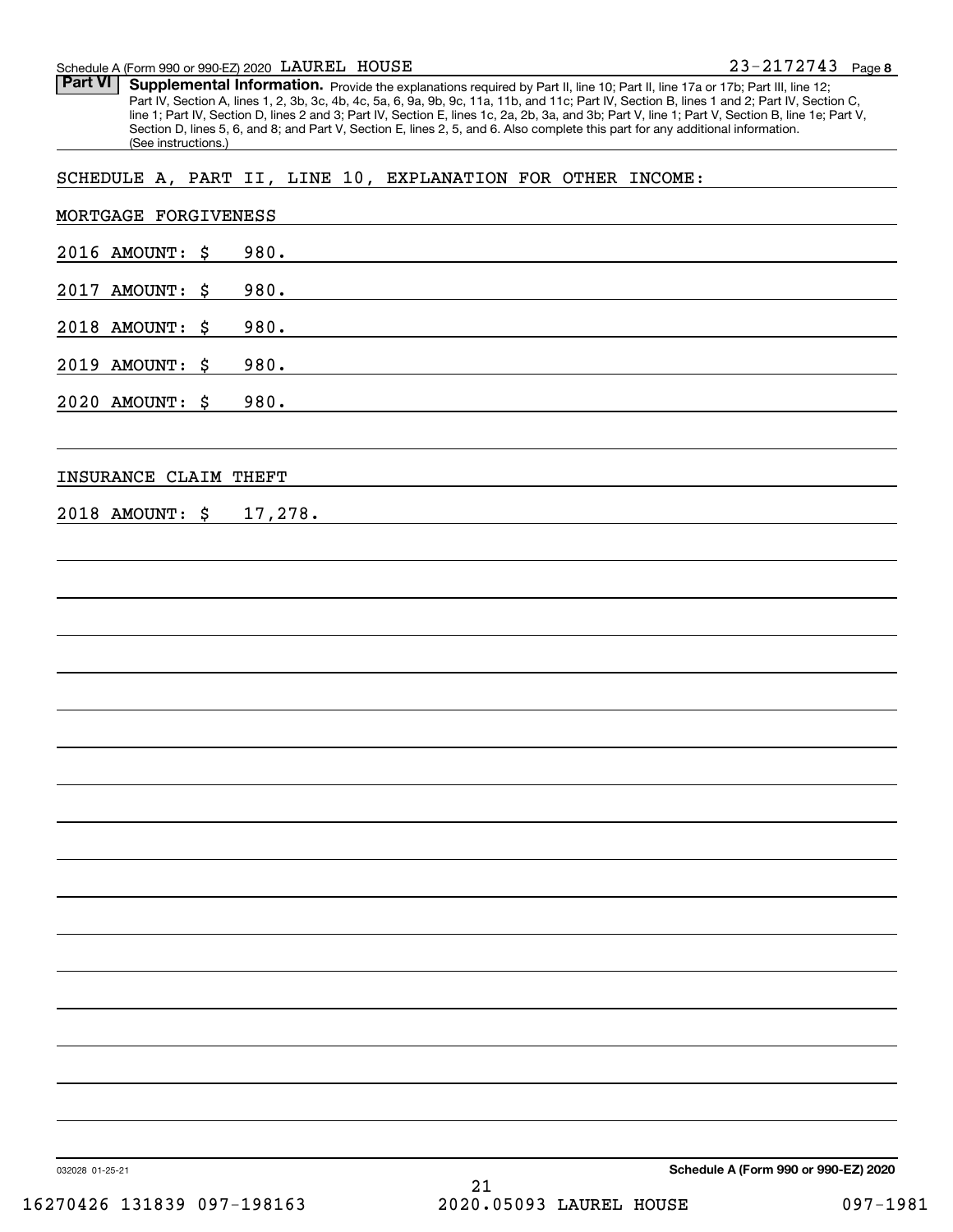| <b>SCHEDULE D</b> |  |
|-------------------|--|
|-------------------|--|

Department of the Treasury Internal Revenue Service

| (Form 990) |  |
|------------|--|
|------------|--|

# **SCHEDULE D Supplemental Financial Statements**

(Form 990)<br>
Pepartment of the Treasury<br>
Department of the Treasury<br>
Department of the Treasury<br>
Department of the Treasury<br> **Co to www.irs.gov/Form990 for instructions and the latest information.**<br> **Co to www.irs.gov/Form9** 



|  |  | Name of the organization |
|--|--|--------------------------|
|--|--|--------------------------|

LAUREL HOUSE 23-2172743

**Name of the oriental conducts of the oriental conducts of the oriental conducts**  $\mathbf{P}$  **Employer identification number** 

| Part I  | Organizations Maintaining Donor Advised Funds or Other Similar Funds or Accounts. Complete if the                                                                 |                         |                                                    |
|---------|-------------------------------------------------------------------------------------------------------------------------------------------------------------------|-------------------------|----------------------------------------------------|
|         | organization answered "Yes" on Form 990, Part IV, line 6.                                                                                                         |                         |                                                    |
|         |                                                                                                                                                                   | (a) Donor advised funds | (b) Funds and other accounts                       |
| 1       |                                                                                                                                                                   |                         |                                                    |
| 2       | Aggregate value of contributions to (during year)                                                                                                                 |                         |                                                    |
| з       | Aggregate value of grants from (during year)                                                                                                                      |                         |                                                    |
| 4       |                                                                                                                                                                   |                         |                                                    |
| 5       | Did the organization inform all donors and donor advisors in writing that the assets held in donor advised funds                                                  |                         |                                                    |
|         |                                                                                                                                                                   |                         | Yes<br>No                                          |
| 6       | Did the organization inform all grantees, donors, and donor advisors in writing that grant funds can be used only                                                 |                         |                                                    |
|         | for charitable purposes and not for the benefit of the donor or donor advisor, or for any other purpose conferring                                                |                         |                                                    |
|         | impermissible private benefit?                                                                                                                                    |                         | Yes<br>No                                          |
| Part II | Conservation Easements. Complete if the organization answered "Yes" on Form 990, Part IV, line 7.                                                                 |                         |                                                    |
| 1.      | Purpose(s) of conservation easements held by the organization (check all that apply).                                                                             |                         |                                                    |
|         | Preservation of land for public use (for example, recreation or education)                                                                                        |                         | Preservation of a historically important land area |
|         | Protection of natural habitat                                                                                                                                     |                         | Preservation of a certified historic structure     |
|         | Preservation of open space                                                                                                                                        |                         |                                                    |
| 2       | Complete lines 2a through 2d if the organization held a qualified conservation contribution in the form of a conservation easement on the last                    |                         |                                                    |
|         | day of the tax year.                                                                                                                                              |                         | Held at the End of the Tax Year                    |
|         |                                                                                                                                                                   |                         | 2a                                                 |
|         | Total acreage restricted by conservation easements                                                                                                                |                         | 2b                                                 |
|         | Number of conservation easements on a certified historic structure included in (a) manufacture included in (a)                                                    |                         | 2c                                                 |
|         | d Number of conservation easements included in (c) acquired after 7/25/06, and not on a historic structure                                                        |                         |                                                    |
|         |                                                                                                                                                                   |                         | 2d                                                 |
| з       | Number of conservation easements modified, transferred, released, extinguished, or terminated by the organization during the tax                                  |                         |                                                    |
|         | year                                                                                                                                                              |                         |                                                    |
| 4       | Number of states where property subject to conservation easement is located >                                                                                     |                         |                                                    |
| 5       | Does the organization have a written policy regarding the periodic monitoring, inspection, handling of                                                            |                         |                                                    |
|         | violations, and enforcement of the conservation easements it holds?                                                                                               |                         | Yes<br>No                                          |
| 6       | Staff and volunteer hours devoted to monitoring, inspecting, handling of violations, and enforcing conservation easements during the year                         |                         |                                                    |
|         |                                                                                                                                                                   |                         |                                                    |
| 7       | Amount of expenses incurred in monitoring, inspecting, handling of violations, and enforcing conservation easements during the year                               |                         |                                                    |
|         | ▶ \$                                                                                                                                                              |                         |                                                    |
| 8       | Does each conservation easement reported on line 2(d) above satisfy the requirements of section 170(h)(4)(B)(i)                                                   |                         |                                                    |
|         | and section $170(h)(4)(B)(ii)?$                                                                                                                                   |                         | Yes<br>No                                          |
| 9       | In Part XIII, describe how the organization reports conservation easements in its revenue and expense statement and                                               |                         |                                                    |
|         | balance sheet, and include, if applicable, the text of the footnote to the organization's financial statements that describes the                                 |                         |                                                    |
|         | organization's accounting for conservation easements.<br>Organizations Maintaining Collections of Art, Historical Treasures, or Other Similar Assets.<br>Part III |                         |                                                    |
|         | Complete if the organization answered "Yes" on Form 990, Part IV, line 8.                                                                                         |                         |                                                    |
|         | 1a If the organization elected, as permitted under FASB ASC 958, not to report in its revenue statement and balance sheet works                                   |                         |                                                    |
|         | of art, historical treasures, or other similar assets held for public exhibition, education, or research in furtherance of public                                 |                         |                                                    |
|         | service, provide in Part XIII the text of the footnote to its financial statements that describes these items.                                                    |                         |                                                    |
|         | <b>b</b> If the organization elected, as permitted under FASB ASC 958, to report in its revenue statement and balance sheet works of                              |                         |                                                    |
|         | art, historical treasures, or other similar assets held for public exhibition, education, or research in furtherance of public service,                           |                         |                                                    |
|         | provide the following amounts relating to these items:                                                                                                            |                         |                                                    |
|         |                                                                                                                                                                   |                         | $\frac{1}{2}$                                      |
|         | (ii) Assets included in Form 990, Part X                                                                                                                          |                         | $\triangleright$ \$                                |
| 2       | If the organization received or held works of art, historical treasures, or other similar assets for financial gain, provide                                      |                         |                                                    |
|         | the following amounts required to be reported under FASB ASC 958 relating to these items:                                                                         |                         |                                                    |
| а       |                                                                                                                                                                   |                         | \$                                                 |
|         |                                                                                                                                                                   |                         | $\blacktriangleright$ \$                           |
|         | LHA For Paperwork Reduction Act Notice, see the Instructions for Form 990.                                                                                        |                         | Schedule D (Form 990) 2020                         |
|         | 032051 12-01-20                                                                                                                                                   |                         |                                                    |

| 28                      |  |
|-------------------------|--|
| 2020.05093 LAUREL HOUSI |  |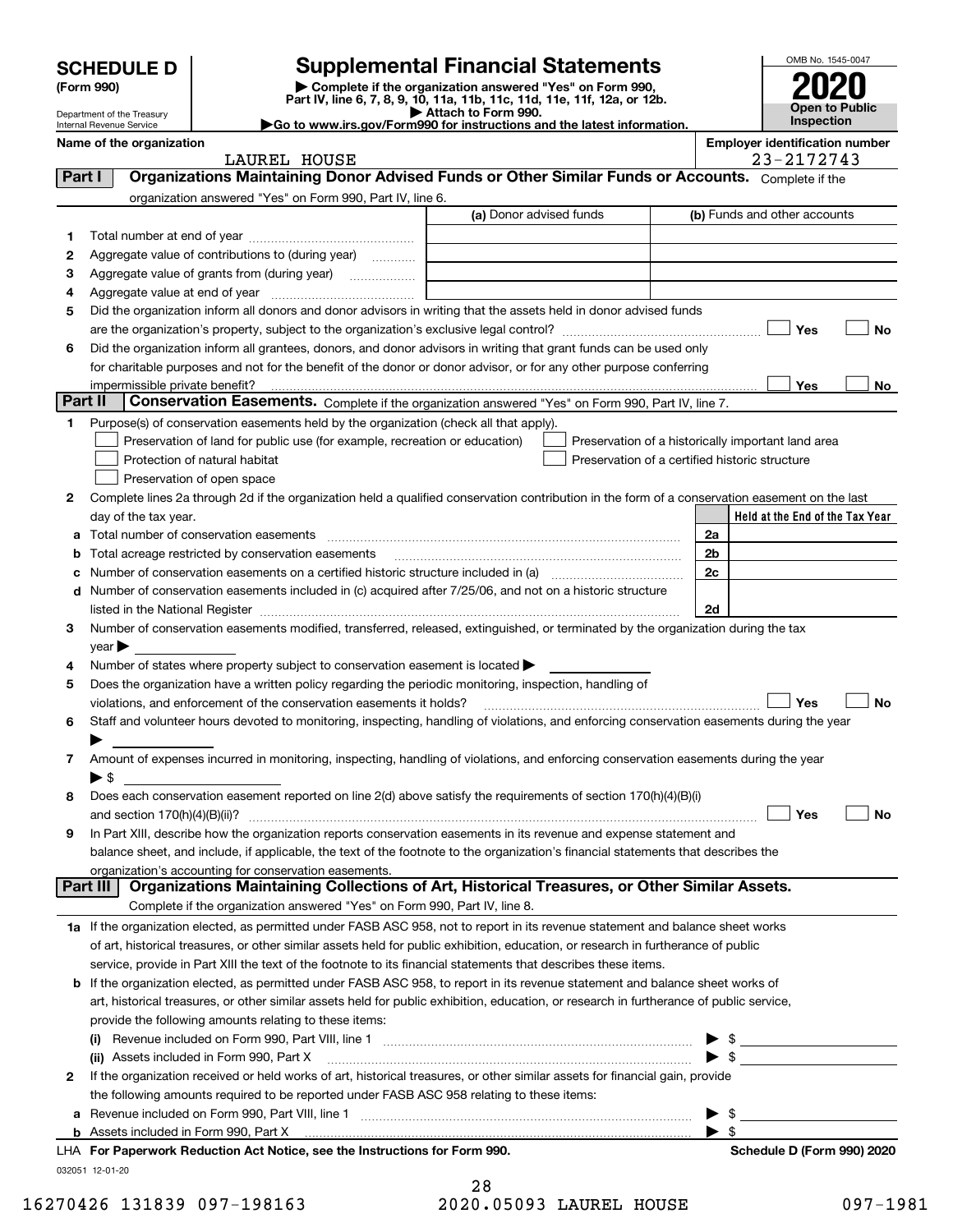|    | LAUREL HOUSE<br>Schedule D (Form 990) 2020                                                                                                                                                                                     |                    |   |                |                                                                                                                                                                                                                                |                 | 23-2172743           |                | Page 2                  |
|----|--------------------------------------------------------------------------------------------------------------------------------------------------------------------------------------------------------------------------------|--------------------|---|----------------|--------------------------------------------------------------------------------------------------------------------------------------------------------------------------------------------------------------------------------|-----------------|----------------------|----------------|-------------------------|
|    | Organizations Maintaining Collections of Art, Historical Treasures, or Other Similar Assets (continued)<br>Part III                                                                                                            |                    |   |                |                                                                                                                                                                                                                                |                 |                      |                |                         |
| 3  | Using the organization's acquisition, accession, and other records, check any of the following that make significant use of its                                                                                                |                    |   |                |                                                                                                                                                                                                                                |                 |                      |                |                         |
|    | collection items (check all that apply):                                                                                                                                                                                       |                    |   |                |                                                                                                                                                                                                                                |                 |                      |                |                         |
| a  | Public exhibition                                                                                                                                                                                                              |                    |   |                | Loan or exchange program                                                                                                                                                                                                       |                 |                      |                |                         |
| b  | Scholarly research                                                                                                                                                                                                             | е                  |   |                | Other and the control of the control of the control of the control of the control of the control of the control of the control of the control of the control of the control of the control of the control of the control of th |                 |                      |                |                         |
| c  | Preservation for future generations                                                                                                                                                                                            |                    |   |                |                                                                                                                                                                                                                                |                 |                      |                |                         |
| 4  | Provide a description of the organization's collections and explain how they further the organization's exempt purpose in Part XIII.                                                                                           |                    |   |                |                                                                                                                                                                                                                                |                 |                      |                |                         |
| 5  | During the year, did the organization solicit or receive donations of art, historical treasures, or other similar assets                                                                                                       |                    |   |                |                                                                                                                                                                                                                                |                 |                      |                |                         |
|    | to be sold to raise funds rather than to be maintained as part of the organization's collection?                                                                                                                               |                    |   |                |                                                                                                                                                                                                                                |                 |                      | Yes            | No                      |
|    | <b>Part IV</b><br>Escrow and Custodial Arrangements. Complete if the organization answered "Yes" on Form 990, Part IV, line 9, or                                                                                              |                    |   |                |                                                                                                                                                                                                                                |                 |                      |                |                         |
|    | reported an amount on Form 990, Part X, line 21.                                                                                                                                                                               |                    |   |                |                                                                                                                                                                                                                                |                 |                      |                |                         |
|    | 1a Is the organization an agent, trustee, custodian or other intermediary for contributions or other assets not included                                                                                                       |                    |   |                |                                                                                                                                                                                                                                |                 |                      |                |                         |
|    | on Form 990, Part X? [11] matter and the contract of the contract of the contract of the contract of the contract of the contract of the contract of the contract of the contract of the contract of the contract of the contr |                    |   |                |                                                                                                                                                                                                                                |                 |                      | Yes            | No                      |
|    | b If "Yes," explain the arrangement in Part XIII and complete the following table:                                                                                                                                             |                    |   |                |                                                                                                                                                                                                                                |                 |                      |                |                         |
|    |                                                                                                                                                                                                                                |                    |   |                |                                                                                                                                                                                                                                |                 |                      | Amount         |                         |
|    | Beginning balance                                                                                                                                                                                                              |                    |   |                |                                                                                                                                                                                                                                | 1c              |                      |                |                         |
|    | Additions during the year manufactured and an anti-manufactured and the year manufactured and all the year manufactured and all the year manufactured and all the year manufactured and all the year manufactured and all the  |                    |   |                |                                                                                                                                                                                                                                | 1d              |                      |                |                         |
|    | Distributions during the year manufactured and continuum and contact the year manufactured and contact the year                                                                                                                |                    |   |                |                                                                                                                                                                                                                                | 1e              |                      |                |                         |
|    |                                                                                                                                                                                                                                |                    |   |                |                                                                                                                                                                                                                                | 1f              |                      |                |                         |
|    | 2a Did the organization include an amount on Form 990, Part X, line 21, for escrow or custodial account liability?                                                                                                             |                    |   |                |                                                                                                                                                                                                                                |                 |                      | Yes            | No                      |
|    | <b>b</b> If "Yes," explain the arrangement in Part XIII. Check here if the explanation has been provided on Part XIII                                                                                                          |                    |   |                |                                                                                                                                                                                                                                |                 |                      |                |                         |
|    | Part V<br>Endowment Funds. Complete if the organization answered "Yes" on Form 990, Part IV, line 10.                                                                                                                          |                    |   |                |                                                                                                                                                                                                                                |                 |                      |                |                         |
|    |                                                                                                                                                                                                                                | (a) Current year   |   | (b) Prior year | (c) Two years back                                                                                                                                                                                                             |                 | (d) Three years back |                | (e) Four years back     |
| 1a | Beginning of year balance                                                                                                                                                                                                      |                    |   |                |                                                                                                                                                                                                                                |                 |                      |                |                         |
|    |                                                                                                                                                                                                                                |                    |   |                |                                                                                                                                                                                                                                |                 |                      |                |                         |
|    | Net investment earnings, gains, and losses                                                                                                                                                                                     |                    |   |                |                                                                                                                                                                                                                                |                 |                      |                |                         |
|    |                                                                                                                                                                                                                                |                    |   |                |                                                                                                                                                                                                                                |                 |                      |                |                         |
| е  | Other expenditures for facilities                                                                                                                                                                                              |                    |   |                |                                                                                                                                                                                                                                |                 |                      |                |                         |
|    | and programs                                                                                                                                                                                                                   |                    |   |                |                                                                                                                                                                                                                                |                 |                      |                |                         |
|    |                                                                                                                                                                                                                                |                    |   |                |                                                                                                                                                                                                                                |                 |                      |                |                         |
| g  | End of year balance                                                                                                                                                                                                            |                    |   |                |                                                                                                                                                                                                                                |                 |                      |                |                         |
| 2  | Provide the estimated percentage of the current year end balance (line 1g, column (a)) held as:                                                                                                                                |                    |   |                |                                                                                                                                                                                                                                |                 |                      |                |                         |
|    | Board designated or quasi-endowment                                                                                                                                                                                            |                    | % |                |                                                                                                                                                                                                                                |                 |                      |                |                         |
|    | Permanent endowment                                                                                                                                                                                                            | %                  |   |                |                                                                                                                                                                                                                                |                 |                      |                |                         |
| с  | Term endowment >                                                                                                                                                                                                               | %                  |   |                |                                                                                                                                                                                                                                |                 |                      |                |                         |
|    | The percentages on lines 2a, 2b, and 2c should equal 100%.                                                                                                                                                                     |                    |   |                |                                                                                                                                                                                                                                |                 |                      |                |                         |
|    | 3a Are there endowment funds not in the possession of the organization that are held and administered for the organization                                                                                                     |                    |   |                |                                                                                                                                                                                                                                |                 |                      |                | Yes                     |
|    | by:                                                                                                                                                                                                                            |                    |   |                |                                                                                                                                                                                                                                |                 |                      |                | No                      |
|    | (i)                                                                                                                                                                                                                            |                    |   |                |                                                                                                                                                                                                                                |                 |                      | 3a(i)          |                         |
|    |                                                                                                                                                                                                                                |                    |   |                |                                                                                                                                                                                                                                |                 |                      | 3a(ii)<br>3b   |                         |
|    | Describe in Part XIII the intended uses of the organization's endowment funds.                                                                                                                                                 |                    |   |                |                                                                                                                                                                                                                                |                 |                      |                |                         |
|    | Land, Buildings, and Equipment.<br>Part VI                                                                                                                                                                                     |                    |   |                |                                                                                                                                                                                                                                |                 |                      |                |                         |
|    | Complete if the organization answered "Yes" on Form 990, Part IV, line 11a. See Form 990, Part X, line 10.                                                                                                                     |                    |   |                |                                                                                                                                                                                                                                |                 |                      |                |                         |
|    | Description of property                                                                                                                                                                                                        | (a) Cost or other  |   |                | (b) Cost or other                                                                                                                                                                                                              | (c) Accumulated |                      | (d) Book value |                         |
|    |                                                                                                                                                                                                                                | basis (investment) |   |                | basis (other)                                                                                                                                                                                                                  | depreciation    |                      |                |                         |
|    |                                                                                                                                                                                                                                |                    |   |                | 65,846.                                                                                                                                                                                                                        |                 |                      |                | 65,846.                 |
| b  |                                                                                                                                                                                                                                |                    |   |                | 1,689,959.                                                                                                                                                                                                                     | 1,290,329.      |                      |                | $\overline{399}$ , 630. |
|    |                                                                                                                                                                                                                                |                    |   |                | 129,238.                                                                                                                                                                                                                       | 90,914.         |                      |                | 38,324.                 |
| d  |                                                                                                                                                                                                                                |                    |   |                | 381,555.                                                                                                                                                                                                                       | 225,618.        |                      |                | 155,937.                |
|    |                                                                                                                                                                                                                                |                    |   |                | 2,287,965.                                                                                                                                                                                                                     |                 |                      |                | 2,287,965.              |
|    |                                                                                                                                                                                                                                |                    |   |                |                                                                                                                                                                                                                                |                 |                      |                | 2,947,702.              |

**Schedule D (Form 990) 2020**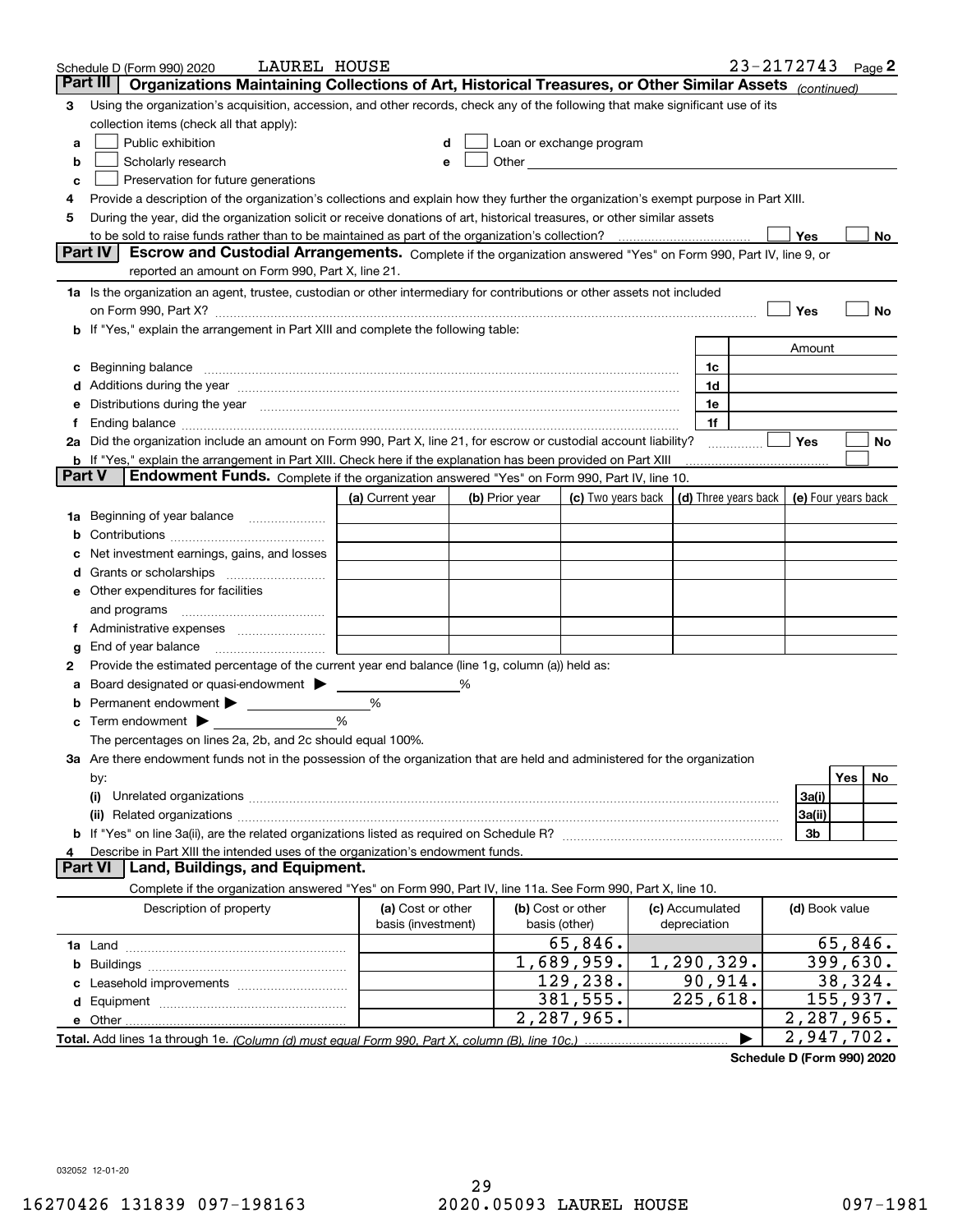| $1$ are viii<br><b>THE SUBSTEP OF STREET SECTIONS.</b><br>Complete if the organization answered "Yes" on Form 990, Part IV, line 11b. See Form 990, Part X, line 12. |                 |                                                           |                |
|----------------------------------------------------------------------------------------------------------------------------------------------------------------------|-----------------|-----------------------------------------------------------|----------------|
| (a) Description of security or category (including name of security)                                                                                                 | (b) Book value  | (c) Method of valuation: Cost or end-of-year market value |                |
| (1) Financial derivatives                                                                                                                                            |                 |                                                           |                |
|                                                                                                                                                                      |                 |                                                           |                |
| (3) Other                                                                                                                                                            |                 |                                                           |                |
| (A)                                                                                                                                                                  |                 |                                                           |                |
| (B)                                                                                                                                                                  |                 |                                                           |                |
| (C)                                                                                                                                                                  |                 |                                                           |                |
| (D)                                                                                                                                                                  |                 |                                                           |                |
| (E)                                                                                                                                                                  |                 |                                                           |                |
| (F)                                                                                                                                                                  |                 |                                                           |                |
| (G)                                                                                                                                                                  |                 |                                                           |                |
| (H)                                                                                                                                                                  |                 |                                                           |                |
| Total. (Col. (b) must equal Form 990, Part X, col. (B) line 12.)                                                                                                     |                 |                                                           |                |
| Part VIII Investments - Program Related.                                                                                                                             |                 |                                                           |                |
| Complete if the organization answered "Yes" on Form 990, Part IV, line 11c. See Form 990, Part X, line 13.                                                           |                 |                                                           |                |
| (a) Description of investment                                                                                                                                        | (b) Book value  | (c) Method of valuation: Cost or end-of-year market value |                |
| (1)                                                                                                                                                                  |                 |                                                           |                |
| (2)                                                                                                                                                                  |                 |                                                           |                |
| (3)                                                                                                                                                                  |                 |                                                           |                |
| (4)                                                                                                                                                                  |                 |                                                           |                |
| (5)                                                                                                                                                                  |                 |                                                           |                |
| (6)                                                                                                                                                                  |                 |                                                           |                |
| (7)                                                                                                                                                                  |                 |                                                           |                |
| (8)                                                                                                                                                                  |                 |                                                           |                |
| (9)                                                                                                                                                                  |                 |                                                           |                |
| Total. (Col. (b) must equal Form 990, Part X, col. (B) line 13.)                                                                                                     |                 |                                                           |                |
| Part IX<br><b>Other Assets.</b>                                                                                                                                      |                 |                                                           |                |
| Complete if the organization answered "Yes" on Form 990, Part IV, line 11d. See Form 990, Part X, line 15.                                                           |                 |                                                           |                |
|                                                                                                                                                                      | (a) Description |                                                           | (b) Book value |
| (1)                                                                                                                                                                  |                 |                                                           |                |
| (2)                                                                                                                                                                  |                 |                                                           |                |
| (3)                                                                                                                                                                  |                 |                                                           |                |
| (4)                                                                                                                                                                  |                 |                                                           |                |
| (5)                                                                                                                                                                  |                 |                                                           |                |
| (6)                                                                                                                                                                  |                 |                                                           |                |
| (7)                                                                                                                                                                  |                 |                                                           |                |
| (8)                                                                                                                                                                  |                 |                                                           |                |
| (9)                                                                                                                                                                  |                 |                                                           |                |
|                                                                                                                                                                      |                 |                                                           |                |
| Total. (Column (b) must equal Form 990. Part X, col. (B) line 15.)<br><b>Other Liabilities.</b><br>Part X                                                            |                 |                                                           |                |
| Complete if the organization answered "Yes" on Form 990, Part IV, line 11e or 11f. See Form 990, Part X, line 25.                                                    |                 |                                                           |                |
| (a) Description of liability<br>1.                                                                                                                                   |                 |                                                           | (b) Book value |
| Federal income taxes<br>(1)                                                                                                                                          |                 |                                                           |                |
| DEFERRED RENT<br>(2)                                                                                                                                                 |                 |                                                           | 32,590.        |
| DEFERRED LEASE INCENTIVE                                                                                                                                             |                 |                                                           | 61,685.        |
| (3)                                                                                                                                                                  |                 |                                                           |                |
| (4)                                                                                                                                                                  |                 |                                                           |                |
| (5)                                                                                                                                                                  |                 |                                                           |                |
| (6)                                                                                                                                                                  |                 |                                                           |                |
| (7)                                                                                                                                                                  |                 |                                                           |                |
| (8)                                                                                                                                                                  |                 |                                                           |                |
| (9)                                                                                                                                                                  |                 |                                                           |                |
| Total. (Column (b) must equal Form 990, Part X, col. (B) line 25.)                                                                                                   |                 |                                                           | 94,275.        |

**2.** Liability for uncertain tax positions. In Part XIII, provide the text of the footnote to the organization's financial statements that reports the organization's liability for uncertain tax positions under FASB ASC 740. Check here if the text of the footnote has been provided in Part XIII  $\boxed{\text{X}}$ 

**Schedule D (Form 990) 2020**

032053 12-01-20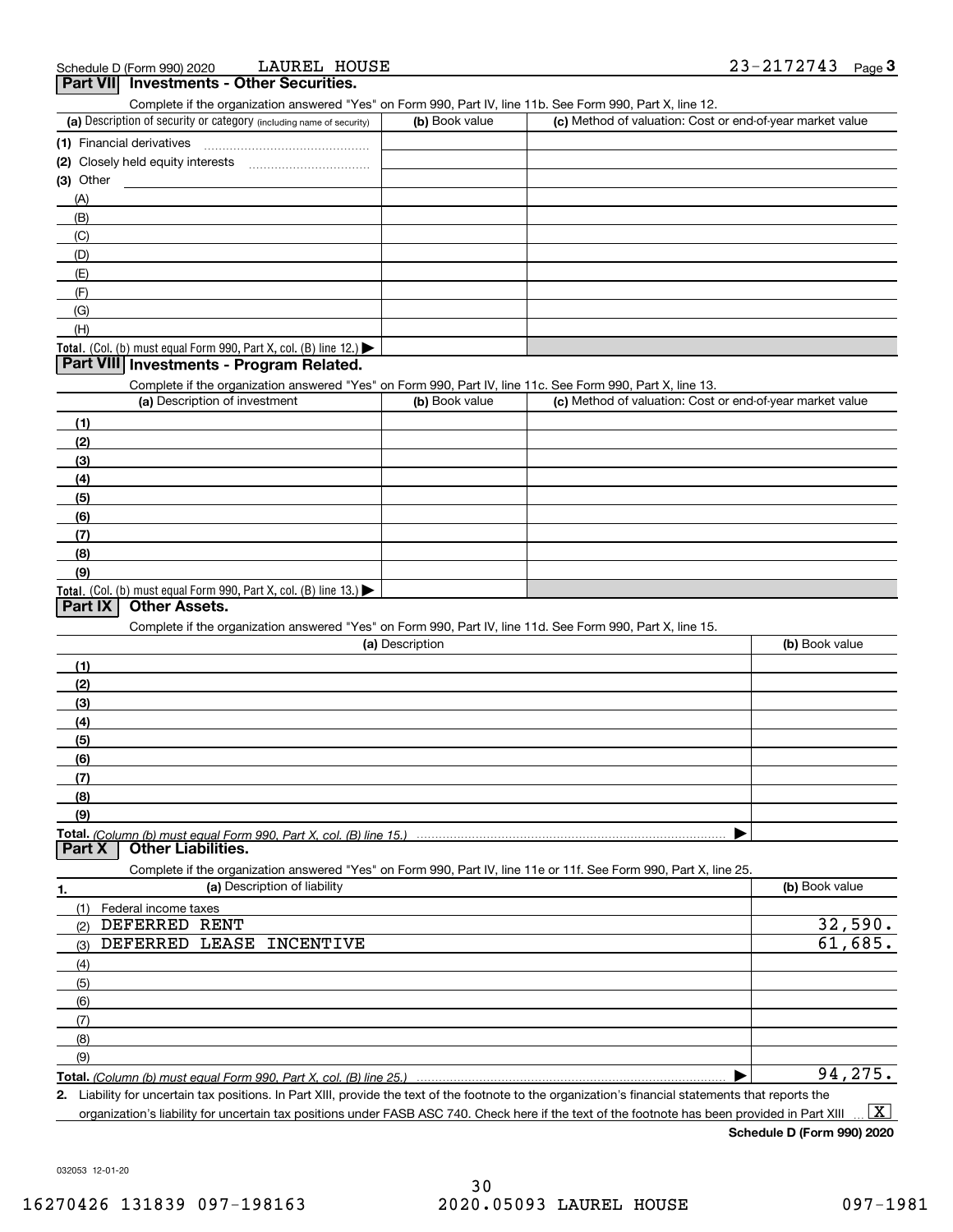|    | LAUREL HOUSE<br>Schedule D (Form 990) 2020                                                                        |                |                  |                | $23 - 2172743$ Page 4 |
|----|-------------------------------------------------------------------------------------------------------------------|----------------|------------------|----------------|-----------------------|
|    | Reconciliation of Revenue per Audited Financial Statements With Revenue per Return.<br><b>Part XI</b>             |                |                  |                |                       |
|    | Complete if the organization answered "Yes" on Form 990, Part IV, line 12a.                                       |                |                  |                |                       |
| 1  | Total revenue, gains, and other support per audited financial statements                                          |                |                  | $\blacksquare$ | 4,752,601.            |
| 2  | Amounts included on line 1 but not on Form 990, Part VIII, line 12:                                               |                |                  |                |                       |
| a  |                                                                                                                   | 2a             | <u> 177,574.</u> |                |                       |
| b  |                                                                                                                   | 2 <sub>b</sub> | 151,003.         |                |                       |
| c  | Recoveries of prior year grants [11,111] Recoveries of prior year grants [11,111] Recoveries of prior year grants | 2c             |                  |                |                       |
| d  | Other (Describe in Part XIII.)                                                                                    | 2d             |                  |                |                       |
| е  | Add lines 2a through 2d                                                                                           |                |                  | 2e             | 328,577.              |
| 3  |                                                                                                                   |                |                  | 3              | 4,424,024.            |
| 4  | Amounts included on Form 990. Part VIII. line 12, but not on line 1:                                              |                |                  |                |                       |
|    |                                                                                                                   | - 4a l         | 6,727.           |                |                       |
| b  |                                                                                                                   | 4 <sub>b</sub> | $-87,922.$       |                |                       |
| c. | Add lines 4a and 4b                                                                                               |                |                  | 4c             | $-81, 195.$           |
|    |                                                                                                                   |                |                  | 5              | 4,342,829.            |
| 5  |                                                                                                                   |                |                  |                |                       |
|    | Part XII   Reconciliation of Expenses per Audited Financial Statements With Expenses per Return.                  |                |                  |                |                       |
|    | Complete if the organization answered "Yes" on Form 990, Part IV, line 12a.                                       |                |                  |                |                       |
| 1  |                                                                                                                   |                |                  | $\blacksquare$ | 3,659,618.            |
| 2  | Amounts included on line 1 but not on Form 990, Part IX, line 25:                                                 |                |                  |                |                       |
| a  |                                                                                                                   | 2a             | 151,003.         |                |                       |
| b  |                                                                                                                   | 2 <sub>b</sub> |                  |                |                       |
| c  |                                                                                                                   | 2c             |                  |                |                       |
| d  |                                                                                                                   | 2d             | 87,922.          |                |                       |
|    |                                                                                                                   |                |                  | 2e             | 238,925.              |
| 3  |                                                                                                                   |                |                  | $\mathbf{R}$   | 3,420,693.            |
| 4  | Amounts included on Form 990, Part IX, line 25, but not on line 1:                                                |                |                  |                |                       |
| a  | Investment expenses not included on Form 990, Part VIII, line 7b [100] [100] [100] [100] [100] [100] [100] [10    | 4a             | 6,727.           |                |                       |
| b  |                                                                                                                   | 4h             |                  |                |                       |
|    | Add lines 4a and 4b                                                                                               |                |                  | 4c             | 6,727.                |
|    | Part XIII Supplemental Information.                                                                               |                |                  | 5              | 3,427,420.            |

Provide the descriptions required for Part II, lines 3, 5, and 9; Part III, lines 1a and 4; Part IV, lines 1b and 2b; Part V, line 4; Part X, line 2; Part XI, lines 2d and 4b; and Part XII, lines 2d and 4b. Also complete this part to provide any additional information.

## PART X, LINE 2:

| THE ORGANIZATION IS EXEMPT FROM FEDERAL INCOME TAX UNDER SECTION 501(C)(3) |
|----------------------------------------------------------------------------|
| OF THE INTERNAL REVENUE CODE (IRC). ACCORDINGLY, THERE IS NO PROVISION FOR |
|                                                                            |
| INCOME TAXES. THE ORGANIZATION IS NOT AWARE OF ANY ACTIVITIES THAT WOULD   |
| JEOPARDIZE ITS TAX-EXEMPT STATUS OR ANY ACTIVITIES THAT ARE SUBJECT TO TAX |
| ON UNRELATED BUSINESS INCOME TAXES. DONORS MAY DEDUCT CONTRIBUTIONS TO THE |
| ORGANIZATION AS PROVIDED BY THE INTERNAL REVENUE SERVICE CODE.             |

#### THE ORGANIZATION FOLLOWS THE INCOME TAX STANDARD FOR UNCERTAIN TAX

POSITIONS. THIS STANDARD HAD NO IMPACT ON THE ORGANIZATION'S FINANCIAL

STATEMENTS. THE ORGANIZATION'S INCOME TAX RETURNS ARE SUBJECT TO REVIEW

31

AND EXAMINATION BY FEDERAL AND STATE AUTHORITIES.

032054 12-01-20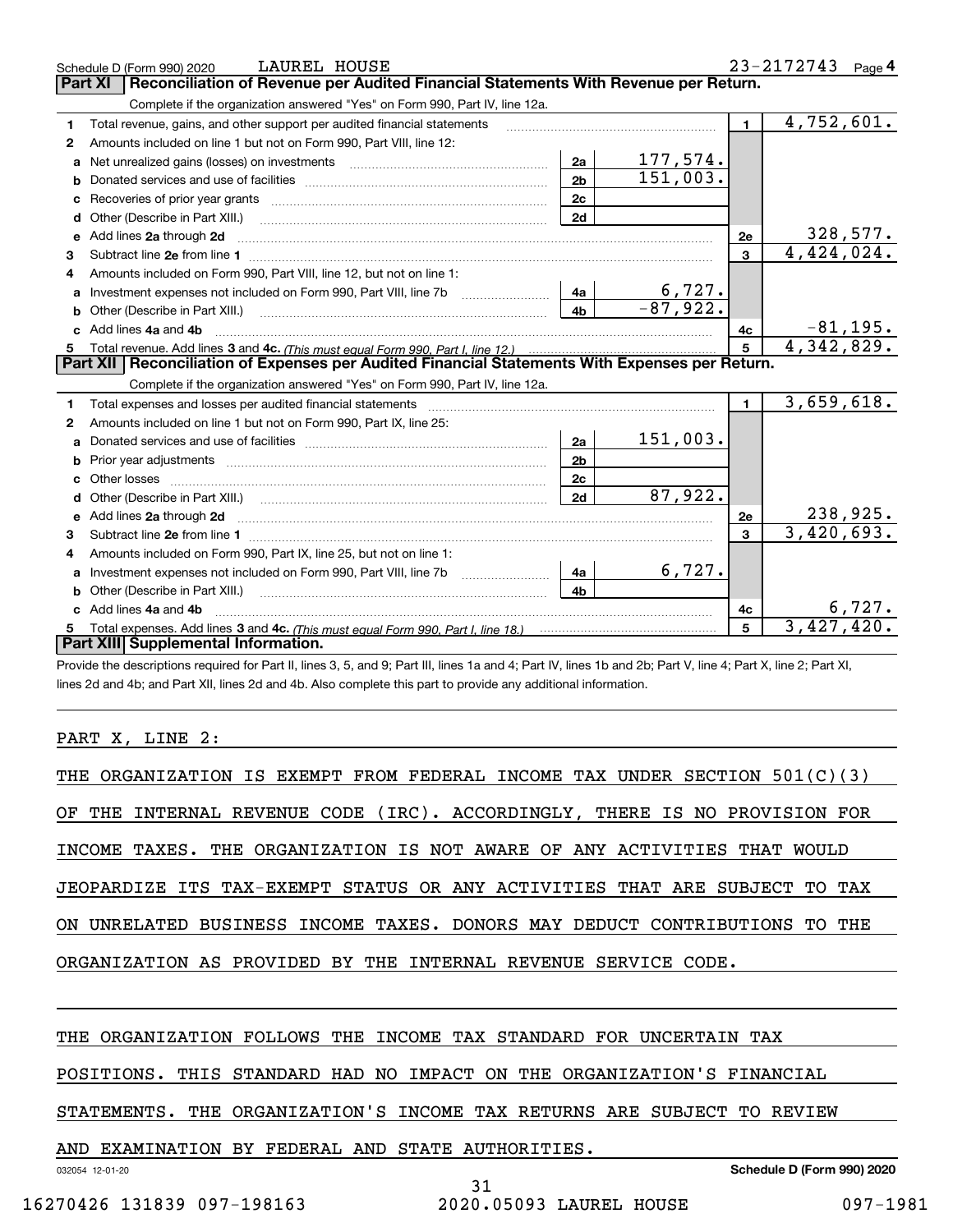*(continued)* Schedule D (Form 990) 2020 LAUKEL HOUSE Z 3~Z I 7 Z 7 4 3 Page **Part XIII Supplemental Information**  LAUREL HOUSE

| PART XI, LINE 4B - OTHER ADJUSTMENTS:                                                                                                  |             |
|----------------------------------------------------------------------------------------------------------------------------------------|-------------|
| DIRECT SPECIAL FUNDRAISING EVENT EXPENSE                                                                                               | $-13,902.$  |
| COST OF GOODS SOLD<br>and the control of the control of the control of the control of the control of the control of the control of the | $-74,020$ . |
| TOTAL TO SCHEDULE D, PART XI, LINE 4B                                                                                                  | $-87,922.$  |
| PART XII, LINE 2D - OTHER ADJUSTMENTS:                                                                                                 |             |
| DIRECT SPECIAL FUNDRAISING EVENT EXPENSE                                                                                               | 13,902.     |
| COST OF GOODS SOLD                                                                                                                     | 74,020.     |
| TOTAL TO SCHEDULE D, PART XII, LINE 2D                                                                                                 | 87,922.     |
|                                                                                                                                        |             |
|                                                                                                                                        |             |
|                                                                                                                                        |             |
|                                                                                                                                        |             |
|                                                                                                                                        |             |
|                                                                                                                                        |             |
|                                                                                                                                        |             |
|                                                                                                                                        |             |
|                                                                                                                                        |             |
|                                                                                                                                        |             |
|                                                                                                                                        |             |
|                                                                                                                                        |             |
|                                                                                                                                        |             |
|                                                                                                                                        |             |
|                                                                                                                                        |             |
|                                                                                                                                        |             |
|                                                                                                                                        |             |

**Schedule D (Form 990) 2020**

032055 12-01-20

32 16270426 131839 097-198163 2020.05093 LAUREL HOUSE 097-1981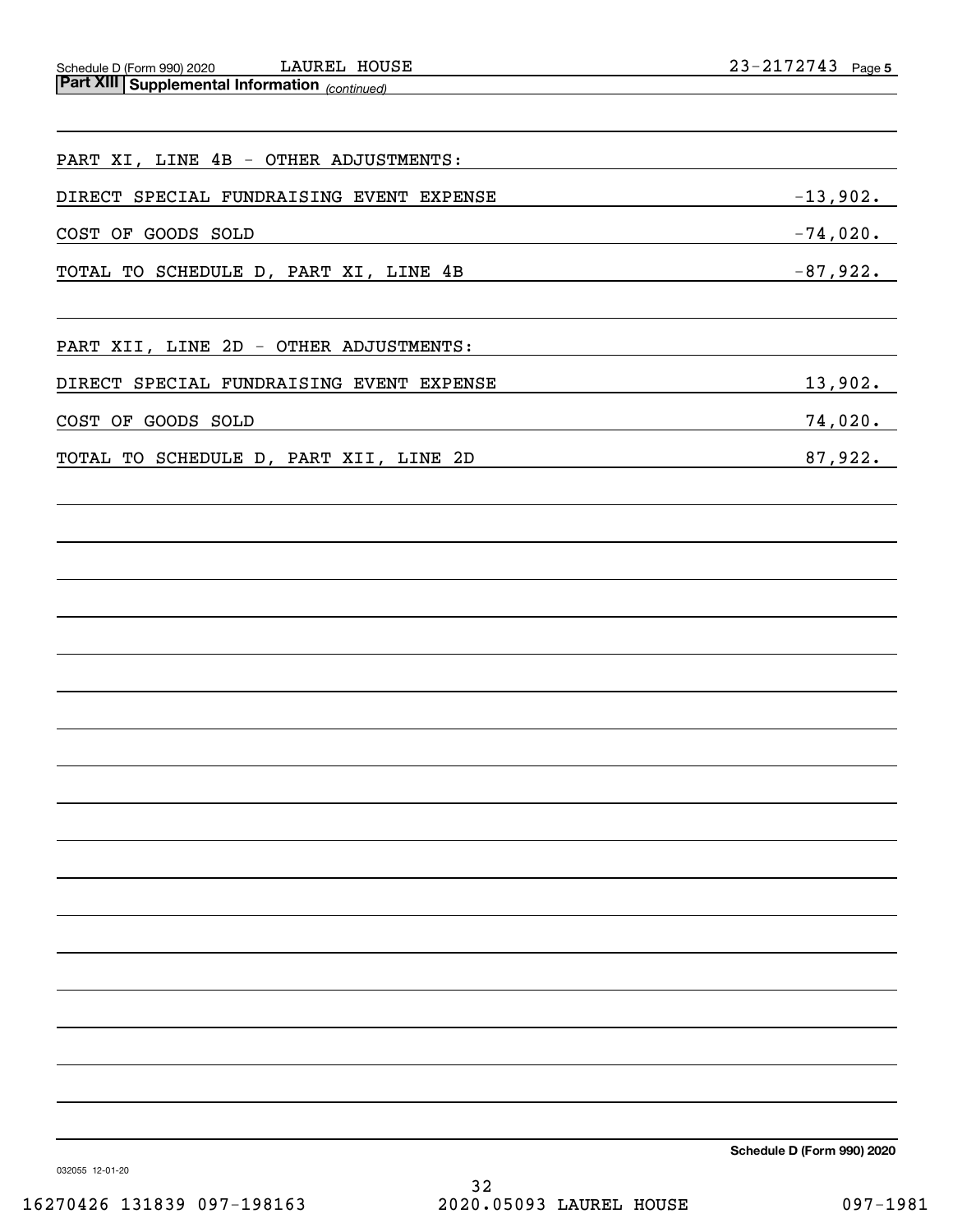| <b>Supplemental Information Regarding Fundraising or Gaming Activities</b><br><b>SCHEDULE G</b><br>OMB No. 1545-0047                          |                                                                                                                                                                     |                                                                                                                                                                                                                                                                                                                                                                                                                                                                                                                                                    |                                                                            |           |                                                                            |  |                                                                            |                                                         |
|-----------------------------------------------------------------------------------------------------------------------------------------------|---------------------------------------------------------------------------------------------------------------------------------------------------------------------|----------------------------------------------------------------------------------------------------------------------------------------------------------------------------------------------------------------------------------------------------------------------------------------------------------------------------------------------------------------------------------------------------------------------------------------------------------------------------------------------------------------------------------------------------|----------------------------------------------------------------------------|-----------|----------------------------------------------------------------------------|--|----------------------------------------------------------------------------|---------------------------------------------------------|
| (Form 990 or 990-EZ)                                                                                                                          | Complete if the organization answered "Yes" on Form 990, Part IV, line 17, 18, or 19, or if the<br>organization entered more than \$15,000 on Form 990-EZ, line 6a. |                                                                                                                                                                                                                                                                                                                                                                                                                                                                                                                                                    |                                                                            |           |                                                                            |  |                                                                            |                                                         |
| Department of the Treasury<br>Internal Revenue Service                                                                                        |                                                                                                                                                                     | Attach to Form 990 or Form 990-EZ.                                                                                                                                                                                                                                                                                                                                                                                                                                                                                                                 |                                                                            |           |                                                                            |  |                                                                            | <b>Open to Public</b><br>Inspection                     |
| Name of the organization                                                                                                                      |                                                                                                                                                                     | ► Go to www.irs.gov/Form990 for instructions and the latest information.                                                                                                                                                                                                                                                                                                                                                                                                                                                                           |                                                                            |           |                                                                            |  |                                                                            | <b>Employer identification number</b>                   |
|                                                                                                                                               | LAUREL HOUSE                                                                                                                                                        |                                                                                                                                                                                                                                                                                                                                                                                                                                                                                                                                                    |                                                                            |           |                                                                            |  | 23-2172743                                                                 |                                                         |
| Part I                                                                                                                                        | required to complete this part.                                                                                                                                     | Fundraising Activities. Complete if the organization answered "Yes" on Form 990, Part IV, line 17. Form 990-EZ filers are not                                                                                                                                                                                                                                                                                                                                                                                                                      |                                                                            |           |                                                                            |  |                                                                            |                                                         |
| Mail solicitations<br>a<br>b<br>Phone solicitations<br>с<br>In-person solicitations<br>d<br>compensated at least \$5,000 by the organization. | Internet and email solicitations                                                                                                                                    | 1 Indicate whether the organization raised funds through any of the following activities. Check all that apply.<br>е<br>f<br>Special fundraising events<br>g<br>2 a Did the organization have a written or oral agreement with any individual (including officers, directors, trustees, or<br>key employees listed in Form 990, Part VII) or entity in connection with professional fundraising services?<br>b If "Yes," list the 10 highest paid individuals or entities (fundraisers) pursuant to agreements under which the fundraiser is to be |                                                                            |           | Solicitation of non-government grants<br>Solicitation of government grants |  | Yes                                                                        | <b>No</b>                                               |
| (i) Name and address of individual<br>or entity (fundraiser)                                                                                  |                                                                                                                                                                     | (ii) Activity                                                                                                                                                                                                                                                                                                                                                                                                                                                                                                                                      | (iii) Did<br>fundraiser<br>have custody<br>or control of<br>contributions? |           | (iv) Gross receipts<br>from activity                                       |  | (v) Amount paid<br>to (or retained by)<br>fundraiser<br>listed in col. (i) | (vi) Amount paid<br>to (or retained by)<br>organization |
|                                                                                                                                               |                                                                                                                                                                     |                                                                                                                                                                                                                                                                                                                                                                                                                                                                                                                                                    | Yes                                                                        | <b>No</b> |                                                                            |  |                                                                            |                                                         |
|                                                                                                                                               |                                                                                                                                                                     |                                                                                                                                                                                                                                                                                                                                                                                                                                                                                                                                                    |                                                                            |           |                                                                            |  |                                                                            |                                                         |
|                                                                                                                                               |                                                                                                                                                                     |                                                                                                                                                                                                                                                                                                                                                                                                                                                                                                                                                    |                                                                            |           |                                                                            |  |                                                                            |                                                         |
|                                                                                                                                               |                                                                                                                                                                     |                                                                                                                                                                                                                                                                                                                                                                                                                                                                                                                                                    |                                                                            |           |                                                                            |  |                                                                            |                                                         |
|                                                                                                                                               |                                                                                                                                                                     |                                                                                                                                                                                                                                                                                                                                                                                                                                                                                                                                                    |                                                                            |           |                                                                            |  |                                                                            |                                                         |
|                                                                                                                                               |                                                                                                                                                                     |                                                                                                                                                                                                                                                                                                                                                                                                                                                                                                                                                    |                                                                            |           |                                                                            |  |                                                                            |                                                         |
|                                                                                                                                               |                                                                                                                                                                     |                                                                                                                                                                                                                                                                                                                                                                                                                                                                                                                                                    |                                                                            |           |                                                                            |  |                                                                            |                                                         |
|                                                                                                                                               |                                                                                                                                                                     |                                                                                                                                                                                                                                                                                                                                                                                                                                                                                                                                                    |                                                                            |           |                                                                            |  |                                                                            |                                                         |
|                                                                                                                                               |                                                                                                                                                                     |                                                                                                                                                                                                                                                                                                                                                                                                                                                                                                                                                    |                                                                            |           |                                                                            |  |                                                                            |                                                         |
|                                                                                                                                               |                                                                                                                                                                     |                                                                                                                                                                                                                                                                                                                                                                                                                                                                                                                                                    |                                                                            |           |                                                                            |  |                                                                            |                                                         |
|                                                                                                                                               |                                                                                                                                                                     |                                                                                                                                                                                                                                                                                                                                                                                                                                                                                                                                                    |                                                                            |           |                                                                            |  |                                                                            |                                                         |
|                                                                                                                                               |                                                                                                                                                                     |                                                                                                                                                                                                                                                                                                                                                                                                                                                                                                                                                    |                                                                            |           |                                                                            |  |                                                                            |                                                         |
|                                                                                                                                               |                                                                                                                                                                     |                                                                                                                                                                                                                                                                                                                                                                                                                                                                                                                                                    |                                                                            |           |                                                                            |  |                                                                            |                                                         |
|                                                                                                                                               |                                                                                                                                                                     |                                                                                                                                                                                                                                                                                                                                                                                                                                                                                                                                                    |                                                                            |           |                                                                            |  |                                                                            |                                                         |
|                                                                                                                                               |                                                                                                                                                                     |                                                                                                                                                                                                                                                                                                                                                                                                                                                                                                                                                    |                                                                            |           |                                                                            |  |                                                                            |                                                         |
| Total<br>or licensing.                                                                                                                        |                                                                                                                                                                     | 3 List all states in which the organization is registered or licensed to solicit contributions or has been notified it is exempt from registration                                                                                                                                                                                                                                                                                                                                                                                                 |                                                                            |           |                                                                            |  |                                                                            |                                                         |
|                                                                                                                                               |                                                                                                                                                                     |                                                                                                                                                                                                                                                                                                                                                                                                                                                                                                                                                    |                                                                            |           |                                                                            |  |                                                                            |                                                         |
|                                                                                                                                               |                                                                                                                                                                     |                                                                                                                                                                                                                                                                                                                                                                                                                                                                                                                                                    |                                                                            |           |                                                                            |  |                                                                            |                                                         |
|                                                                                                                                               |                                                                                                                                                                     |                                                                                                                                                                                                                                                                                                                                                                                                                                                                                                                                                    |                                                                            |           |                                                                            |  |                                                                            |                                                         |
|                                                                                                                                               |                                                                                                                                                                     |                                                                                                                                                                                                                                                                                                                                                                                                                                                                                                                                                    |                                                                            |           |                                                                            |  |                                                                            |                                                         |
|                                                                                                                                               |                                                                                                                                                                     |                                                                                                                                                                                                                                                                                                                                                                                                                                                                                                                                                    |                                                                            |           |                                                                            |  |                                                                            |                                                         |
|                                                                                                                                               |                                                                                                                                                                     |                                                                                                                                                                                                                                                                                                                                                                                                                                                                                                                                                    |                                                                            |           |                                                                            |  |                                                                            |                                                         |
|                                                                                                                                               |                                                                                                                                                                     |                                                                                                                                                                                                                                                                                                                                                                                                                                                                                                                                                    |                                                                            |           |                                                                            |  |                                                                            |                                                         |
|                                                                                                                                               |                                                                                                                                                                     |                                                                                                                                                                                                                                                                                                                                                                                                                                                                                                                                                    |                                                                            |           |                                                                            |  |                                                                            |                                                         |
|                                                                                                                                               | LHA For Paperwork Reduction Act Notice, see the Instructions for Form 990 or 990-EZ.<br>Schedule G (Form 990 or 990-EZ) 2020                                        |                                                                                                                                                                                                                                                                                                                                                                                                                                                                                                                                                    |                                                                            |           |                                                                            |  |                                                                            |                                                         |

032081 11-25-20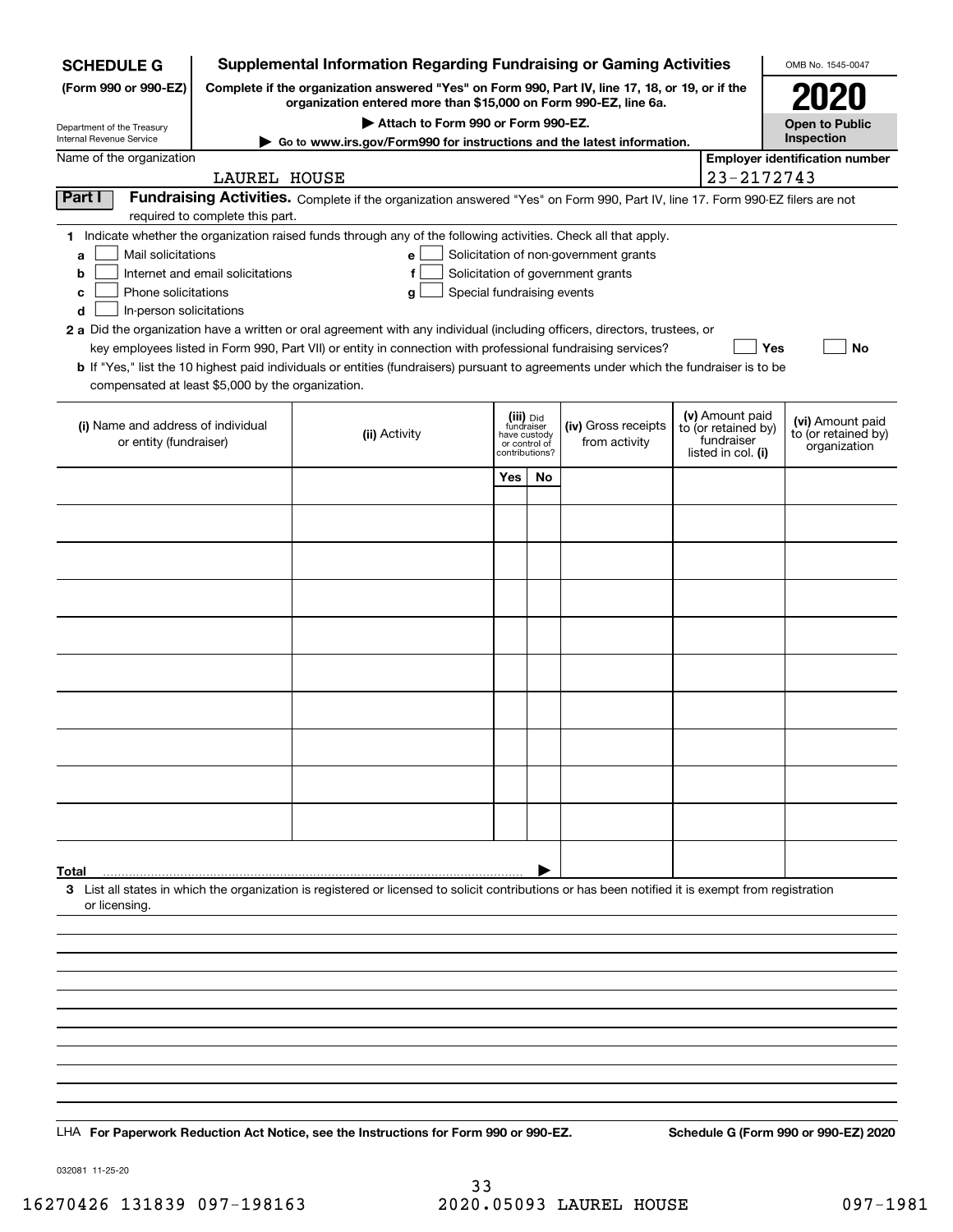#### Schedule G (Form 990 or 990-EZ) 2020 Page LAUREL HOUSE 23-2172743

**Part II** | Fundraising Events. Complete if the organization answered "Yes" on Form 990, Part IV, line 18, or reported more than \$15,000

|                 |              | of fundraising event contributions and gross income on Form 990-EZ, lines 1 and 6b. List events with gross receipts greater than \$5,000. |              |                         |                  |                            |
|-----------------|--------------|-------------------------------------------------------------------------------------------------------------------------------------------|--------------|-------------------------|------------------|----------------------------|
|                 |              |                                                                                                                                           | (a) Event #1 | $(b)$ Event #2          | (c) Other events | (d) Total events           |
|                 |              |                                                                                                                                           |              | <b>BREAK THE</b>        |                  | (add col. (a) through      |
|                 |              |                                                                                                                                           | WALK A MILE  | <b>SILENCE</b>          | 1                | col. (c)                   |
|                 |              |                                                                                                                                           | (event type) | (event type)            | (total number)   |                            |
| Revenue         |              |                                                                                                                                           |              |                         |                  |                            |
|                 | 1.           |                                                                                                                                           | 43,589.      | 25,650.                 | 19,926.          | <u>89,165.</u>             |
|                 |              |                                                                                                                                           |              |                         |                  |                            |
|                 |              |                                                                                                                                           | 43,589.      | 25,650.                 | 18,189.          | 87,428.                    |
|                 |              |                                                                                                                                           |              |                         |                  |                            |
|                 | 3            | Gross income (line 1 minus line 2)                                                                                                        |              |                         | 1,737.           | 1,737.                     |
|                 |              |                                                                                                                                           |              |                         |                  |                            |
|                 |              |                                                                                                                                           |              |                         |                  |                            |
|                 |              |                                                                                                                                           |              |                         |                  |                            |
|                 | 5            |                                                                                                                                           | 917.         |                         |                  | 917.                       |
|                 |              |                                                                                                                                           |              |                         |                  |                            |
| Direct Expenses | 6            |                                                                                                                                           |              |                         |                  |                            |
|                 |              |                                                                                                                                           |              |                         |                  |                            |
|                 | 7            | Food and beverages                                                                                                                        |              |                         |                  |                            |
|                 |              |                                                                                                                                           |              |                         |                  |                            |
|                 | 8            |                                                                                                                                           |              |                         |                  |                            |
|                 | 9            |                                                                                                                                           | 1,819.       | $\frac{1,000}{774}$ .   | 9,392.           | $\frac{1,000}{11,985}$     |
|                 | 10           | Direct expense summary. Add lines 4 through 9 in column (d)                                                                               |              |                         |                  | 13,902.                    |
|                 |              | 11 Net income summary. Subtract line 10 from line 3, column (d)                                                                           |              |                         |                  | $-12, 165.$                |
| <b>Part III</b> |              | Gaming. Complete if the organization answered "Yes" on Form 990, Part IV, line 19, or reported more than                                  |              |                         |                  |                            |
|                 |              | \$15,000 on Form 990-EZ, line 6a.                                                                                                         |              |                         |                  |                            |
|                 |              |                                                                                                                                           |              | (b) Pull tabs/instant   |                  | (d) Total gaming (add      |
|                 |              |                                                                                                                                           | (a) Bingo    | bingo/progressive bingo | (c) Other gaming | col. (a) through col. (c)) |
| Revenue         |              |                                                                                                                                           |              |                         |                  |                            |
|                 |              |                                                                                                                                           |              |                         |                  |                            |
|                 |              |                                                                                                                                           |              |                         |                  |                            |
|                 | $\mathbf{2}$ |                                                                                                                                           |              |                         |                  |                            |
|                 |              |                                                                                                                                           |              |                         |                  |                            |
| Expenses        | 3            |                                                                                                                                           |              |                         |                  |                            |
|                 |              |                                                                                                                                           |              |                         |                  |                            |
| <b>Direct</b>   | 4            |                                                                                                                                           |              |                         |                  |                            |
|                 |              |                                                                                                                                           |              |                         |                  |                            |
|                 |              | 5 Other direct expenses                                                                                                                   |              |                         |                  |                            |
|                 |              |                                                                                                                                           | %<br>Yes     | %<br>Yes                | Yes<br>%         |                            |
|                 |              | 6 Volunteer labor                                                                                                                         | No           | No                      | No               |                            |
|                 |              |                                                                                                                                           |              |                         |                  |                            |
|                 | 7            | Direct expense summary. Add lines 2 through 5 in column (d)                                                                               |              |                         | ▶                |                            |
|                 |              |                                                                                                                                           |              |                         |                  |                            |
|                 |              |                                                                                                                                           |              |                         |                  |                            |
|                 |              |                                                                                                                                           |              |                         |                  |                            |
|                 |              | <b>9</b> Enter the state(s) in which the organization conducts gaming activities:                                                         |              |                         |                  |                            |
|                 |              |                                                                                                                                           |              |                         |                  | Yes<br>No                  |
|                 |              |                                                                                                                                           |              |                         |                  |                            |
|                 |              |                                                                                                                                           |              |                         |                  |                            |
|                 |              |                                                                                                                                           |              |                         |                  |                            |
|                 |              |                                                                                                                                           |              |                         |                  | Yes<br>No                  |
|                 |              |                                                                                                                                           |              |                         |                  |                            |
|                 |              |                                                                                                                                           |              |                         |                  |                            |
|                 |              |                                                                                                                                           |              |                         |                  |                            |
|                 |              |                                                                                                                                           |              |                         |                  |                            |

032082 11-25-20

**Schedule G (Form 990 or 990-EZ) 2020**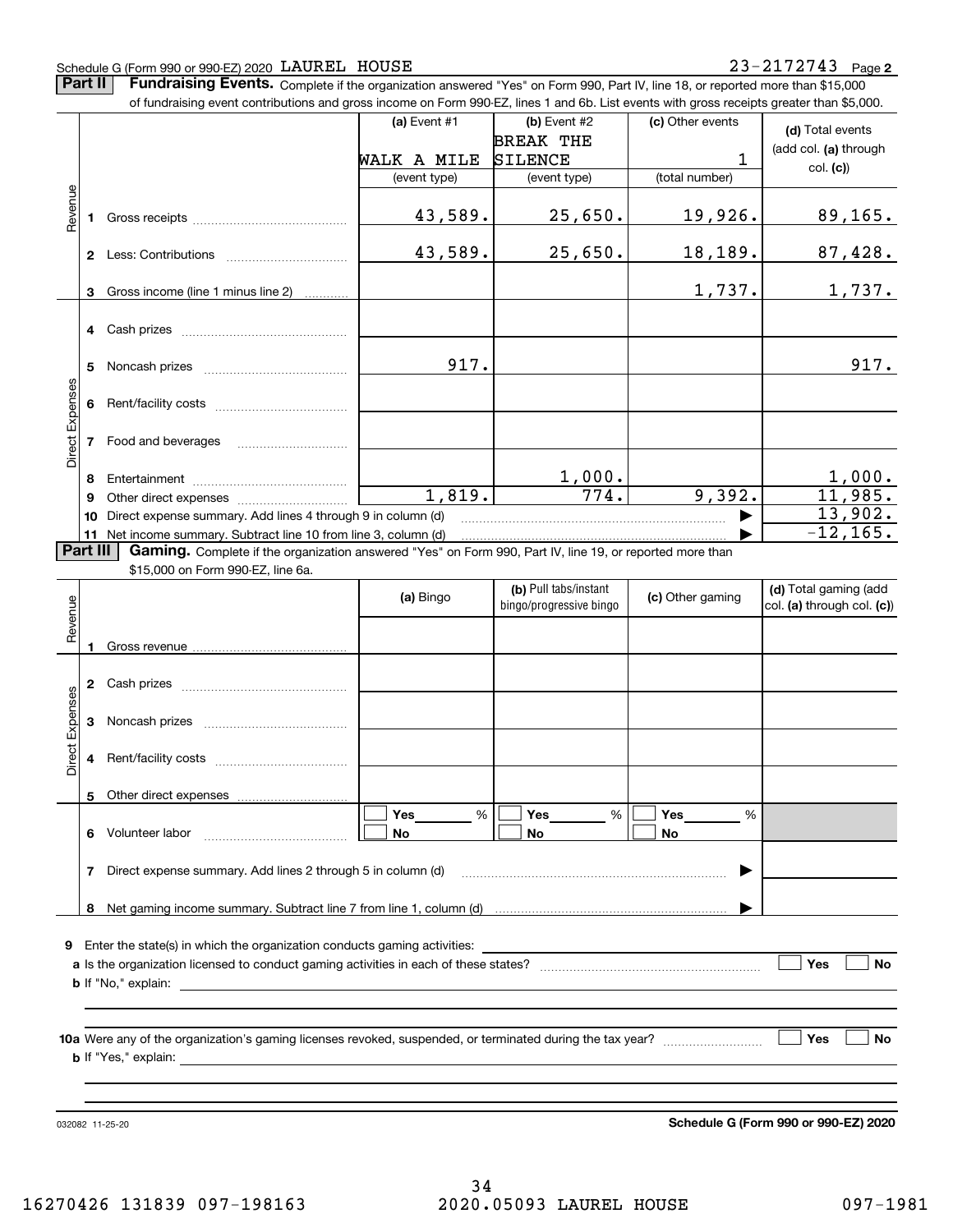|    | Schedule G (Form 990 or 990-EZ) 2020 LAUREL HOUSE                                                                                                                                                                                                            | 23-2172743      | Page 3                               |
|----|--------------------------------------------------------------------------------------------------------------------------------------------------------------------------------------------------------------------------------------------------------------|-----------------|--------------------------------------|
|    |                                                                                                                                                                                                                                                              | Yes             | No                                   |
|    | 12 Is the organization a grantor, beneficiary or trustee of a trust, or a member of a partnership or other entity formed                                                                                                                                     | Yes             | No                                   |
|    | <b>13</b> Indicate the percentage of gaming activity conducted in:                                                                                                                                                                                           |                 |                                      |
|    |                                                                                                                                                                                                                                                              | 13а             | %                                    |
|    | <b>b</b> An outside facility <b>contained an according to the contract of the contract of the contract of the contract of the contract of the contract of the contract of the contract of the contract of the contract of the contrac</b>                    | 13 <sub>b</sub> | %                                    |
|    | 14 Enter the name and address of the person who prepares the organization's gaming/special events books and records:                                                                                                                                         |                 |                                      |
|    |                                                                                                                                                                                                                                                              |                 |                                      |
|    |                                                                                                                                                                                                                                                              |                 |                                      |
|    |                                                                                                                                                                                                                                                              | Yes             | No                                   |
|    | of gaming revenue retained by the third party $\triangleright$ \$                                                                                                                                                                                            |                 |                                      |
|    | c If "Yes," enter name and address of the third party:                                                                                                                                                                                                       |                 |                                      |
|    | <u> 1989 - Andrea Stadt Britain, amerikansk politiker (d. 1989)</u><br>Name $\blacktriangleright$                                                                                                                                                            |                 |                                      |
|    |                                                                                                                                                                                                                                                              |                 |                                      |
| 16 | Gaming manager information:                                                                                                                                                                                                                                  |                 |                                      |
|    | $Name \rightarrow$                                                                                                                                                                                                                                           |                 |                                      |
|    | Gaming manager compensation > \$                                                                                                                                                                                                                             |                 |                                      |
|    |                                                                                                                                                                                                                                                              |                 |                                      |
|    |                                                                                                                                                                                                                                                              |                 |                                      |
|    | Director/officer<br>Employee<br>Independent contractor                                                                                                                                                                                                       |                 |                                      |
|    |                                                                                                                                                                                                                                                              |                 |                                      |
|    | <b>17</b> Mandatory distributions:                                                                                                                                                                                                                           |                 |                                      |
|    | a Is the organization required under state law to make charitable distributions from the gaming proceeds to<br>retain the state gaming license?                                                                                                              | $\Box$ Yes      | $\Box$ No                            |
|    | <b>b</b> Enter the amount of distributions required under state law to be distributed to other exempt organizations or spent in the                                                                                                                          |                 |                                      |
|    | organization's own exempt activities during the tax year $\triangleright$ \$                                                                                                                                                                                 |                 |                                      |
|    | <b>Part IV</b><br>Supplemental Information. Provide the explanations required by Part I, line 2b, columns (iii) and (v); and Part III, lines 9, 9b, 10b,<br>15b, 15c, 16, and 17b, as applicable. Also provide any additional information. See instructions. |                 |                                      |
|    |                                                                                                                                                                                                                                                              |                 |                                      |
|    |                                                                                                                                                                                                                                                              |                 |                                      |
|    |                                                                                                                                                                                                                                                              |                 |                                      |
|    |                                                                                                                                                                                                                                                              |                 |                                      |
|    |                                                                                                                                                                                                                                                              |                 |                                      |
|    |                                                                                                                                                                                                                                                              |                 |                                      |
|    |                                                                                                                                                                                                                                                              |                 |                                      |
|    |                                                                                                                                                                                                                                                              |                 |                                      |
|    |                                                                                                                                                                                                                                                              |                 |                                      |
|    | 032083 11-25-20<br>つに                                                                                                                                                                                                                                        |                 | Schedule G (Form 990 or 990-EZ) 2020 |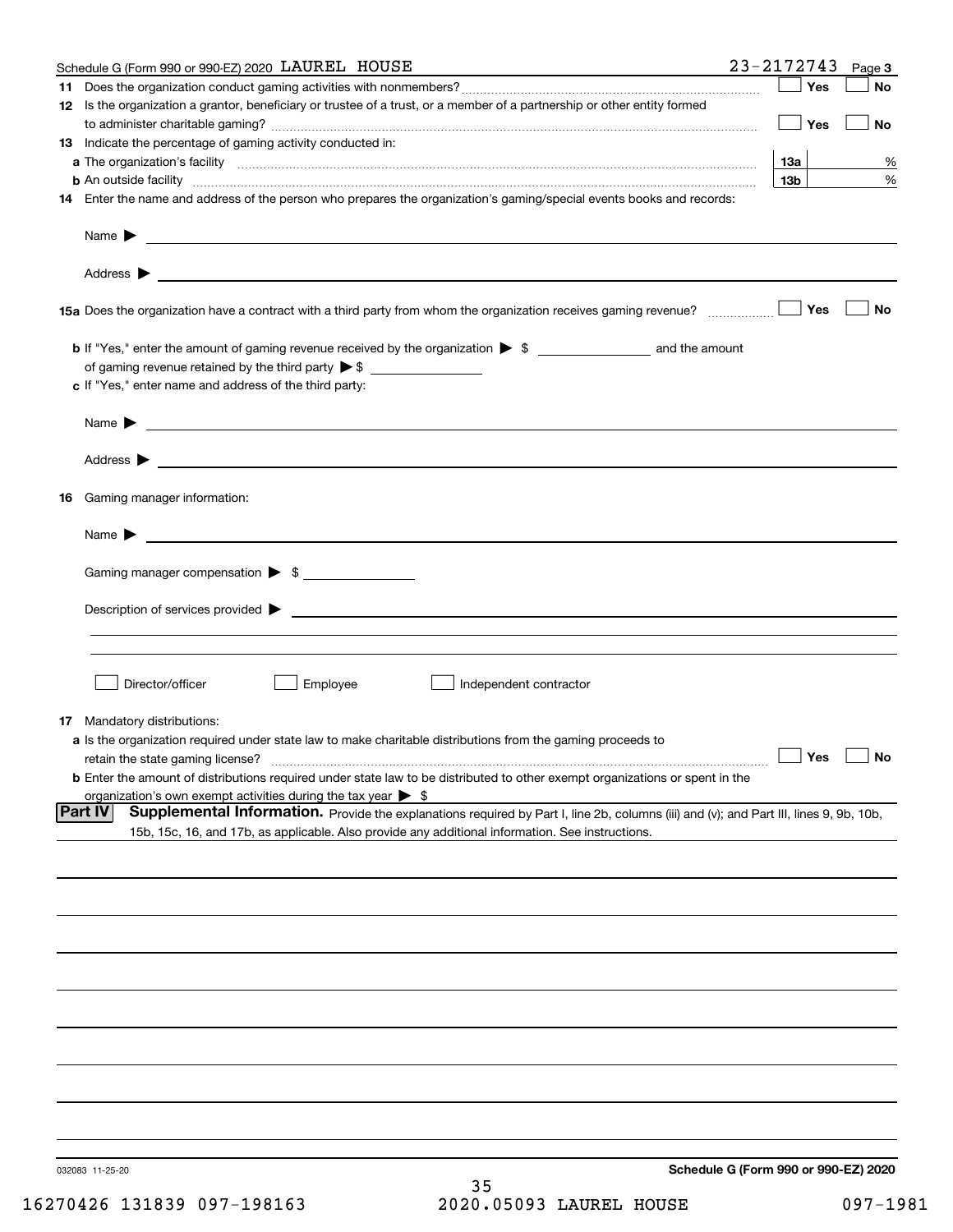| -                                    |
|--------------------------------------|
|                                      |
|                                      |
|                                      |
|                                      |
| $\cdots$<br>$- - -$<br>$\sim$ $\sim$ |

**Schedule G (Form 990 or 990-EZ)**

032084 04-01-20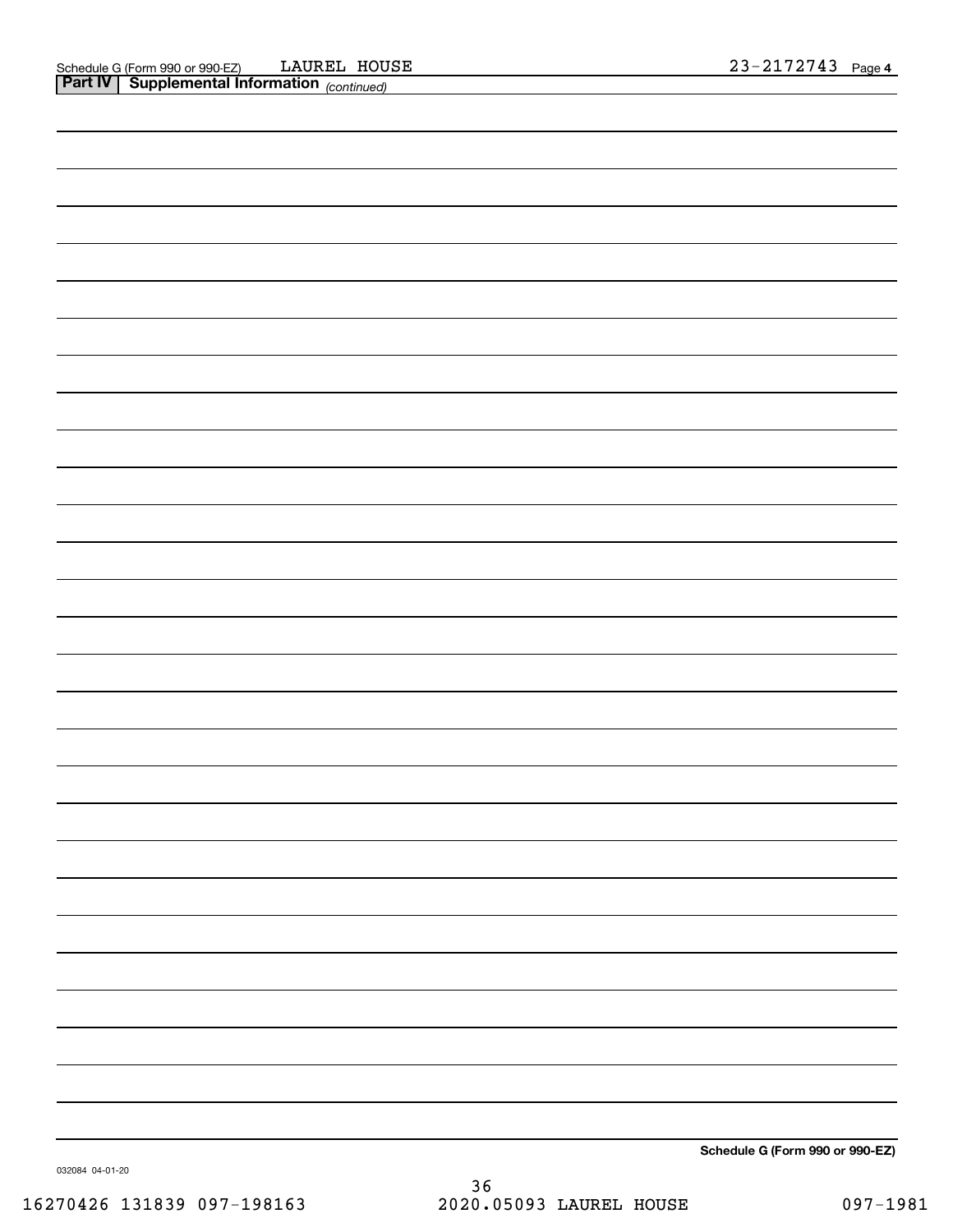#### **SCHEDULE M (Form 990)**

# **Noncash Contributions**

OMB No. 1545-0047

Department of the Treasury Internal Revenue Service

**Complete if the organizations answered "Yes" on Form 990, Part IV, lines 29 or 30.** <sup>J</sup>**2020 Attach to Form 990.** J

**Open to Public Inspection**

| Internal Revenue Service | $\blacktriangleright$ Go |  |
|--------------------------|--------------------------|--|
| Name of the organization |                          |  |

| Go to www.irs.gov/Form990 for instructions and the latest information. |
|------------------------------------------------------------------------|

| <b>Employer identification number</b> |
|---------------------------------------|
| 23-2172743                            |

# LAUREL HOUSE

| Part I |                             | <b>Types of Property</b>                                                                                                                                                                                                                                                                                                                                                                                                                                                                                                                                                           |                               |                                      |                                                                                                      |    |                                                              |     |     |    |
|--------|-----------------------------|------------------------------------------------------------------------------------------------------------------------------------------------------------------------------------------------------------------------------------------------------------------------------------------------------------------------------------------------------------------------------------------------------------------------------------------------------------------------------------------------------------------------------------------------------------------------------------|-------------------------------|--------------------------------------|------------------------------------------------------------------------------------------------------|----|--------------------------------------------------------------|-----|-----|----|
|        |                             |                                                                                                                                                                                                                                                                                                                                                                                                                                                                                                                                                                                    | (a)<br>Check if<br>applicable | (b)<br>Number of<br>contributions or | (c)<br>Noncash contribution<br>amounts reported on<br>items contributed Form 990, Part VIII, line 1g |    | (d)<br>Method of determining<br>noncash contribution amounts |     |     |    |
| 1.     |                             |                                                                                                                                                                                                                                                                                                                                                                                                                                                                                                                                                                                    |                               |                                      |                                                                                                      |    |                                                              |     |     |    |
| 2      |                             |                                                                                                                                                                                                                                                                                                                                                                                                                                                                                                                                                                                    |                               |                                      |                                                                                                      |    |                                                              |     |     |    |
| З      |                             | Art - Fractional interests                                                                                                                                                                                                                                                                                                                                                                                                                                                                                                                                                         |                               |                                      |                                                                                                      |    |                                                              |     |     |    |
| 4      |                             | Books and publications                                                                                                                                                                                                                                                                                                                                                                                                                                                                                                                                                             |                               |                                      |                                                                                                      |    |                                                              |     |     |    |
| 5      |                             | Clothing and household goods                                                                                                                                                                                                                                                                                                                                                                                                                                                                                                                                                       | $\mathbf x$                   |                                      |                                                                                                      |    | 84,990. FAIR MARKET VALUE                                    |     |     |    |
| 6      |                             |                                                                                                                                                                                                                                                                                                                                                                                                                                                                                                                                                                                    |                               |                                      |                                                                                                      |    |                                                              |     |     |    |
| 7      |                             |                                                                                                                                                                                                                                                                                                                                                                                                                                                                                                                                                                                    |                               |                                      |                                                                                                      |    |                                                              |     |     |    |
| 8      |                             | Intellectual property                                                                                                                                                                                                                                                                                                                                                                                                                                                                                                                                                              |                               |                                      |                                                                                                      |    |                                                              |     |     |    |
| 9      |                             |                                                                                                                                                                                                                                                                                                                                                                                                                                                                                                                                                                                    |                               |                                      |                                                                                                      |    |                                                              |     |     |    |
| 10     |                             | Securities - Closely held stock                                                                                                                                                                                                                                                                                                                                                                                                                                                                                                                                                    |                               |                                      |                                                                                                      |    |                                                              |     |     |    |
| 11     |                             | Securities - Partnership, LLC, or                                                                                                                                                                                                                                                                                                                                                                                                                                                                                                                                                  |                               |                                      |                                                                                                      |    |                                                              |     |     |    |
|        |                             | trust interests                                                                                                                                                                                                                                                                                                                                                                                                                                                                                                                                                                    |                               |                                      |                                                                                                      |    |                                                              |     |     |    |
| 12     |                             |                                                                                                                                                                                                                                                                                                                                                                                                                                                                                                                                                                                    |                               |                                      |                                                                                                      |    |                                                              |     |     |    |
| 13     |                             | Qualified conservation contribution -                                                                                                                                                                                                                                                                                                                                                                                                                                                                                                                                              |                               |                                      |                                                                                                      |    |                                                              |     |     |    |
|        |                             | Historic structures                                                                                                                                                                                                                                                                                                                                                                                                                                                                                                                                                                |                               |                                      |                                                                                                      |    |                                                              |     |     |    |
| 14     |                             | Qualified conservation contribution - Other                                                                                                                                                                                                                                                                                                                                                                                                                                                                                                                                        |                               |                                      |                                                                                                      |    |                                                              |     |     |    |
| 15     |                             | Real estate - Residential                                                                                                                                                                                                                                                                                                                                                                                                                                                                                                                                                          |                               |                                      |                                                                                                      |    |                                                              |     |     |    |
| 16     |                             | Real estate - Commercial                                                                                                                                                                                                                                                                                                                                                                                                                                                                                                                                                           |                               |                                      |                                                                                                      |    |                                                              |     |     |    |
| 17     |                             |                                                                                                                                                                                                                                                                                                                                                                                                                                                                                                                                                                                    |                               |                                      |                                                                                                      |    |                                                              |     |     |    |
| 18     |                             |                                                                                                                                                                                                                                                                                                                                                                                                                                                                                                                                                                                    |                               |                                      |                                                                                                      |    |                                                              |     |     |    |
| 19     |                             |                                                                                                                                                                                                                                                                                                                                                                                                                                                                                                                                                                                    | X                             | 825                                  |                                                                                                      |    | 29,635. FAIR MARKET VALUE                                    |     |     |    |
| 20     |                             | Drugs and medical supplies                                                                                                                                                                                                                                                                                                                                                                                                                                                                                                                                                         |                               |                                      |                                                                                                      |    |                                                              |     |     |    |
| 21     |                             |                                                                                                                                                                                                                                                                                                                                                                                                                                                                                                                                                                                    |                               |                                      |                                                                                                      |    |                                                              |     |     |    |
| 22     |                             |                                                                                                                                                                                                                                                                                                                                                                                                                                                                                                                                                                                    |                               |                                      |                                                                                                      |    |                                                              |     |     |    |
| 23     |                             |                                                                                                                                                                                                                                                                                                                                                                                                                                                                                                                                                                                    |                               |                                      |                                                                                                      |    |                                                              |     |     |    |
| 24     |                             |                                                                                                                                                                                                                                                                                                                                                                                                                                                                                                                                                                                    |                               |                                      |                                                                                                      |    |                                                              |     |     |    |
| 25     | Other $\blacktriangleright$ | (SUPPLIES                                                                                                                                                                                                                                                                                                                                                                                                                                                                                                                                                                          | $\mathbf X$                   | 570                                  |                                                                                                      |    | 14,862. FAIR MARKET VALUE                                    |     |     |    |
| 26     | Other $\blacktriangleright$ | (TECHNOLOGY SO)                                                                                                                                                                                                                                                                                                                                                                                                                                                                                                                                                                    | $\mathbf X$                   | 1                                    |                                                                                                      |    | 189. FAIR MARKET VALUE                                       |     |     |    |
| 27     | Other $\blacktriangleright$ | $\left(\begin{array}{ccc} \begin{array}{ccc} \end{array} & \begin{array}{ccc} \end{array} & \begin{array}{ccc} \end{array} & \begin{array}{ccc} \end{array} & \begin{array}{ccc} \end{array} & \begin{array}{ccc} \end{array} & \begin{array}{ccc} \end{array} & \begin{array}{ccc} \end{array} & \begin{array}{ccc} \end{array} & \begin{array}{ccc} \end{array} & \begin{array}{ccc} \end{array} & \begin{array}{ccc} \end{array} & \begin{array}{ccc} \end{array} & \begin{array}{ccc} \end{array} & \begin{array}{ccc} \end{array} & \begin{array}{ccc} \end{array} & \begin{$ |                               |                                      |                                                                                                      |    |                                                              |     |     |    |
| 28     | Other                       |                                                                                                                                                                                                                                                                                                                                                                                                                                                                                                                                                                                    |                               |                                      |                                                                                                      |    |                                                              |     |     |    |
| 29     |                             | Number of Forms 8283 received by the organization during the tax year for contributions                                                                                                                                                                                                                                                                                                                                                                                                                                                                                            |                               |                                      |                                                                                                      |    |                                                              |     |     |    |
|        |                             | for which the organization completed Form 8283, Part V, Donee Acknowledgement                                                                                                                                                                                                                                                                                                                                                                                                                                                                                                      |                               |                                      | .                                                                                                    | 29 |                                                              |     | 0   |    |
|        |                             |                                                                                                                                                                                                                                                                                                                                                                                                                                                                                                                                                                                    |                               |                                      |                                                                                                      |    |                                                              |     | Yes | No |
|        |                             | 30a During the year, did the organization receive by contribution any property reported in Part I, lines 1 through 28, that it                                                                                                                                                                                                                                                                                                                                                                                                                                                     |                               |                                      |                                                                                                      |    |                                                              |     |     |    |
|        |                             | must hold for at least three years from the date of the initial contribution, and which isn't required to be used for                                                                                                                                                                                                                                                                                                                                                                                                                                                              |                               |                                      |                                                                                                      |    |                                                              |     |     | х  |
|        |                             | exempt purposes for the entire holding period?                                                                                                                                                                                                                                                                                                                                                                                                                                                                                                                                     |                               |                                      |                                                                                                      |    |                                                              | 30a |     |    |
|        |                             | <b>b</b> If "Yes," describe the arrangement in Part II.<br>Does the organization have a gift acceptance policy that requires the review of any nonstandard contributions?                                                                                                                                                                                                                                                                                                                                                                                                          |                               |                                      |                                                                                                      |    |                                                              |     | х   |    |
| 31     |                             |                                                                                                                                                                                                                                                                                                                                                                                                                                                                                                                                                                                    |                               |                                      |                                                                                                      |    |                                                              | 31  |     |    |
|        |                             | 32a Does the organization hire or use third parties or related organizations to solicit, process, or sell noncash<br>contributions?                                                                                                                                                                                                                                                                                                                                                                                                                                                |                               |                                      |                                                                                                      |    |                                                              | 32a |     | x  |
|        |                             | <b>b</b> If "Yes," describe in Part II.                                                                                                                                                                                                                                                                                                                                                                                                                                                                                                                                            |                               |                                      |                                                                                                      |    |                                                              |     |     |    |
| 33     |                             | If the organization didn't report an amount in column (c) for a type of property for which column (a) is checked,                                                                                                                                                                                                                                                                                                                                                                                                                                                                  |                               |                                      |                                                                                                      |    |                                                              |     |     |    |
|        |                             | describe in Part II.                                                                                                                                                                                                                                                                                                                                                                                                                                                                                                                                                               |                               |                                      |                                                                                                      |    |                                                              |     |     |    |
|        |                             |                                                                                                                                                                                                                                                                                                                                                                                                                                                                                                                                                                                    |                               |                                      |                                                                                                      |    |                                                              |     |     |    |

For Paperwork Reduction Act Notice, see the Instructions for Form 990. Schedule M (Form 990) 2020 LHA

032141 11-23-20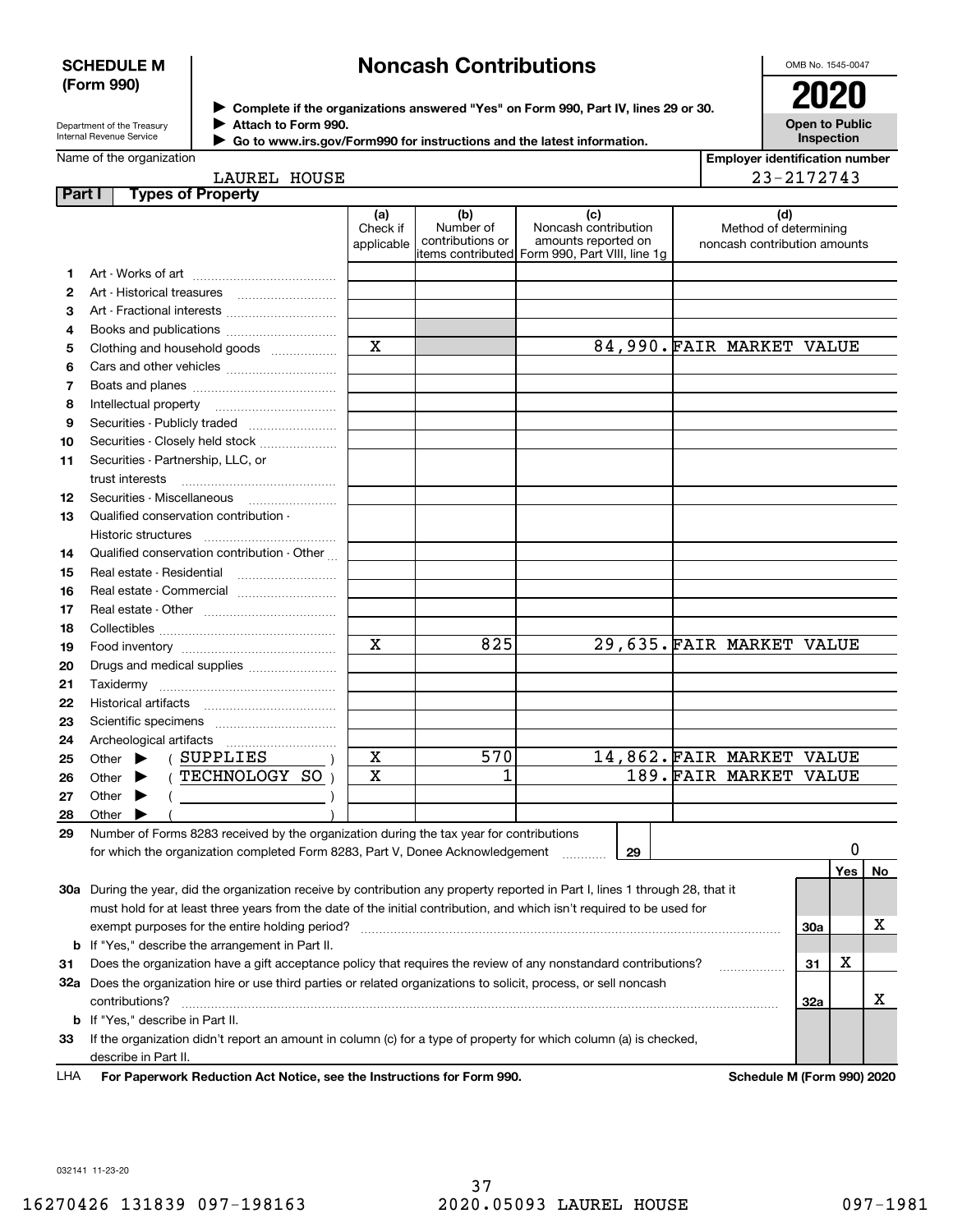#### LAUREL HOUSE

Schedule M (Form 990) 2020 LAUREL HOUSE<br>**Part II** Supplemental Information. Provide the information required by Part I. lines 30b. 32b. and 33, and whether the organ Part II | Supplemental Information. Provide the information required by Part I, lines 30b, 32b, and 33, and whether the organization is reporting in Part I, column (b), the number of contributions, the number of items received, or a combination of both. Also complete this part for any additional information.

## SCHEDULE M, PART I, COLUMN (B):

#### THE FIGURE IN THIS COLUMN REPRESENTS THE NUMBER OF DONORS IN EACH

CATEGORY.

**Schedule M (Form 990) 2020**

032142 11-23-20

38 16270426 131839 097-198163 2020.05093 LAUREL HOUSE 097-1981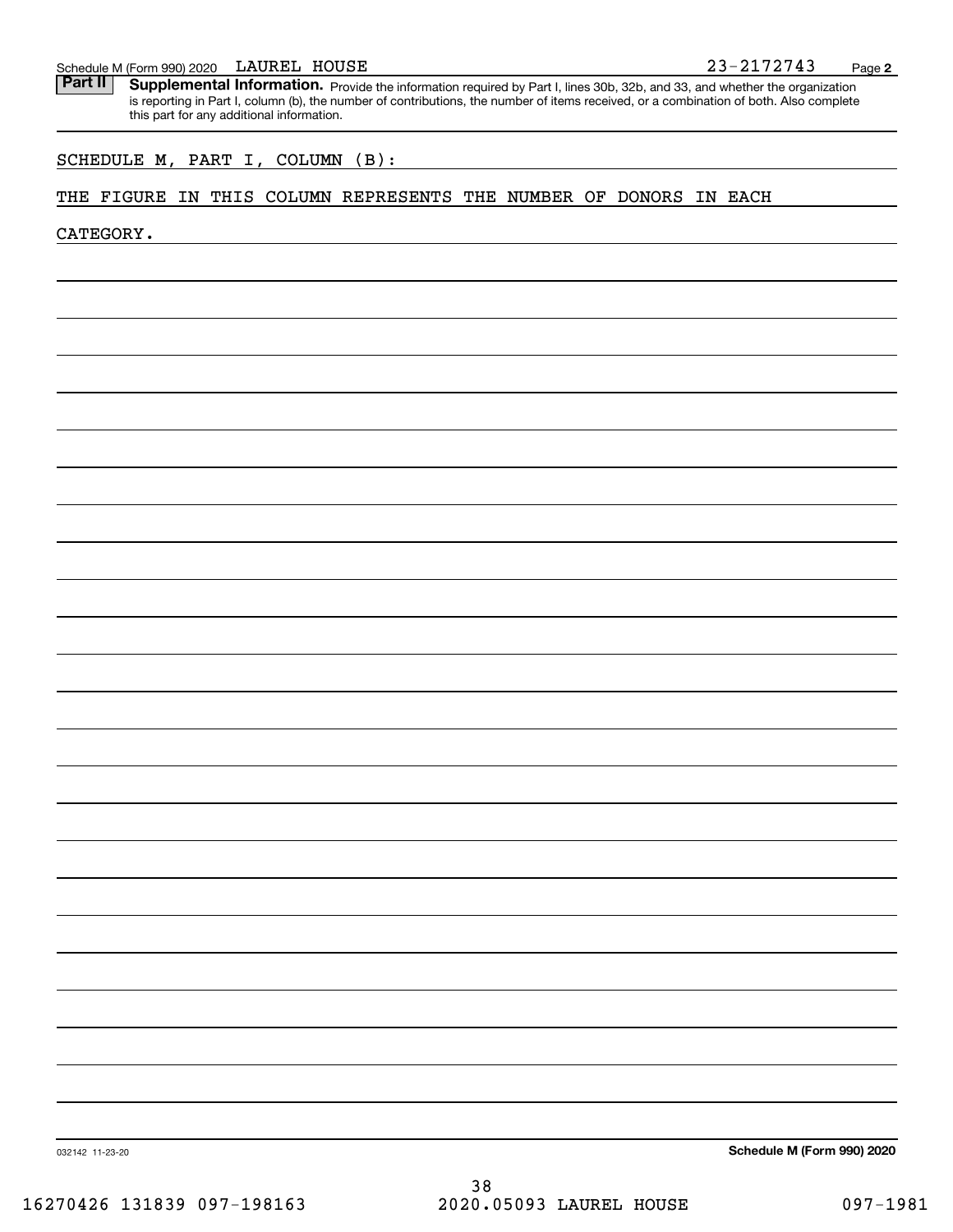**(Form 990 or 990-EZ)**

Department of the Treasury Internal Revenue Service Name of the organization

**Complete to provide information for responses to specific questions on Form 990 or 990-EZ or to provide any additional information. SCHEDULE O Supplemental Information to Form 990 or 990-EZ**

**| Attach to Form 990 or 990-EZ. | Go to www.irs.gov/Form990 for the latest information.**

**Open to Public Inspection2020**

OMB No. 1545-0047

LAUREL HOUSE 23-2172743

**Employer identification number**

FORM 990, PART III, LINE 1, DESCRIPTION OF ORGANIZATION MISSION:

TO FOSTER A COORDINATED RESPONSE TO DOMESTIC ABUSE.

FORM 990, PART III, LINE 4A, PROGRAM SERVICE ACCOMPLISHMENTS:

RESIDENTIAL PROGRAM: THE ORGANIZATION OPERATES A RESIDENTIAL PROGRAM

WHICH PROVIDES SHELTER, MEALS, COUNSELING AND SUPPORT SERVICES TO

SURVIVORS OF DOMESTIC VIOLENCE AND THEIR DEPENDENT CHILDREN. THE

RESIDENTIAL PROGRAM PROVIDED 3,811 DAYS AND NIGHTS OF EMERGENCY SHELTER

TO 96 WOMEN AND 95 CHILDREN

HOTLINE: THE CONFIDENTIAL 24-HOUR EMERGENCY HOTLINE TRAINED RESPONDERS HANDLED 2,248 HOTLINE CALLS.

TRANSITIONAL HOUSING: THIS PROGRAM PROVIDES A "BRIDGE" BETWEEN THE RESIDENTIAL SHELTER PROGRAM AND INDEPENDENT COMMUNITY LIVING. LAUREL HOUSE MAINTAINS APARTMENTS IN MONTGOMERY COUNTY TO HOUSE AND SUPPORT POST-SHELTER FAMILIES. IN ADDITION TO SUBSIDIZED RENT, BRIDGE HOUSING FAMILIES RECEIVE COUNSELING AND CASE MANAGEMENT, AS WELL AS SPECIALIZED SERVICES FOR THEIR CHILDREN. 7 FAMILIES WERE HOUSED IN LAUREL HOUSE'S TRANSITIONAL HOUSING APARTMENTS AND PARTICIPATED IN INDIVIDUAL AND GROUP COUNSELING, CHILDREN'S SERVICES, AND INDIVIDUALIZED CASE MANAGEMENT.

032211 11-20-20 LHA For Paperwork Reduction Act Notice, see the Instructions for Form 990 or 990-EZ. Schedule O (Form 990 or 990-EZ) 2020 FORM 990, PART III, LINE 4B, PROGRAM SERVICE ACCOMPLISHMENTS: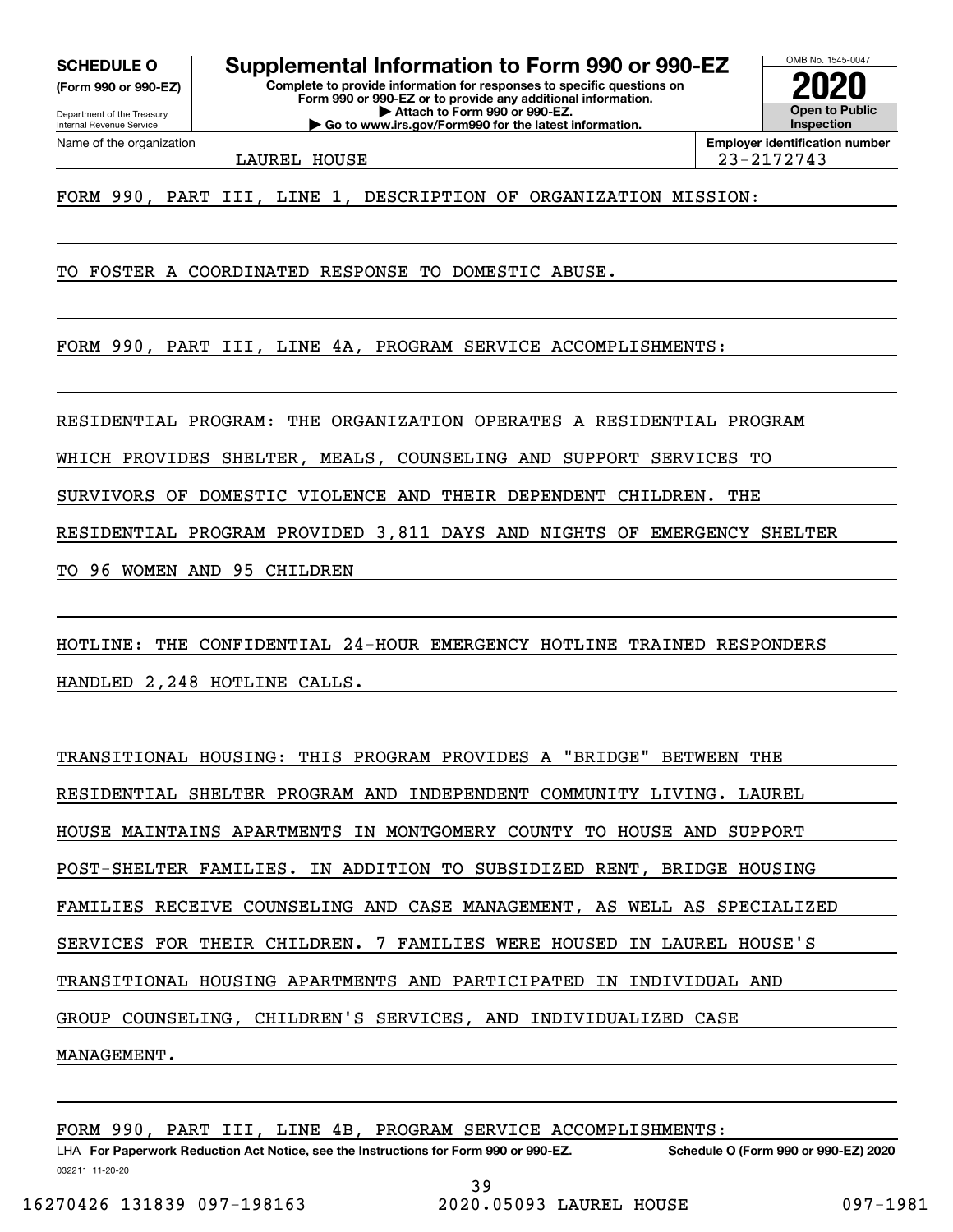COUNSELING SERVICES: TRAINED DOMESTIC VIOLENCE COUNSELORS ARE AVAILABLE IN 5 DIFFERENT LOCATIONS THROUGHOUT MONTGOMERY COUNTY AT NO COST, TO PROVIDE INDIVIDUAL AND GROUP COUNSELING TO THOSE AFFECTED BY DOMESTIC VIOLENCE, INCLUDING DATING VIOLENCE. COUNSELORS PROVIDED 8,979 HOURS OF COUNSELING TO VICTIMS OF DOMESTIC VIOLENCE, BOTH TO THOSE LIVING IN THE SHELTER AND HOUSING PROGRAMS, AND TO THOSE LIVING IN THE COMMUNITY.

CHILDREN'S PROGRAM: THE FAMILY ADVOCATE AND THE CHILDREN'S ADVOCATE ARE AVAILABLE TO PROVIDE SPECIALIZED SUPPORT TO ANY CHILD WHOSE PARENT PARTICIPATES IN ANY LAUREL HOUSE SERVICE. 231 HOURS OF SERVICE WERE PROVIDED TO 43 CHILDREN. THE CHILDREN'S TEAM ALSO PROVIDED SUPPORT TO THE PARENTS OF EACH OF THOSE CHILDREN TO ENSURE THAT THEY HAD THE NECESSARY TOOLS AND SKILLS TO MEET THEIR CHILDREN'S EDUCATIONAL, DEVELOPMENTAL AND MEDICAL NEEDS.

FORM 990, PART III, LINE 4C, PROGRAM SERVICE ACCOMPLISHMENTS:

COMMUNITY EDUCATION: STAFF MEMBERS PROVIDE TRAINING ABOUT DOMESTIC VIOLENCE, INCLUDING EARLY WARNING SIGNS OF ABUSE AND WAYS TO HELP, TO MEDICAL PERSONNEL, POLICE DEPARTMENTS, AND OTHER LAW ENFORCEMENT PERSONNEL. A TOTAL OF 21 TRAININGS ABOUT DOMESTIC VIOLENCE WERE PROVIDED TO 274 COMMUNITY MEMBERS. THE ORGANIZATION ALSO OFFERS INFORMATIONAL PROGRAMS ABOUT DOMESTIC VIOLENCE FOR STUDENTS IN ELEMENTARY, MIDDLE AND HIGH SCHOOLS, AND COLLEGES THROUGHOUT MONTGOMERY COUNTY. AT LEAST 3,350 STUDENTS WERE EDUCATED VIA 215 PRESENTATIONS ABOUT DATING VIOLENCE AND HEALTHY RELATIONSHIPS.

40

032212 11-20-20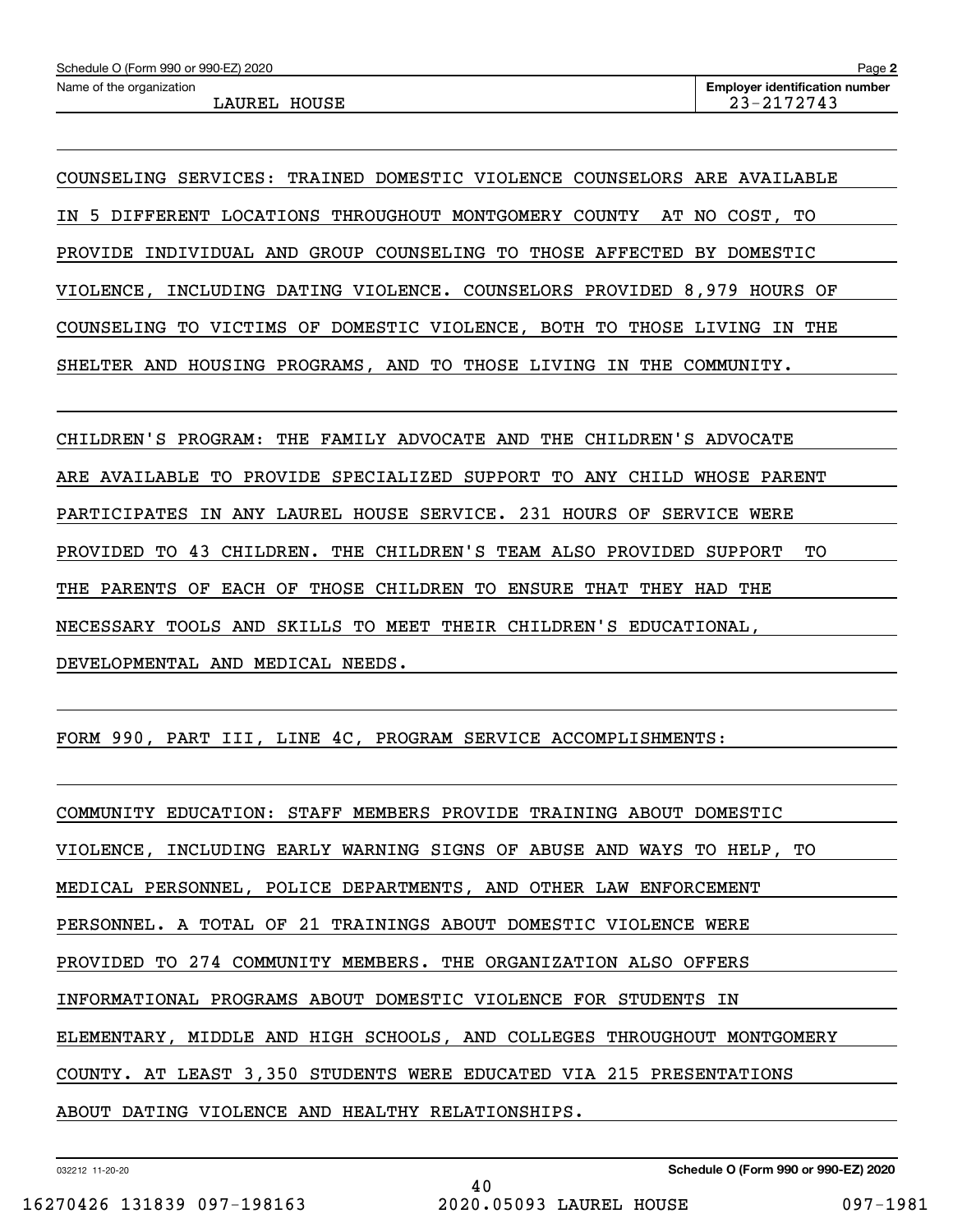LAUREL HOUSE 23-2172743

**2**

FORM 990, PART III, LINE 4D, OTHER PROGRAM SERVICES:

LEGAL SUPPORT / EMERGENCY RESPONSE / ADVOCACY

LEGAL SUPPORT: STAFF MEMBERS INCLUDING A LAWYER AND PARALEGAL PROVIDE

COURT ACCOMPANIMENT AND OTHER TYPES OF LEGAL ADVOCACY TO DOMESTIC

VIOLENCE SURVIVORS TO HELP THEM NAVIGATE THE CRIMINAL AND CIVIL COURT

SYSTEMS. LAUREL HOUSE PROVIDED OVER 270 HOURS OF COURT ACCOMPANIMENT

AND OTHER LEGAL SUPPORTS TO PROGRAM PARTICIPANTS.

EMERGENCY RESPONSE: VOLUNTEERS ARE RECRUITED AND TRAINED TO RESPOND TO

REQUESTS FROM HOSPITAL EMERGENCY ROOMS AND LAW ENFORCEMENT. IMMEDIATE

CRISIS RESPONSE WAS PROVIDED TO 564 VICTIMS REFERRED BY LAW

ENFORCEMENT, EMERGENCY ROOMS, AND OTHER MEDICAL OFFICES.

ADVOCACY: THE ORGANIZATION ALSO ADVOCATES FOR SOCIAL CHANGE. EXAMPLES OF ADVOCACY ACTIVITIES INCLUDE: STAFF MEMBER PARTICIPATION IN COMMUNITY TASKS FORCES AND OTHER COMMITTEE WORK TO ADDRESS ISSUES RELATED TO DOMESTIC VIOLENCE; COMMUNICATION WITH ELECTED OFFICIALS TO KEEP THEM INFORMED OF DOMESTIC VIOLENCE ISSUES; TRAINING NEW VOLUNTEERS AS DOMESTIC VIOLENCE ADVOCATES IN THE COMMUNITY; PARTNERING WITH BUSINESSES AND INDIVIDUALS WHO HOST EVENTS FEATURING LAUREL HOUSE AND MESSAGES OF DOMESTIC VIOLENCE AWARENESS; AND SPONSORING AN INTERNSHIP PROGRAM THAT OFFERS LOCAL COLLEGE STUDENTS PRACTICAL EXPERIENCE IN THE FIELD OF DOMESTIC VIOLENCE. A TOTAL OF 12 GRADUATE/UNDERGRADUATE STUDENTS PARTICIPATED IN THE INTERNSHIP PROGRAM THIS YEAR. EXPENSES \$ 891,188. INCLUDING GRANTS OF \$ 0. REVENUE \$ 316,648.

41

FORM 990, PART VI, SECTION B, LINE 11B:

032212 11-20-20

**Schedule O (Form 990 or 990-EZ) 2020**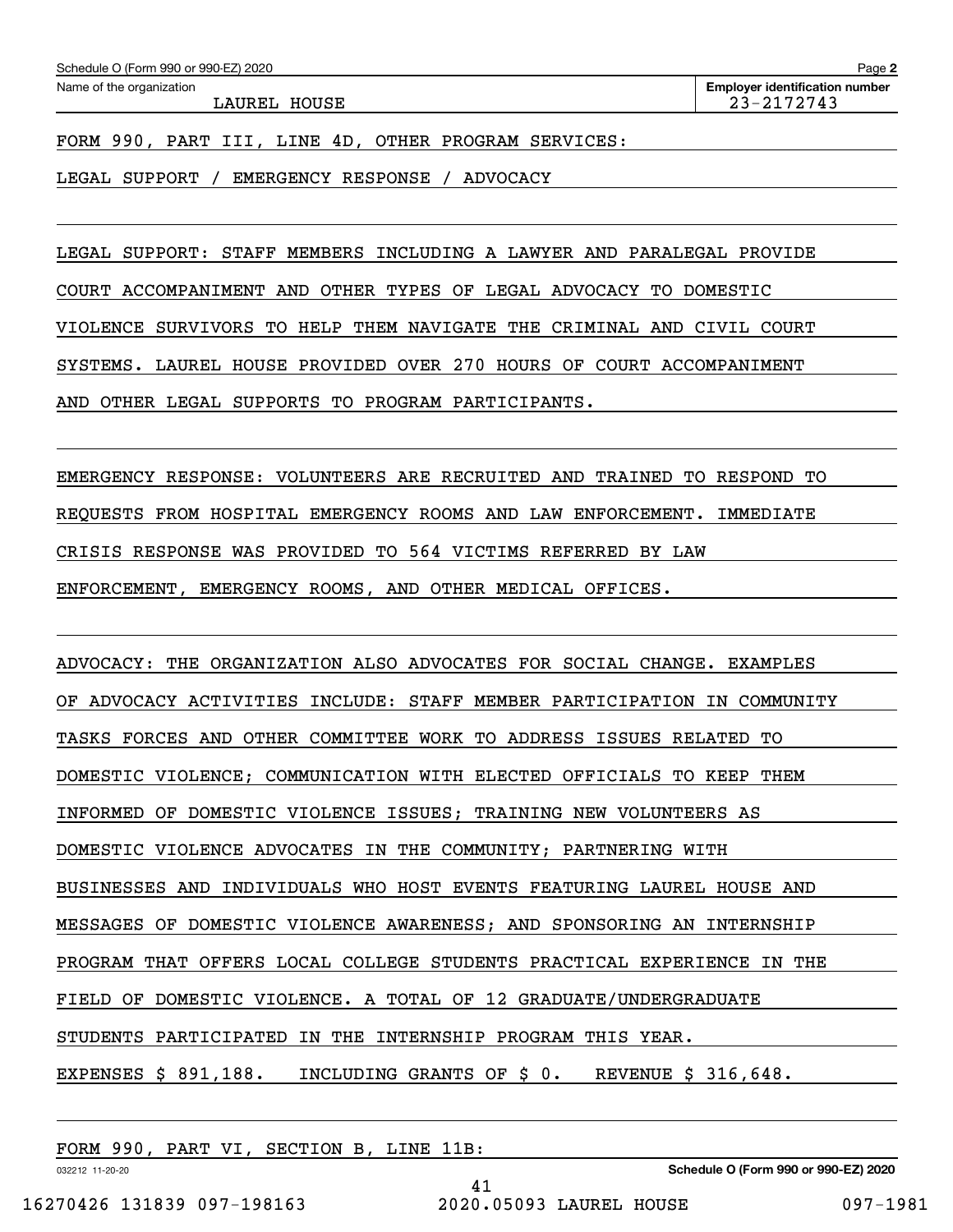| Schedule O (Form 990 or 990-EZ) 2020<br>Page 2                                  |  |  |  |  |  |  |  |  |  |
|---------------------------------------------------------------------------------|--|--|--|--|--|--|--|--|--|
| Name of the organization<br><b>Employer identification number</b><br>23-2172743 |  |  |  |  |  |  |  |  |  |
| LAUREL HOUSE                                                                    |  |  |  |  |  |  |  |  |  |
| THE FORM 990 IS PREPARED BY AN INDEPENDENT ACCOUNTING FIRM. A PDF COPY OF       |  |  |  |  |  |  |  |  |  |

THE FORM 990 IS DISTRIBUTED VIA EMAIL TO EACH BOARD MEMBER FOR REVIEW PRIOR

TO IT BEING FILED WITH THE INTERNAL REVENUE SERVICE. THE FORM 990 WILL BE

REVIEWED BY THE AUDIT COMMITTEE OF THE BOARD OF DIRECTORS PRIOR TO SIGNING AND FILING.

FORM 990, PART VI, SECTION B, LINE 12C:

LAUREL HOUSE REVIEWS THE POLICY WITH ALL BOARD AND STAFF ANNUALLY. THE CONFLICT OF INTEREST FORMS ARE SIGNED ANNUALLY BY ALL AND REMINDERS OCCUR PERIODICALLY AT BOARD AND STAFF MEETINGS. STAFF AND THE BOARD CHAIR REPORT POTENTIAL CONFLICTS TO THE EXECUTIVE DIRECTOR, WHO DETERMINES IF A CONFLICT EXISTS AND/OR REPORTS TO THE BOARD CHAIR AS NECESSARY. THE EXECUTIVE DIRECTOR AND BOARD MEMBERS REPORT POTENTIAL CONFLICTS TO THE BOARD CHAIR, WHO DETERMINES IF A CONFLICT EXISTS AND/OR REPORTS TO THE BOARD AS NECESSARY. IF A CONFLICT WHERE TO ARISE THE CONFLICTED PERSON WOULD ABSTAIN FROM ANY DELIBERATION AND/OR VOTE RELATED TO THE MATTER.

FORM 990, PART VI, SECTION B, LINE 15A:

032212 11-20-20 **Schedule O (Form 990 or 990-EZ) 2020** AN AD HOC BOARD COMMITTEE WAS FORMED TO EVALUATE SENIOR LEVEL EMPLOYEE COMPENSATION, INCLUDING THE EXECUTIVE DIRECTOR, USING PENNSYLVANIA ASSOCIATION OF NONPROFIT ORGANIZATIONS (PANO) SURVEY DATA WITH COMPARABLE POSITIONS AND ORGANIZATIONS CONSIDERING GEOGRAPHIC ECONOMIC DIFFERENCES DURING FISCAL YEAR 2015. THERE HAVE BEEN NO ADDITIONAL SURVEYS SINCE THE BENCHMARKS COMPLETED IN 2015, BUT THE BOARD HAS USED COMPENSATION COMPARISONS FROM SIMILAR NON-PROFITS IN THEIR REGION WHEN ESTABLISHING THE EXECUTIVE DIRECTORS SALARY FOR 2020. THERE WERE SLIGHT ADJUSTMENTS TO THE EXECUTIVE DIRECTOR'S COMPENSATION DURING FISCAL YEAR 2021, APPROVED BY THE BOARD. THE DELIBERATION AND FINAL DECISION RELATED TO THE EXECUTIVE 42

16270426 131839 097-198163 2020.05093 LAUREL HOUSE 097-1981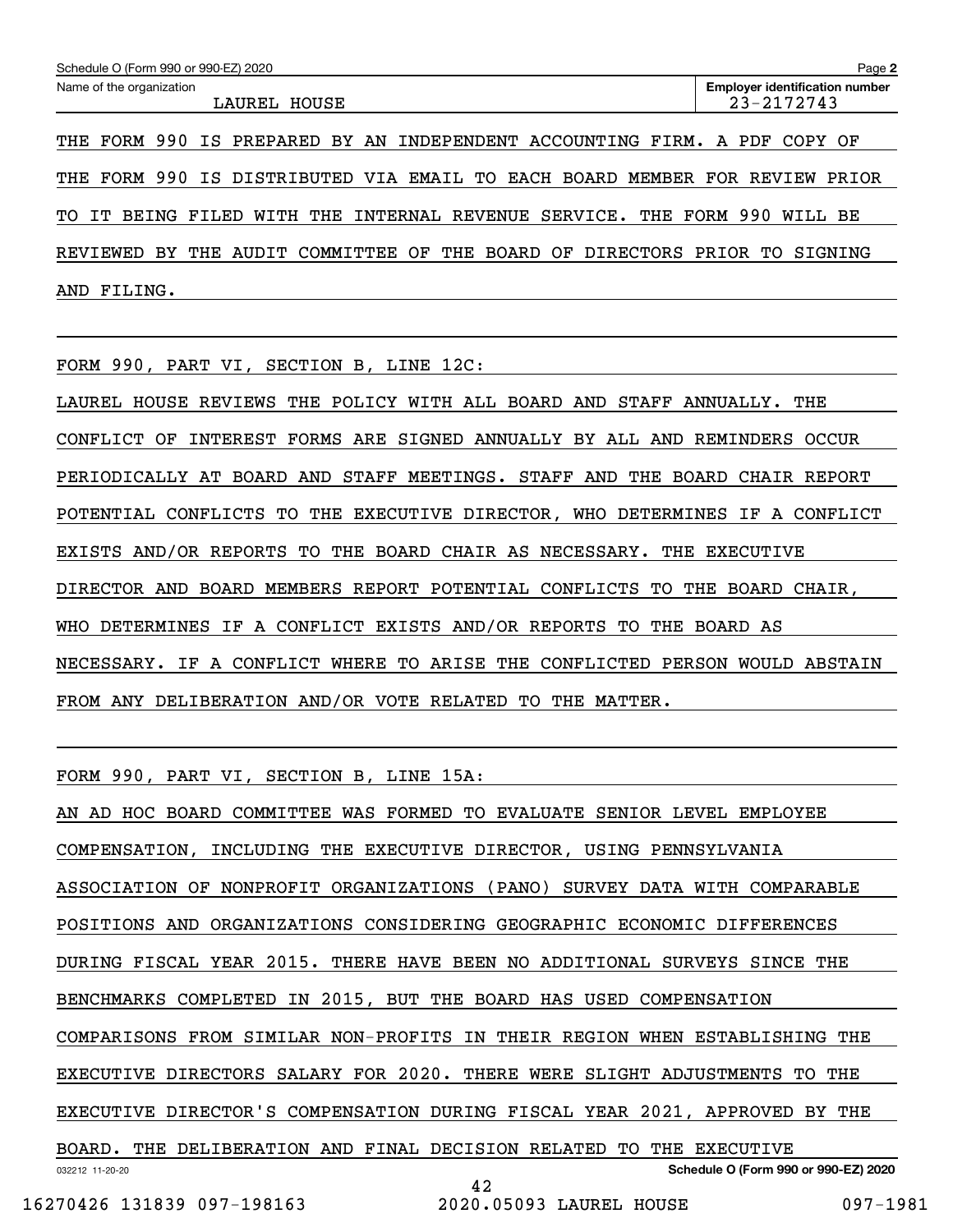| Schedule O (Form 990 or 990-EZ) 2020 |  |
|--------------------------------------|--|
|--------------------------------------|--|

Echedule O (Form 990 or 990-EZ) 2020<br>Name of the organization **number** Name of the organization **number** LAUREL HOUSE 23-2172743

DIRECTOR'S COMPENSATION IS TIMELY DOCUMENTED IN THE BOARD MINUTES.

FORM 990, PART VI, SECTION B, LINE 15B:

NO OTHER PAID INDIVIDUAL MEETS THE INTERNAL REVENUE SERVICE DEFINITION OF

OFFICER OF KEY EMPLOYEES.

FORM 990, PART VI, SECTION C, LINE 19:

LAUREL HOUSE MAKES AVAILABLE ITS GOVERNING DOCUMENTS, CONFLICT OF INTEREST

POLICY AND FINANCIAL STATEMENTS UPON REQUEST.

032212 11-20-20

**Schedule O (Form 990 or 990-EZ) 2020**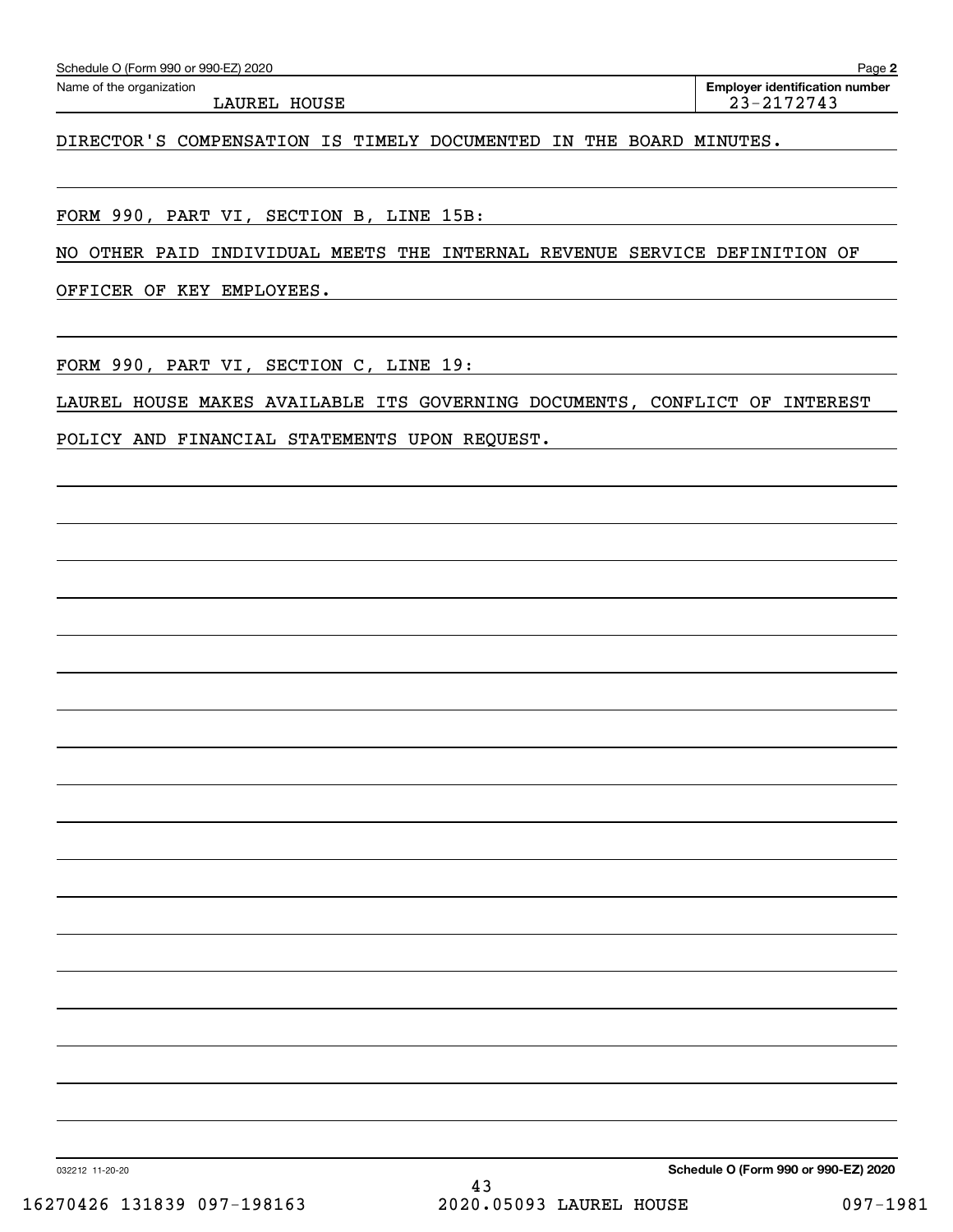# **TAX RETURN FILING INSTRUCTIONS**

PENNSYLVANIA FORM BCO-10

### **FOR THE YEAR ENDING**

June 30, 2021

# **Prepared For:**

Laurel House P.O. Box 764 Norristown, PA 19404

# **Prepared By:**

CliftonLarsonAllen LLP 610 W Germantown Pike, Suite 400 Plymouth Meeting, PA 19462

# **Amount of Tax:**

Balance due of \$250

#### **Make Check Payable To:**

Commonwealth of Pennsylvania

### **Mail Tax Return To:**

Bureau of Charitable Organizations 207 North Office Building Harrisburg, PA 17120

# **Return Must Be Mailed On Or Before:**

May 16, 2022

# **Special Instructions:**

The report should be signed and dated by an authorized individual(s).

A completed and signed copy of the federal Form 990 (and all applicable attachments) must be included with Form BCO-10.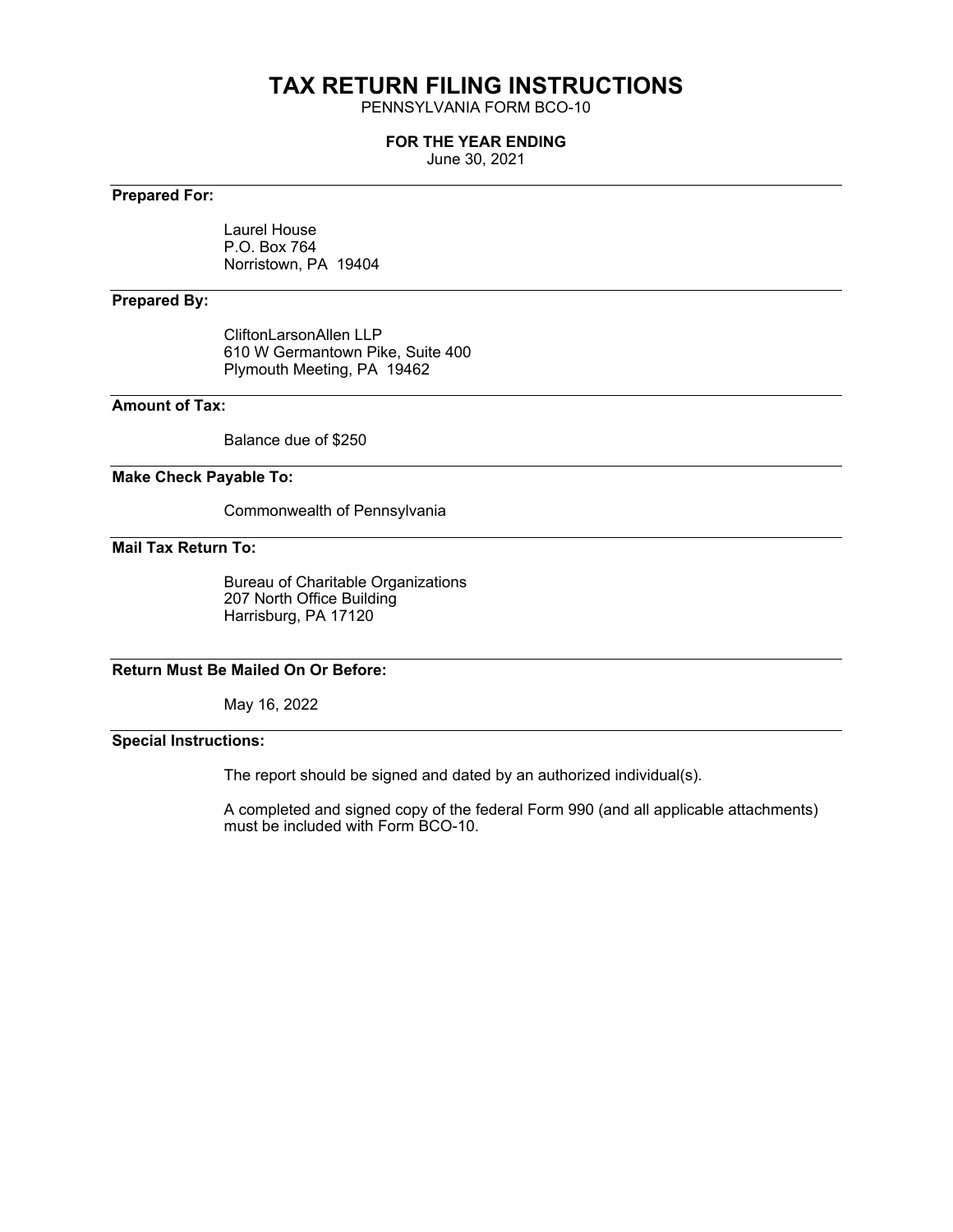| Mail to:<br>Pennsylvania Department of State<br>Bureau of Corporations and Charitable Organizations<br>207 North Office Building<br>Harrisburg, PA 17120 | <b>Charitable Organization</b><br><b>Registration Statement</b><br>BCO-10 (rev. 8/2017)                                                                                                                                              |  |  |  |  |
|----------------------------------------------------------------------------------------------------------------------------------------------------------|--------------------------------------------------------------------------------------------------------------------------------------------------------------------------------------------------------------------------------------|--|--|--|--|
| See www.dos.pa.gov/charities for more information                                                                                                        | <b>Fee: See instructions</b>                                                                                                                                                                                                         |  |  |  |  |
|                                                                                                                                                          | Read all instructions prior to completing form.                                                                                                                                                                                      |  |  |  |  |
| Certificate number: 00228<br>(N/A if initial registration)<br>06/30/2021<br>Fiscal year ended:<br>MM<br><b>DD</b><br>YYYY                                | If this is a voluntary registration, check and complete the<br>applicable box(es). For a registration to be voluntary, at<br>least one of the following must apply:<br>Organization is exempt from registration because              |  |  |  |  |
| FEIN: 23-2172743                                                                                                                                         | Organization does not solicit contributions in<br>Pennsylvania                                                                                                                                                                       |  |  |  |  |
| LAUREL HOUSE<br>1. Legal name of organization:<br>Check if name change and give previous name<br>2. All other names used to solicit contributions:       |                                                                                                                                                                                                                                      |  |  |  |  |
| З.<br>Contact person: BETH STURMAN<br>Physical address of organization:                                                                                  | Contact's E-mail: BSTURMAN@LAUREL-HOUSE.ORG<br>Mailing address: (If different than physical)                                                                                                                                         |  |  |  |  |
| P.O. BOX 764                                                                                                                                             |                                                                                                                                                                                                                                      |  |  |  |  |
| <b>NORRISTOWN</b>                                                                                                                                        |                                                                                                                                                                                                                                      |  |  |  |  |
| 19404<br>PA                                                                                                                                              |                                                                                                                                                                                                                                      |  |  |  |  |
| MONTGOMERY<br>County:<br>the control of the control of the control of the control of                                                                     | Phone number: $610 - 277 - 1860$                                                                                                                                                                                                     |  |  |  |  |
|                                                                                                                                                          |                                                                                                                                                                                                                                      |  |  |  |  |
| Email (if different than Contact's email):                                                                                                               | <u>and the state of the state of the state of the state of the state of the state of the state of the state of the state of the state of the state of the state of the state of the state of the state of the state of the state</u> |  |  |  |  |
| Website: WWW.LAUREL-HOUSE.ORG                                                                                                                            |                                                                                                                                                                                                                                      |  |  |  |  |
| 5. Type of organization (e.g. non-profit corporation, unincorporated association, etc.):<br>NON-PROFIT CORPORATION                                       |                                                                                                                                                                                                                                      |  |  |  |  |
| Where established: PENNSYLVANNIA                                                                                                                         | Date established:* 06/04/1981                                                                                                                                                                                                        |  |  |  |  |
| *Initial registrants must submit copies of organizational documents such as charter, articles of incorporation,                                          |                                                                                                                                                                                                                                      |  |  |  |  |

constitution or other organizational instrument and by-laws.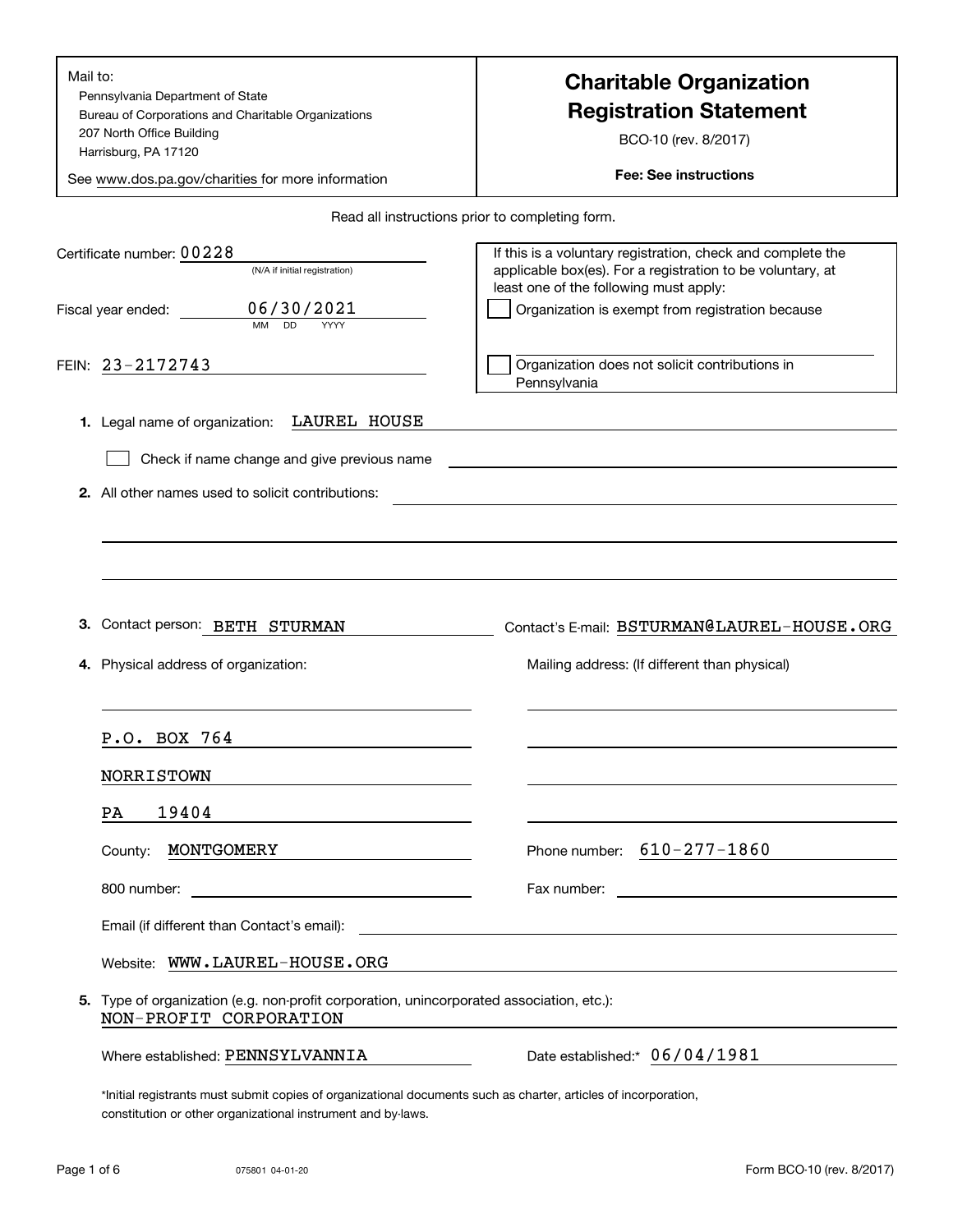## LAUREL HOUSE

**6.**Name and addresses of all offices, chapters, branches, auxiliaries, affiliates or other subordinate units located in Pennsylvania, which share in the contributions or other revenue raised in the Commonwealth: (Attach a separate sheet if necessary)

| <b>NONE</b>                                                                                                                                                                                                                                                                                                                                                                                                             |                   |
|-------------------------------------------------------------------------------------------------------------------------------------------------------------------------------------------------------------------------------------------------------------------------------------------------------------------------------------------------------------------------------------------------------------------------|-------------------|
|                                                                                                                                                                                                                                                                                                                                                                                                                         |                   |
|                                                                                                                                                                                                                                                                                                                                                                                                                         |                   |
|                                                                                                                                                                                                                                                                                                                                                                                                                         |                   |
|                                                                                                                                                                                                                                                                                                                                                                                                                         |                   |
|                                                                                                                                                                                                                                                                                                                                                                                                                         |                   |
| 7. Short form registration applicability - Specified types of charitable organizations described in §162.7(a) of the Act may<br>file a short form registration, which permits the organization to register without filing a financial report. Check the<br>section that describes the organization. If the organization does not meet any of the criteria below for short form<br>registration, check "Not Applicable": |                   |
| §162.7(a)(1) - Persons or organizations which solicit contributions for the relief of a specific individual, when<br>all of the contributions collected are turned over to the named beneficiary for his/her use without any deductions<br>and provided that all contributions collected shall be held in trust                                                                                                         |                   |
| §162.7(a)(2) - Organizations which only solicit within the membership of the organization by other members of<br>the organization. The term "membership" shall not include those persons who are granted a membership solely                                                                                                                                                                                            |                   |
| upon making a contribution as the result of solicitation. "Member" means a person having membership in a                                                                                                                                                                                                                                                                                                                |                   |
| nonprofit corporation, or other organization, in accordance with the provisions of its articles of incorporation,<br>bylaws or other instruments creating its form and organization and having bona fide rights and privileges in the                                                                                                                                                                                   |                   |
| organization such as the right to vote, to elect officers and directors, to hold office or position as ordinarily<br>conferred on members of such organizations.                                                                                                                                                                                                                                                        |                   |
| §162.7(a)(3) - Organizations which receive gross contributions of no more than \$25,000 per fiscal year whose<br>fundraising activities are carried on only by volunteers, members, officers or permanent employees and only<br>permanent employees are compensated for those fundraising activities                                                                                                                    |                   |
| §162.7(a)(4) - Veterans organizations chartered under Federal law, organizations of volunteer firemen,<br>ambulance associations, rescue squad associations and their auxiliaries or affiliates, which are not exempt from<br>registration, did not receive gross contributions in excess of \$100,000 and did not use a professional solicitor.                                                                        |                   |
| X<br>Not Applicable                                                                                                                                                                                                                                                                                                                                                                                                     |                   |
| Charitable organizations which check boxes $\S162.7(a)(1)$ - $\S162.7(a)(4)$ are not required to file<br>a financial report with this registration. If "Not Applicable" is checked, the charitable organization<br>must submit financial reports which are audited, reviewed, compiled or internally prepared. See<br>Instructions.                                                                                     |                   |
| Items 8 and 9 are required to be completed by initial registrants only                                                                                                                                                                                                                                                                                                                                                  |                   |
| 8. Date organization first solicited contributions from Pennsylvania residents:                                                                                                                                                                                                                                                                                                                                         |                   |
| Other                                                                                                                                                                                                                                                                                                                                                                                                                   | YYYY<br>МM<br>DD. |
| 9. If organization solicited Pennsylvania residents and received gross* contributions totaling more than<br>\$25,000 in any given fiscal year, provide the date the organization first received contributions totaling more<br>than \$25,000.                                                                                                                                                                           |                   |
| Other                                                                                                                                                                                                                                                                                                                                                                                                                   | YYYY<br>MМ<br>DD. |
|                                                                                                                                                                                                                                                                                                                                                                                                                         |                   |

\*Includes contributions received both within and outside Pennsylvania before any deductions or expenses.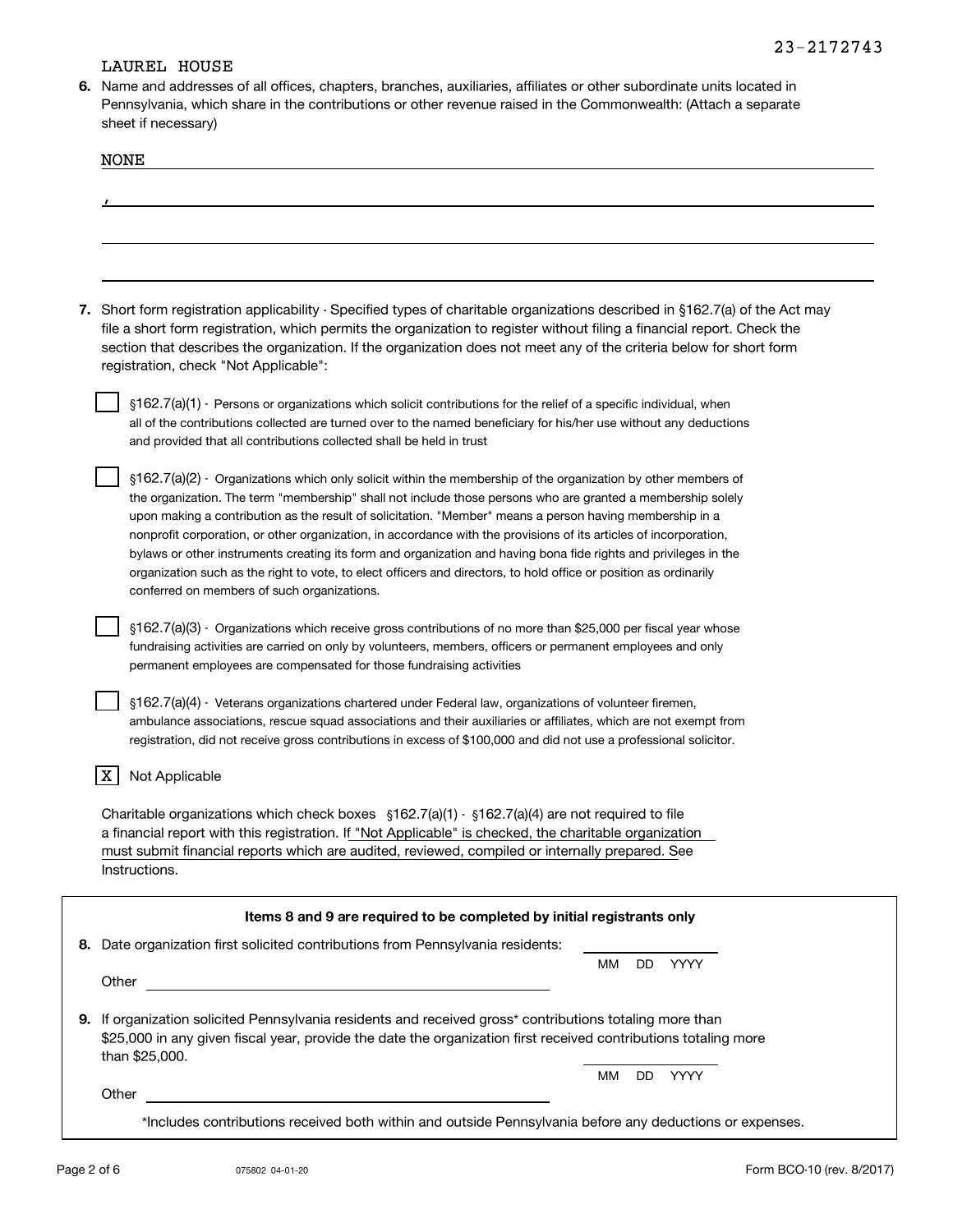| LAUREL HOUSE<br>10. Has the organization been granted IRS tax-exempt status?<br>ΙX.<br>No<br>Yes                                                                                                                                                                                                                                                                                               |
|------------------------------------------------------------------------------------------------------------------------------------------------------------------------------------------------------------------------------------------------------------------------------------------------------------------------------------------------------------------------------------------------|
| A. If "Yes," under which IRS code section: $501(C)(3)$<br>and attach a<br>copy of the IRS exemption letter if not previously submitted.                                                                                                                                                                                                                                                        |
| $X \mid No$<br>B. Has the organization's tax-exempt status ever been denied, revoked or modified?<br>Yes<br>(If "Yes," attach a copy of the denial, revocation or modification and subsequent reinstatement, if any, and if not previously submitted.)                                                                                                                                         |
| 11. Was the organization required to file any type of IRS 990 return, including 990, 990EZ, 990PF or 990N and applicable<br>X Yes<br>schedules, for its most recently completed fiscal year?<br>l No                                                                                                                                                                                           |
| (If "Yes," attach a copy of the most recently filed 990, 990EZ, 990PF or 990N and include all schedules. If "No," attach an explanation<br>of why the organization is exempt from filing an IRS 990 return. An organization that is not required to file an IRS 990 return or an<br>organization that files a 990N, 990EZ or 990PF, must file a Pennsylvania public disclosure form (BCO-23).) |
| <b>12.</b> Manner in which contributions are solicited (e.g. direct mail, telephone, internet, etc.):                                                                                                                                                                                                                                                                                          |
| DIRECT MAIL                                                                                                                                                                                                                                                                                                                                                                                    |
| 13. A clear description of the specific programs for which contributions are used or will be used, and a statement<br>describing whether such programs are planned or in existence.                                                                                                                                                                                                            |
| THE FOLLOWING PROGRAMS ARE ALREADY IN EXISTENCE: RESIDENTIAL PROGRAM, HOTLINE, TRANSITIONAL HOUSING,                                                                                                                                                                                                                                                                                           |
| COUNSELING SERVICES, CHILDREN'S PROGRAM, COMMUNITY EDUCATION, LEGAL SUPPORT, EMERGENCY RESPONSE, AND<br>ADVOCACY.                                                                                                                                                                                                                                                                              |
| 14. Is the organization registered to solicit contributions in any other state or municipality?<br>(If "Yes," list all states and municipalities. Attach a separate sheet if necessary.)<br>Yes                                                                                                                                                                                                |
|                                                                                                                                                                                                                                                                                                                                                                                                |
| 15. Is any person compensated, or does the organization intend to compensate any person, who solicits contributions in<br>Pennsylvania, including, but not limited to, employees of the organization and professional solicitors?<br>(Do not check                                                                                                                                             |
| $X \mid N$ o<br>"Yes" if the organization only uses or intends to only use a professional fundraising counsel.)<br>Yes<br>If "Yes," give the date the person or entity started or will start soliciting contributions from Pennsylvania<br>residents:<br>Day<br>Month<br>Year                                                                                                                  |
| 16. Names, addresses, and telephone numbers of all professional solicitors the organization uses or intends to use to<br>solicit contributions from Pennsylvania residents. For each entry, include the beginning and ending dates of all<br>contracts and dates Pennsylvania residents were first solicited, or will be solicited: (Attach a separate sheet if necessary)                     |
|                                                                                                                                                                                                                                                                                                                                                                                                |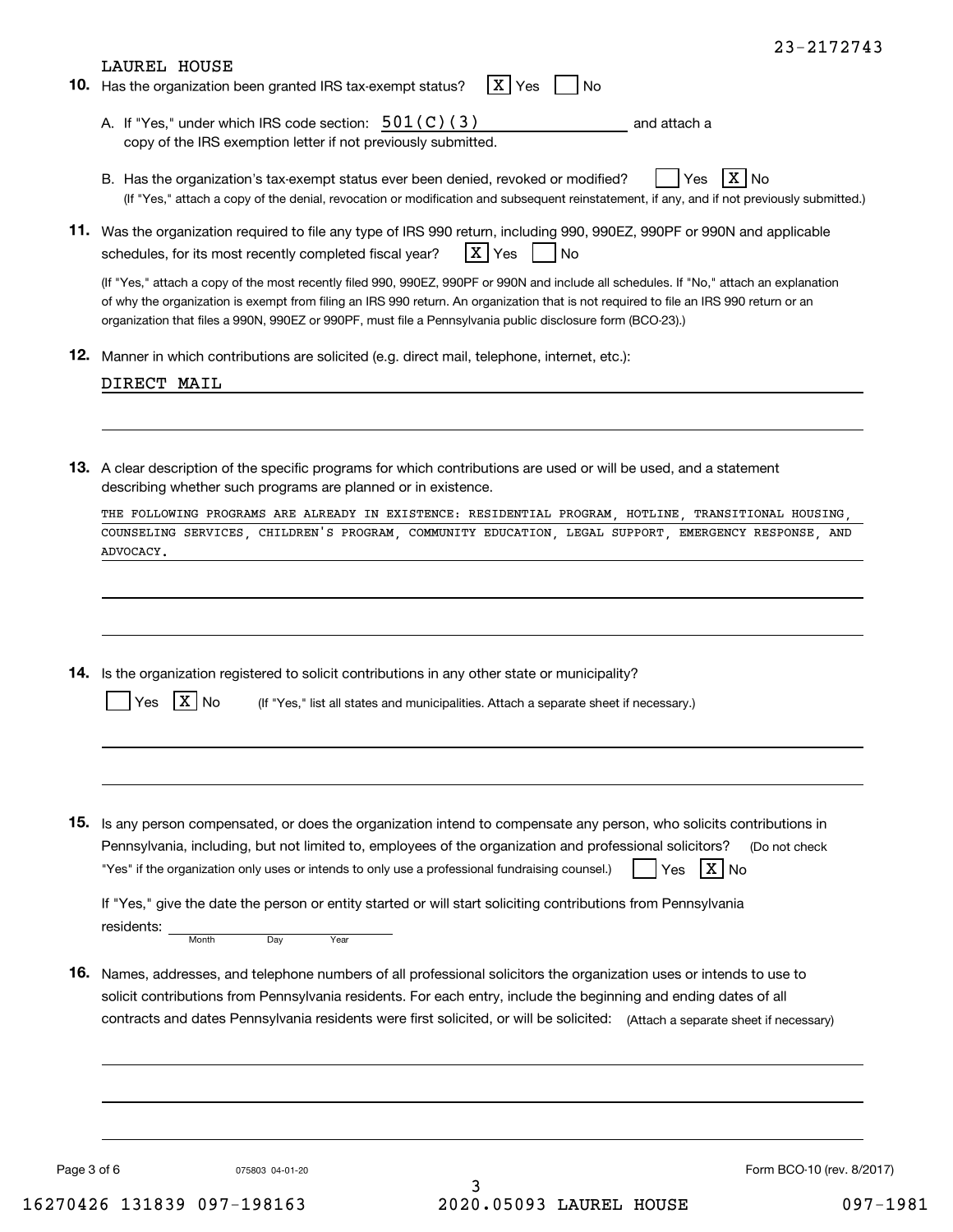# 23-2172743

#### LAUREL HOUSE

soliciting contributions from Pennsylvania residents: (Attach a separate sheet if necessary) **17.** Names, addresses, and telephone numbers of all professional fundraising counsel the organization uses or intends to use to provide services with respect to the solicitation of contributions from Pennsylvania residents. For each entry, include the beginning and ending dates of all contracts and dates services began, or will begin, with respect to

| Names, addresses, and telephone numbers of any commercial coventurers under contract with the organization:<br>18.                                                                                                                                                                                          |
|-------------------------------------------------------------------------------------------------------------------------------------------------------------------------------------------------------------------------------------------------------------------------------------------------------------|
| (Attach a separate sheet if necessary)                                                                                                                                                                                                                                                                      |
| N/A                                                                                                                                                                                                                                                                                                         |
|                                                                                                                                                                                                                                                                                                             |
| 19. If the registering charity is a parent organization located in Pennsylvania, does the organization elect to file a combined<br>registration covering all of its Pennsylvania affiliates?                                                                                                                |
| X Not Applicable<br>(See note "Affiliate and Parent Organization")<br>No.<br>Yes                                                                                                                                                                                                                            |
| If "Yes," give all names and certificate numbers of the affiliate organizations:                                                                                                                                                                                                                            |
| (Each affiliate whose parent organization files an IRS 990 group return must submit a copy of the parent organization's 990 group<br>return and file a public disclosure form (BCO-23) for each affiliate.)                                                                                                 |
|                                                                                                                                                                                                                                                                                                             |
|                                                                                                                                                                                                                                                                                                             |
| 20. Is the registering charity a Pennsylvania affiliate of a parent organization, which elected to file a combined registration<br>on the registering charity's behalf? (See note "Affiliate and Parent Organization")<br>X Not Applicable<br>No<br>Yes                                                     |
|                                                                                                                                                                                                                                                                                                             |
|                                                                                                                                                                                                                                                                                                             |
| If "Yes," provide the name and, if available, certificate number of the parent organization.<br>(Each affiliate whose parent organization files an IRS 990 group return must submit a copy of the parent organization's 990 group return<br>and file a public disclosure form (BCO-23) for each affiliate.) |
| Legal name of parent organization<br>Pennsylvania certificate number                                                                                                                                                                                                                                        |
| (Attach separate sheet if necessary. A reference to the 990 or the BCO-23 is not sufficient.)                                                                                                                                                                                                               |
| 21. Provide the names and addresses of all officers, directors, trustees and principal salaried executive staff officers.<br>SEE STATEMENT<br>-2                                                                                                                                                            |
|                                                                                                                                                                                                                                                                                                             |

16270426 131839 097-198163 2020.05093 LAUREL HOUSE 097-1981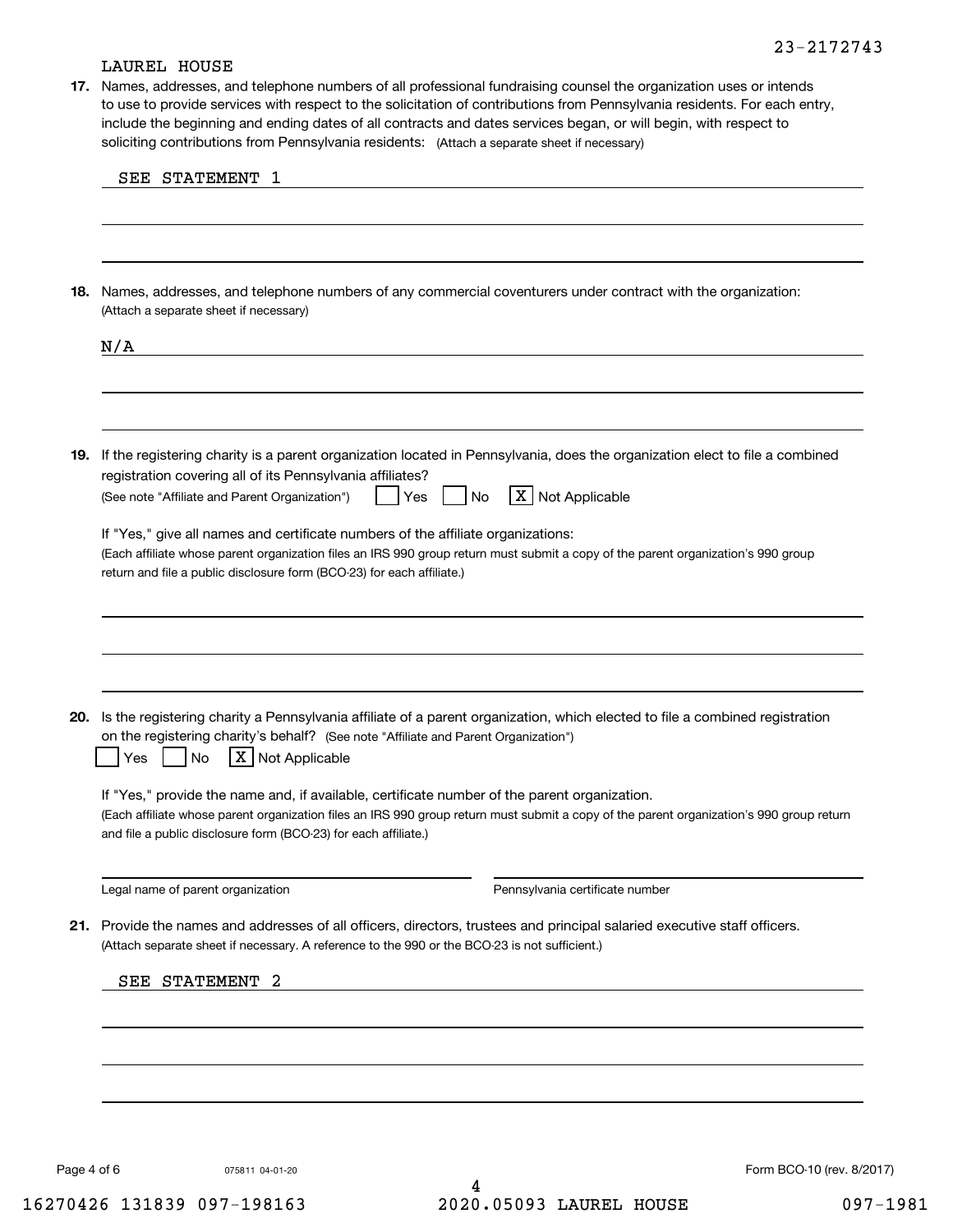#### LAUREL HOUSE

**22.** Names of the individuals or officers of the organization who: (Attach a separate sheet if necessary)

A. Are in charge of solicitation activities:

#### CHRISTINA QUINCI

## P.O. BOX 764 NORRISTOWN, PA 19404

B. Have final responsibility for the custody of contributions:

#### BETH STURMAN

P.O. BOX 764 NORRISTOWN, PA 19404

C. Have final responsibility for final distribution of contributions:

#### BETH STURMAN

### P.O. BOX 764 NORRISTOWN, PA 19404

D. Are responsible for custody of financial records:

#### BETH STURMAN

#### P.O. BOX 764 NORRISTOWN, PA 19404

**23.**Are any officers, directors, trustees, or employees related by blood, marriage, or adoption to:

| A. Any other officer, director, trustee, or employee? |  | $Yes$ $X No$ |  |  |
|-------------------------------------------------------|--|--------------|--|--|
|-------------------------------------------------------|--|--------------|--|--|

- B. Any officer, agent, or employee of any professional fundraising counsel or solicitor under contract with organization?  $^{\star\star}$  | Yes  $\mathsf{X} \mathsf{N}$ o
- C. Any officers, agents or employees of any supplier or vendor providing goods or services? \*\*

## Yes |X|No

\*\*(this includes any officer, director, trustee, or employee of the charitable organization who is also an officer, director, trustee, employee or owner of a professional fundraising counsel, professional solicitor, supplier or vendor)

If "Yes" is checked to any of the above, attach a list of related individuals including names, business, and residence addresses of related parties.

- **24.**Has the organization or any of its present officers, directors, executive personnel or trustees ever:
	- A. Been found to have engaged in unlawful practices in the solicitation of contributions or administration of charitable assets or been enjoined from soliciting contributions or currently has such proceedings pending in this or any other jurisdiction?n? | |Yes |X|No
	- B. Had its registration or license to solicit contributions denied, suspended, or revoked by any governmental agency? Yes |X|No
	- C. Entered into any legally enforceable agreement (such as a consent agreement, an assurance of voluntary compliance or discontinuance or any similar agreement) with any district attorney, Office of Attorney General, or other local or state governmental agency?  $Yes$   $X$  No

(If "Yes" is checked in response to any of the above, attach a written explanation, including the reasons for actions, and copies of all relevant documents.)

Page 5 of 6 **Form BCO-10** (rev. 8/2017) **Page 5 of 6** Form BCO-10 (rev. 8/2017)

5 16270426 131839 097-198163 2020.05093 LAUREL HOUSE 097-1981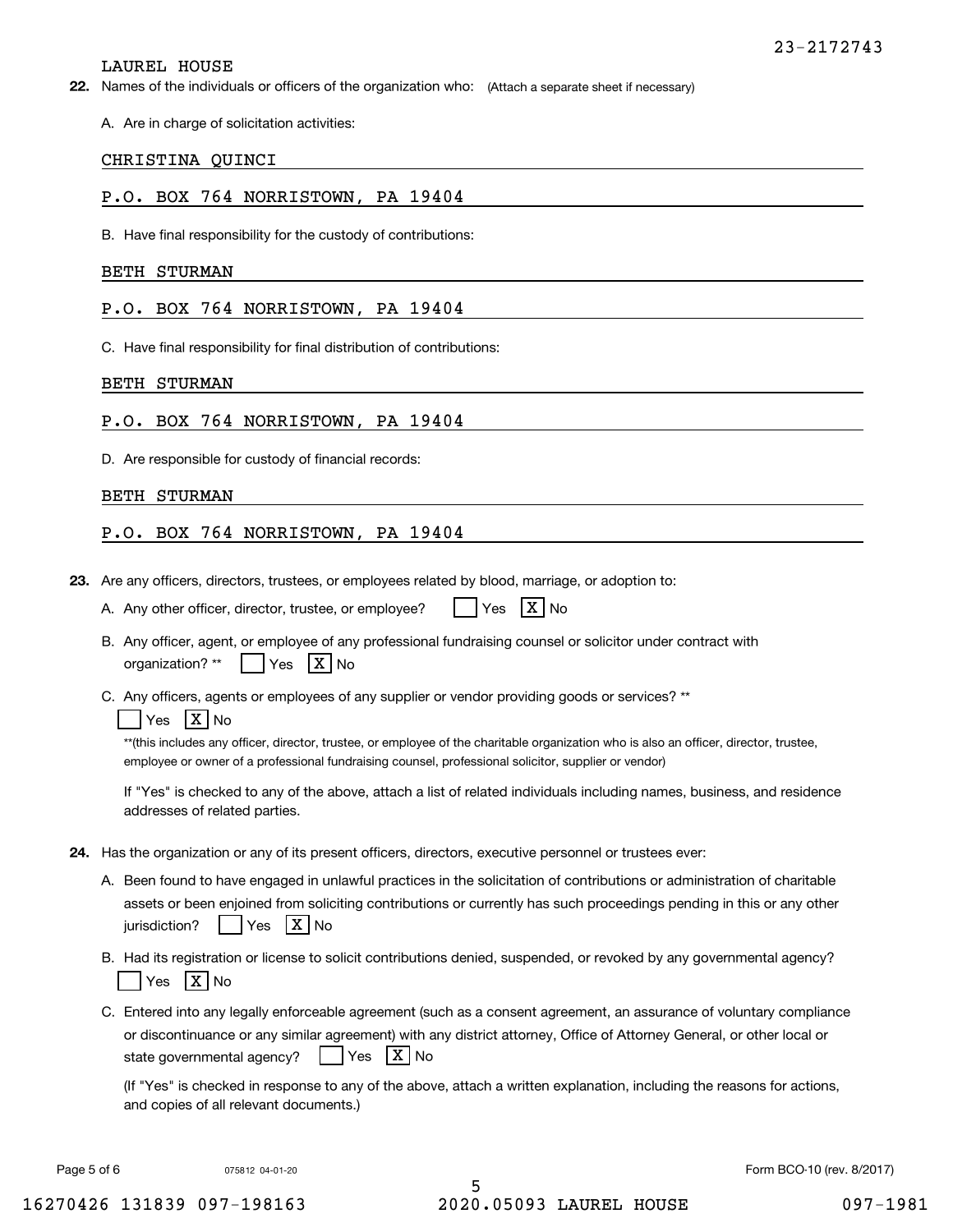#### LAUREL HOUSE

**Certification -** This registration statement must be signed by two different officers of the organization, one of whom shall be the chief fiscal officer or the equivalent.

> documentation made is subject to the penalties of 18 Pa.C.S.  $\ _{\S}$ 4904 (relating to **<b>unsworn falsification to authorities) and 10 P.S.** <sub>§</sub>162.17 (relating to administrative **I certify that the information provided in this registration, including all statements and attached documentation, is true and correct to the best of my knowledge, information and belief. I understand that the falsification of any statement or enforcement and penalties).**

| Date |  |
|------|--|
|      |  |
|      |  |
|      |  |
| Date |  |
|      |  |
|      |  |
|      |  |

| Checklist for registration:                                                    |                                                                                                                    |  |  |  |
|--------------------------------------------------------------------------------|--------------------------------------------------------------------------------------------------------------------|--|--|--|
|                                                                                | Completed registration statement properly signed and dated.                                                        |  |  |  |
| х                                                                              | A copy of the IRS 990/990EZ/990PF/990N Return and required schedules.<br>signed and dated by an authorized officer |  |  |  |
|                                                                                | Public Disclosure Form BCO-23 (if required)                                                                        |  |  |  |
| x                                                                              | Applicable Financial Statements (audited, reviewed, compiled or internally prepared)                               |  |  |  |
| x                                                                              | Registration fee and any late filing fees                                                                          |  |  |  |
|                                                                                | Initial Registrants Only: IRS determination letter, articles of incorporation or charter and<br>by-laws.           |  |  |  |
| See Instructions for more information on completing this form and attachments. |                                                                                                                    |  |  |  |

075813 04-01-20

Page 6 of 6 6 6 6 6 6 6 6 75813 04-01-20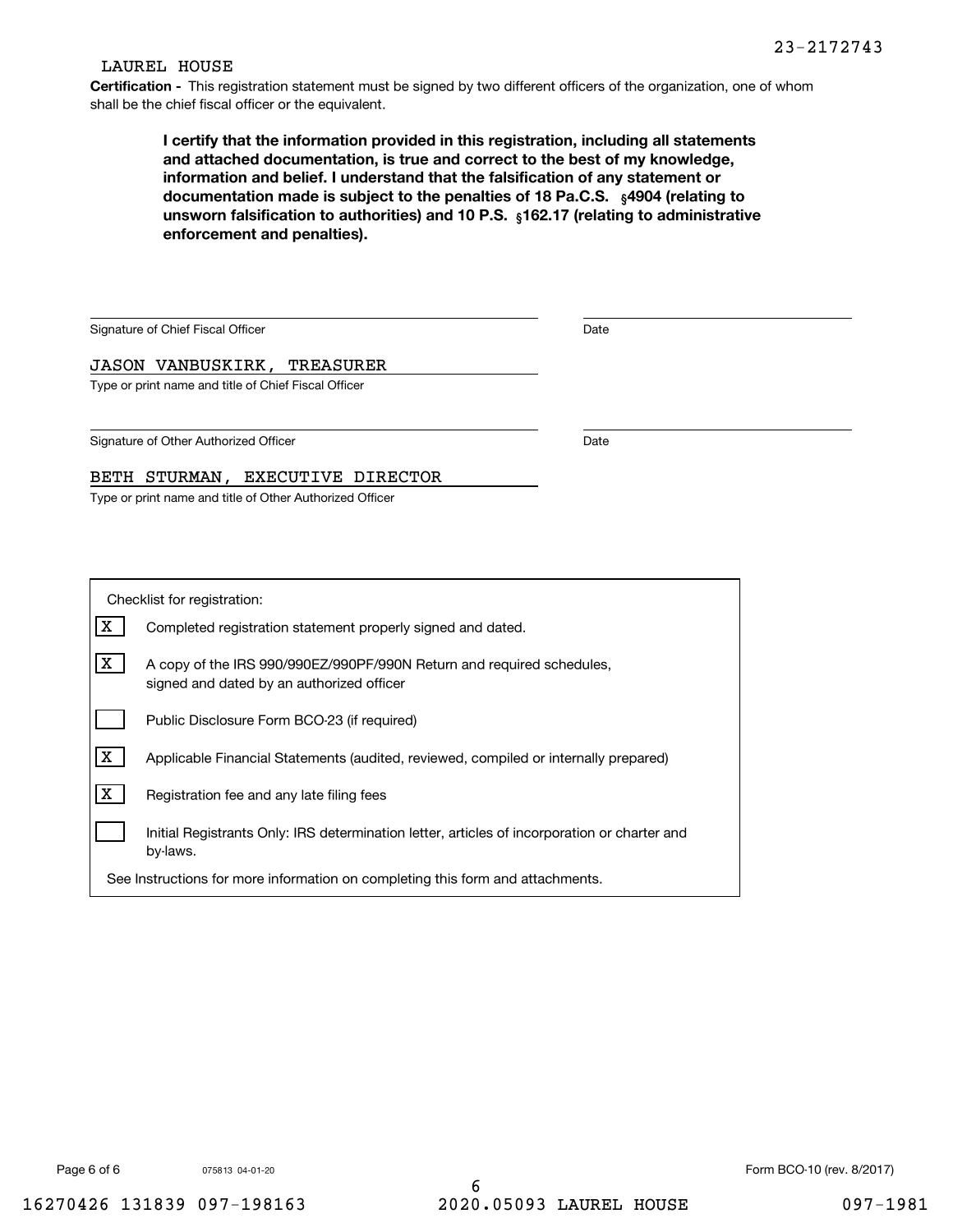| NAME AND ADDRESS                                              |                                                          |                    | PHONE NUMBER |
|---------------------------------------------------------------|----------------------------------------------------------|--------------------|--------------|
| N/A                                                           |                                                          |                    |              |
|                                                               |                                                          |                    |              |
| FORM BCO-10                                                   | OFFICERS, DIRECTORS, TRUSTEES AND EXECUTIVES STATEMENT 2 |                    |              |
| NAME AND ADDRESS                                              |                                                          | TITLE              |              |
| <b>BETH STURMAN</b><br>P.O. BOX 764<br>NORRISTOWN, PA 19404   |                                                          | EXECUTIVE DIRECTOR |              |
| NAME AND ADDRESS                                              |                                                          | TITLE              |              |
| KARIANNE TOMOSKY, CPA<br>P.O. BOX 764<br>NORRISTOWN, PA 19404 |                                                          | CO-PRESIDENT       |              |

NAME AND ADDRESS TITLE

}}}}}}}}}}}}}}}} }}}}}

}}}}}}}}}}}}}}}} }}}}}

}}}}}}}}}}}}}}}} }}}}}

}}}}}}}}}}}} }}}}}}}}}}

~~~~~~~~~~~~~~~~~~~~~~~~~~~~~~~~~~~~~~~~~~~~~~~~~~~~~~~~~~~~~~~~~~~~~~~~~~~~~~~~

}}}}}}}}}}}}}}}} }}}}} COLLEEN COONELLY, ESQ. CO-PRESIDENT P.O. BOX 764 NORRISTOWN, PA 19404

NAME AND ADDRESS TITLE

JACKIE ALLEN CO-VICE PRESIDENT P.O. BOX 764 NORRISTOWN, PA 19404

#### NAME AND ADDRESS TITLE

BRIAN TAYLOR CO-VICE PRESIDENT P.O. BOX 764 NORRISTOWN, PA 19404

#### NAME AND ADDRESS TITLE

ROBERT RAU SECRETARY SECRETARY SECRETARY P.O. BOX 764 NORRISTOWN, PA 19404

# FORM BCO-10 **PROFESSIONAL FUNDRAISING COUNSELS** STATEMENT 1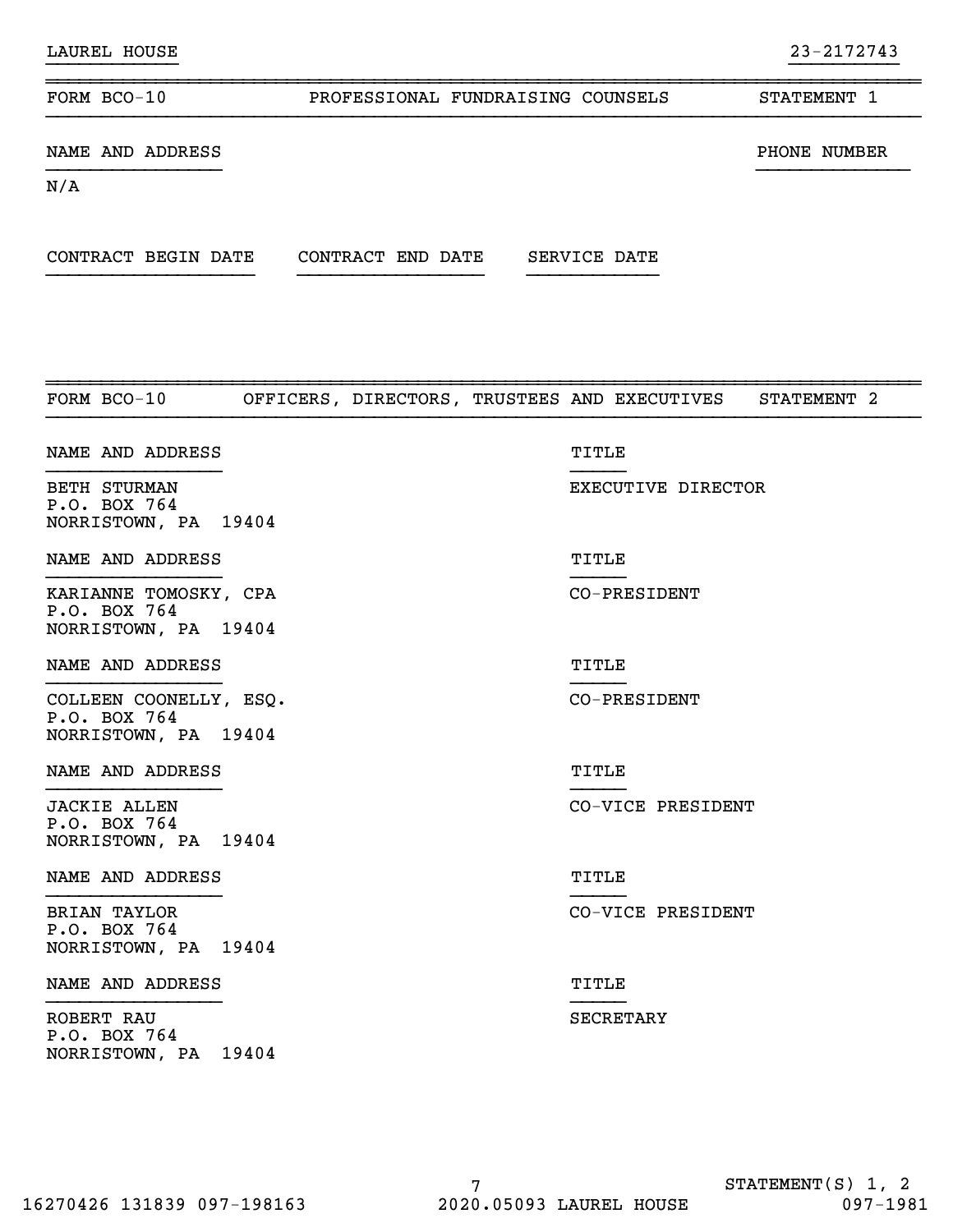| LAUREL HOUSE                           |                 | 23-2172743 |
|----------------------------------------|-----------------|------------|
| NAME AND ADDRESS                       | TITLE           |            |
| <b>JASON VANBUSKIRK</b>                | TREASURER       |            |
| P.O. BOX 764<br>NORRISTOWN, PA 19404   |                 |            |
| NAME AND ADDRESS                       | TITLE           |            |
| PENNY SATELL BERMAN<br>P.O. BOX 764    | <b>DIRECTOR</b> |            |
| NORRISTOWN, PA 19404                   |                 |            |
| NAME AND ADDRESS                       | TITLE           |            |
| LYNN DOERR<br>P.O. BOX 764             | <b>DIRECTOR</b> |            |
| NORRISTOWN, PA 19404                   |                 |            |
| NAME AND ADDRESS                       | TITLE           |            |
| DANA E. GREENSPAN, ESQ<br>P.O. BOX 764 | <b>DIRECTOR</b> |            |
| NORRISTOWN, PA 19404                   |                 |            |
| NAME AND ADDRESS                       | TITLE           |            |
| MARY GRIFFITH-ALFARANO<br>P.O. BOX 764 | <b>DIRECTOR</b> |            |
| NORRISTOWN, PA 19404                   |                 |            |
| NAME AND ADDRESS                       | TITLE           |            |
| ANGELA KO<br>P.O. BOX 764              | <b>DIRECTOR</b> |            |
| NORRISTOWN, PA 19404                   |                 |            |
| NAME AND ADDRESS                       | TITLE           |            |
| KATHRYN KOLLER<br>P.O. BOX 764         | <b>DIRECTOR</b> |            |
| NORRISTOWN, PA 19404                   |                 |            |
| NAME AND ADDRESS                       | TITLE           |            |
| DR. COLLEEN LELLI<br>P.O. BOX 764      | <b>DIRECTOR</b> |            |
| NORRISTOWN, PA 19404                   |                 |            |
| NAME AND ADDRESS                       | TITLE           |            |
| RICHELLE PAYNE<br>P.O. BOX 764         | <b>DIRECTOR</b> |            |
| NORRISTOWN, PA 19404                   |                 |            |
| NAME AND ADDRESS                       | TITLE           |            |
| MELISSA PILONG<br>P.O. BOX 764         | <b>DIRECTOR</b> |            |
| NORRISTOWN, PA 19404                   |                 |            |

16270426 131839 097-198163 2020.05093 LAUREL HOUSE 097-1981